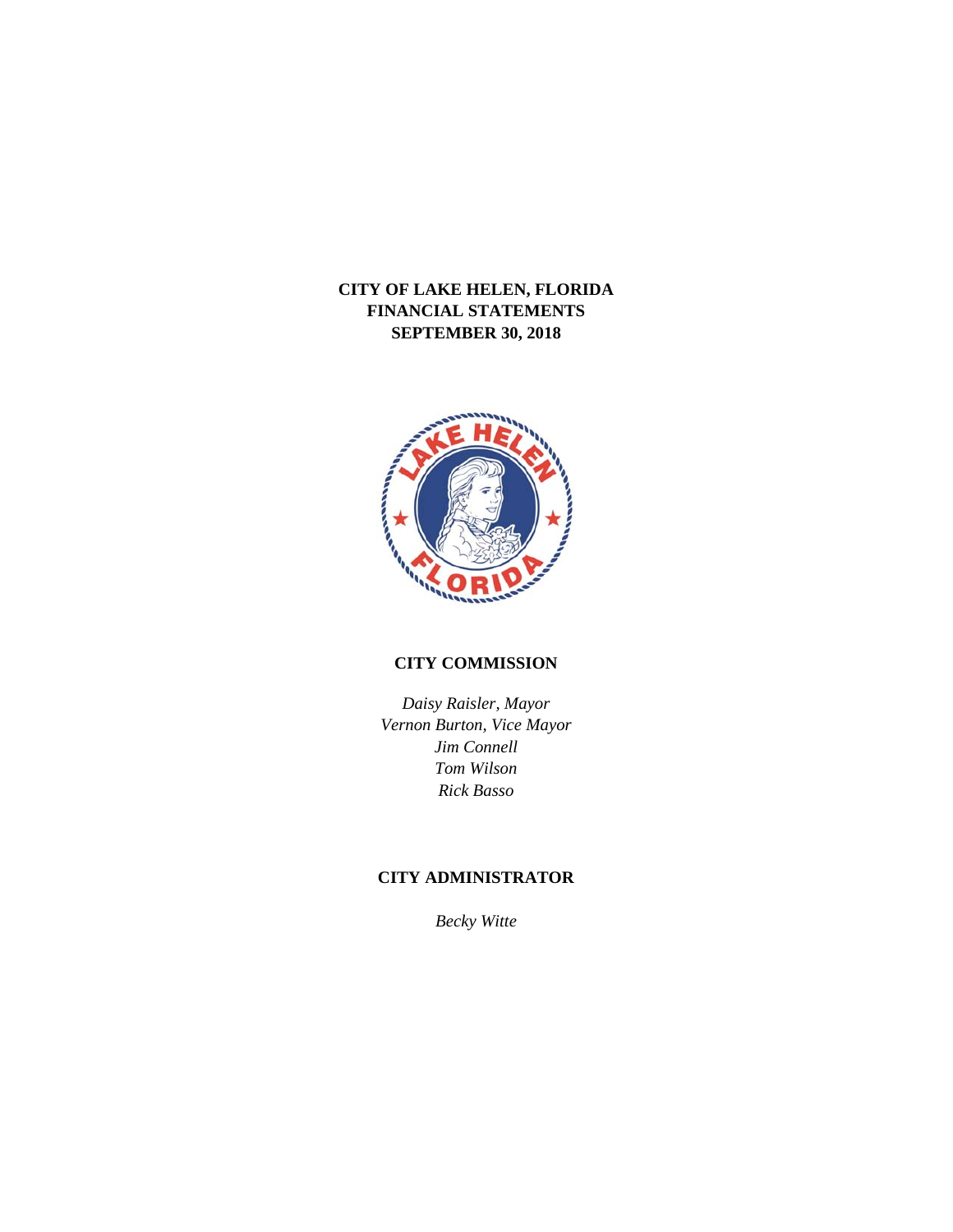# **CITY OF LAKE HELEN, FLORIDA TABLE OF CONTENTS SEPTEMBER 30, 2018**

# **Financial Section**

| <b>Basic Financial Statements</b>                                                            |  |
|----------------------------------------------------------------------------------------------|--|
| Government-wide Financial Statements                                                         |  |
|                                                                                              |  |
|                                                                                              |  |
| <b>Fund Financial Statements</b>                                                             |  |
|                                                                                              |  |
| Reconciliation of the Balance Sheet - Governmental Funds to the Statement of Net Position 14 |  |
| Statement of Revenues, Expenditures and Changes in Fund                                      |  |
|                                                                                              |  |
| Reconciliation of the Statement of Revenues, Expenditures and                                |  |
| Changes in Fund Balances of Governmental Funds to the Statement of Activities 16             |  |
| Statement of Revenues, Expenditures and Changes in Fund Balances -                           |  |
|                                                                                              |  |
| Statement of Revenues, Expenditures and Changes in Fund Balance                              |  |
|                                                                                              |  |
|                                                                                              |  |
| Statement of Revenues, Expenses and Changes in Net Position -                                |  |
|                                                                                              |  |
|                                                                                              |  |
|                                                                                              |  |
|                                                                                              |  |
|                                                                                              |  |
|                                                                                              |  |
| <b>Required Supplementary Information</b>                                                    |  |
|                                                                                              |  |
|                                                                                              |  |
|                                                                                              |  |
|                                                                                              |  |
|                                                                                              |  |

# **Compliance Section**

| Independent Auditors' Report on Internal Control over Financial Reporting and on Compliance |  |
|---------------------------------------------------------------------------------------------|--|
| and Other Matters Based on an Audit of Financial Statements in Accordance with              |  |
|                                                                                             |  |
| Independent Auditors' Management Letter Required by Chapter 10.550,                         |  |
|                                                                                             |  |
|                                                                                             |  |
|                                                                                             |  |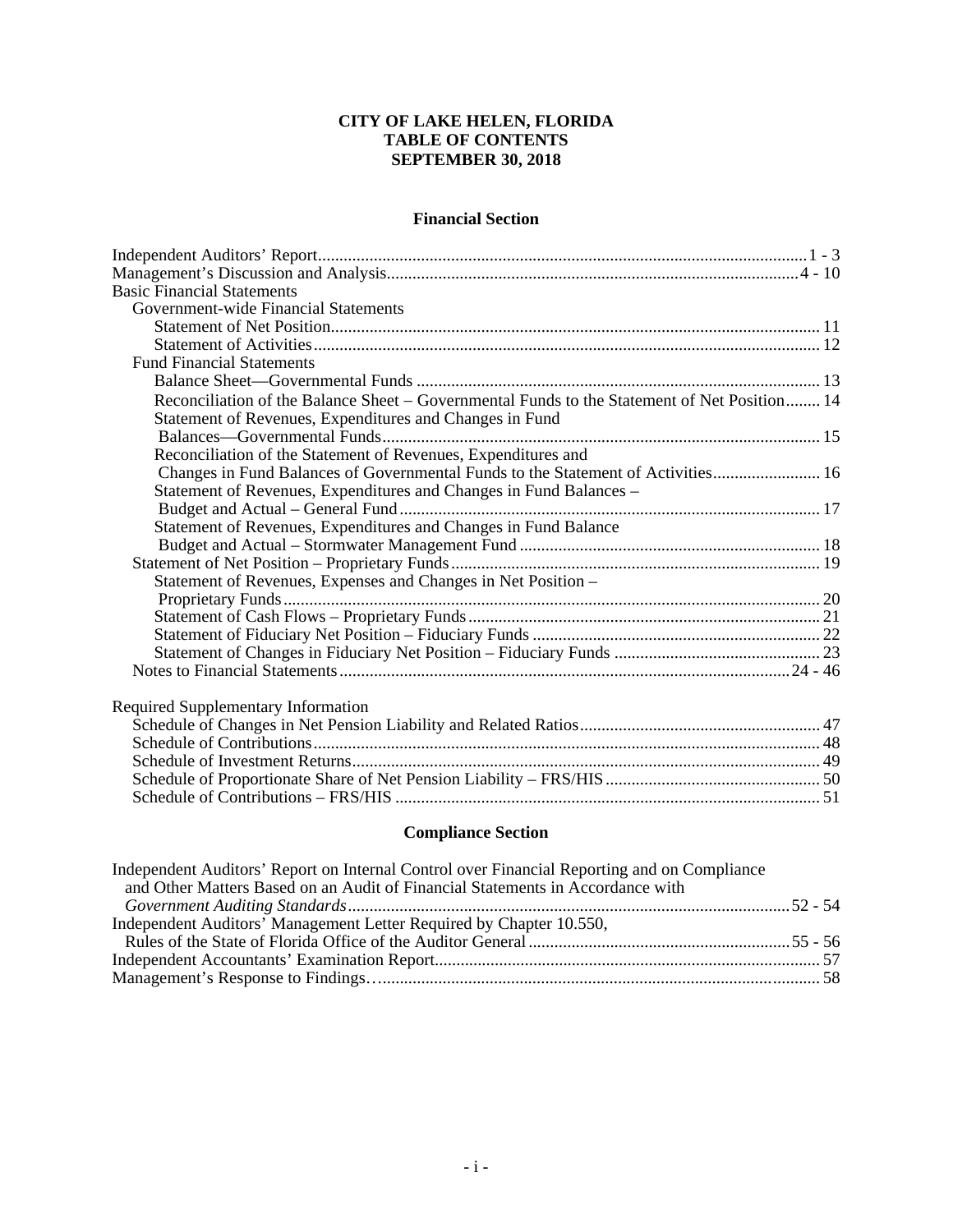

# **INDEPENDENT AUDITORS' REPORT**

To the Honorable Mayor, City Commission, and City Administrator, City of Lake Helen, Florida:

### **Report on the Financial Statements**

We have audited the accompanying financial statements of the governmental activities, the business-type activities, each major fund, and the aggregate remaining fund information of the City of Lake Helen, Florida, (the City), as of and for the year ended September 30, 2018, and the related notes to the financial statements, which collectively comprise the City's basic financial statements as listed in the table of contents.

## *Management's Responsibility for the Financial Statements*

The City's management is responsible for the preparation and fair presentation of these financial statements in accordance with accounting principles generally accepted in the United States of America; this includes the design, implementation, and maintenance of internal control relevant to the preparation and fair presentation of financial statements that are free from material misstatement, whether due to fraud or error.

#### *Auditors' Responsibility*

Our responsibility is to express opinions on these financial statements based on our audit. We conducted our audit in accordance with auditing standards generally accepted in the United States of America and the standards applicable to financial audits contained in *Government Auditing Standards*, issued by the Comptroller General of the United States. Those standards require that we plan and perform the audit to obtain reasonable assurance about whether the financial statements are free from material misstatement.

An audit involves performing procedures to obtain audit evidence about the amounts and disclosures in the financial statements. The procedures selected depend on the auditors' judgment, including the assessment of the risks of material misstatement of the financial statements, whether due to fraud or error. In making those risk assessments, the auditor considers internal control relevant to the entity's preparation and fair presentation of the financial statements in order to design audit procedures that are appropriate in the circumstances, but not for the purpose of expressing an opinion on the effectiveness of the entity's internal control. Accordingly, we express no such opinion. An audit also includes evaluating the appropriateness of accounting policies used and the reasonableness of significant accounting estimates made by management, as well as evaluating the overall presentation of the financial statements.

We believe that the audit evidence we have obtained is sufficient and appropriate to provide a basis for our (1) unmodified audit opinion on the General Fund, Stormwater Management Special Revenue Fund, General Trust Permanent Fund, and aggregate remaining fund information, and (2) qualified audit opinion on the governmental activities, business-type activities, and the Water Utility Fund.

| 121 Executive Circle         | 133 East Indiana Avenue | 5931 NW 1st Place          | 2477 Tim Gamble Place, Suite 200 |
|------------------------------|-------------------------|----------------------------|----------------------------------|
| Daytona Beach, FL 32114-1180 | DeLand, FL 32724-4329   | Gainesville, FL 32607-2063 | Tallahassee, FL 32308-4386       |
| Telephone: 386-257-4100      | Telephone: 386-738-3300 | Telephone: 352-378-1331    | Telephone: 850-386-6184          |

- 1 -

Website: www.jmco.com | Email: info@jmco.com | Member of AGN International with offices in principal cities worldwide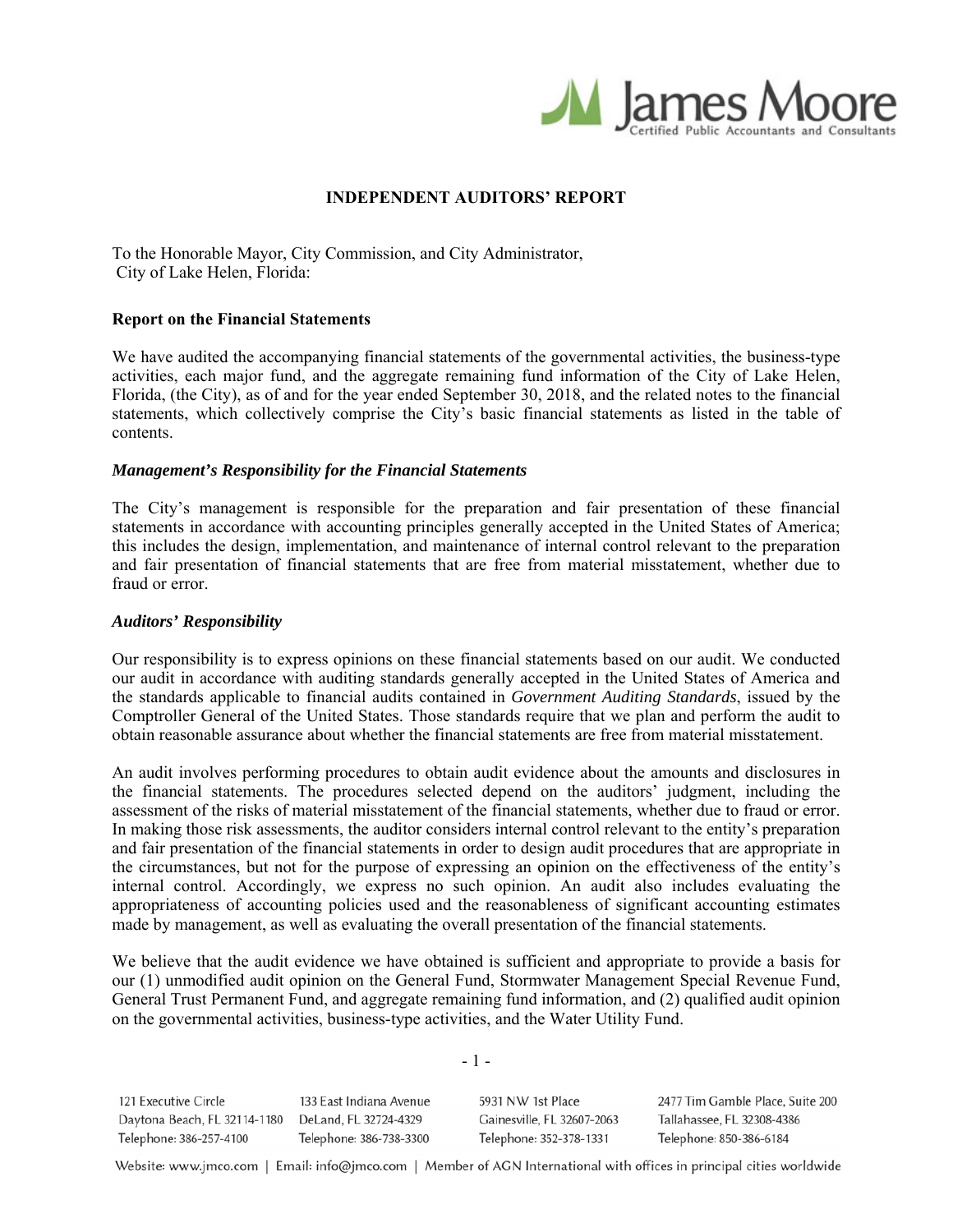## *Basis for Qualified Opinions on Major Funds*

As discussed in Note (13) to the financial statements, the City has not implemented the provisions of GASB Statement No. 75, *Accounting and Financial Reporting for Postemployment Benefits Other Than Pensions*. Accounting principles generally accepted in the United States of America require recording of an obligation for postemployment benefits other than pensions, which would increase liabilities, decrease net position, and change the expenses in governmental activities, business-type activities and the Water Utility Fund. The amount by which this departure from accounting principles generally accepted in the United States of America on the governmental activities, the business-type activities, and the Water Utility Fund has not been determined.

## *Qualified Opinion on the Governmental Activities, Business-Type Activities, and Water Utility Fund*

In our opinion, except for the effects of not implementing the provisions of GASB Statement No. 75, as described in the preceding paragraph, the financial statements referred to above present fairly, in all material respects, the respective financial position of the governmental activities, the business-type activities, and the Water Utility Fund of the City of Lake Helen, Florida as of September 30, 2018, and the respective changes in financial position and, where applicable, cash flows thereof for the year then ended in accordance with accounting principles generally accepted in the United States of America.

#### *Unmodified Opinion on the General Fund, Stormwater Management Special Revenue Fund, General Trust Permanent Fund, and Aggregate Remaining Fund Information*

In our opinion, the financial statements referred to above present fairly, in all material respects, the respective financial position of the General Fund, Stormwater Management Special Revenue Fund, General Trust Permanent Fund, and aggregate remaining fund information of the City of Lake Helen, Florida as of September 30, 2018, and the respective changes in financial position and, where applicable, cash flows thereof, and budgetary comparison schedules for the General Fund and Stormwater Management Special Revenue Fund for the year then ended in accordance with accounting principles generally accepted in the United States of America.

### *Emphasis of Matter*

As discussed in Note (13) to the financial statements, certain beginning fund balance and net position amounts from the 2017 financial statements have been restated to due to the City electing not to implement GASB 75, *Accounting and Financial Reporting for Postemployment Benefits Other than Pensions*, for the year ending September 30, 2018. Except as disclosed in our basis for qualified opinions on major funds, our opinion is not modified with respect to this matter.

### **Other Matters**

### *Required Supplementary Information*

Accounting principles generally accepted in the United States of America require that the management's discussion and analysis and required supplementary information, as listed in the table of contents, be presented to supplement the basic financial statements. Such information, although not a part of the basic financial statements, is required by the Governmental Accounting Standards Board, who considers it to be an essential part of financial reporting for placing the basic financial statements in an appropriate operational, economic, or historical context. We have applied certain limited procedures to the required supplementary information in accordance with auditing standards generally accepted in the United States of America, which consisted of inquiries of management about the methods of preparing the information and comparing the information for consistency with management's responses to our inquiries, the basic financial statements, and other knowledge we obtained during our audit of the basic financial statements. We do not express an opinion or provide any assurance on the information because the limited procedures do not provide us with sufficient evidence to express an opinion or provide any assurance.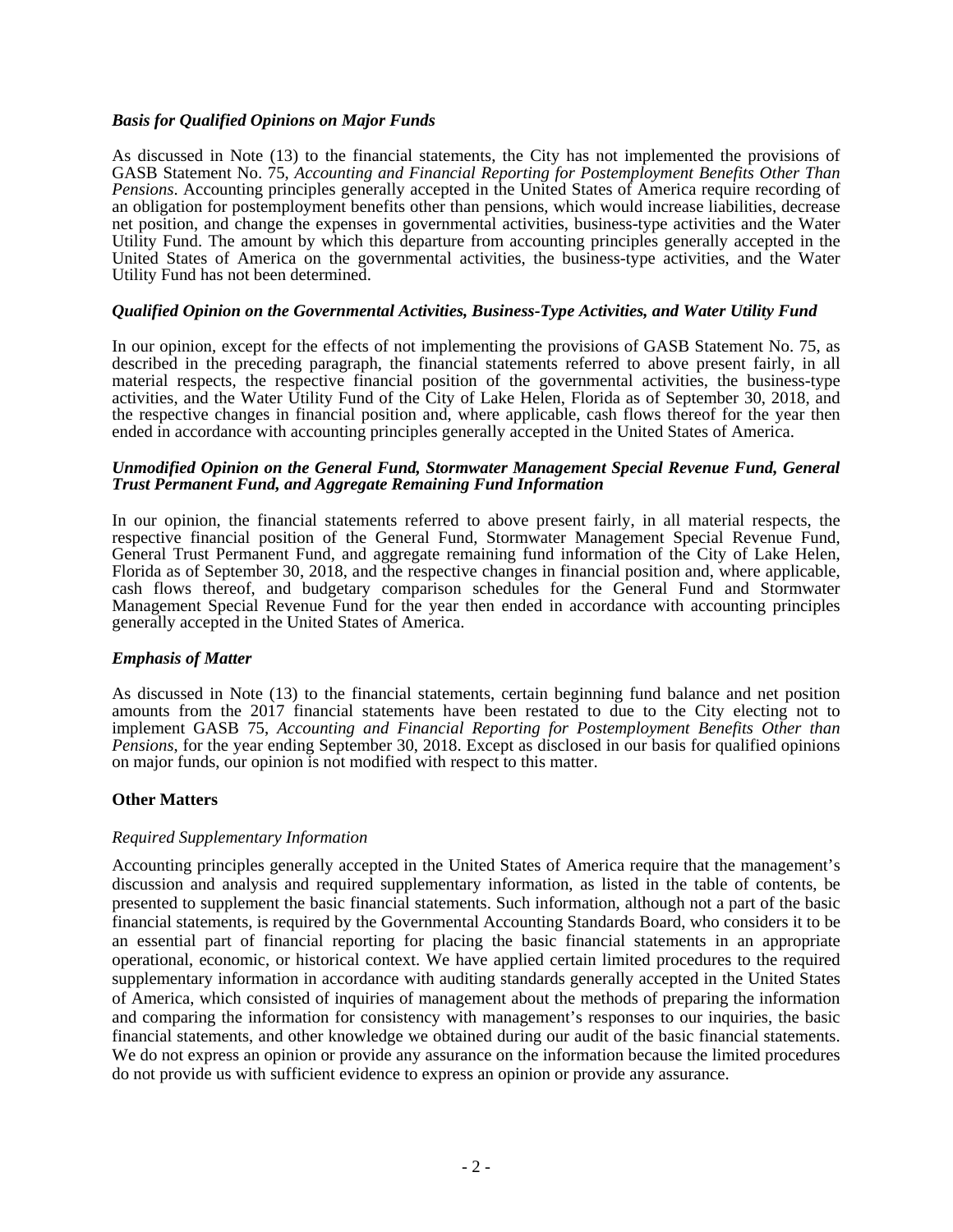Management has omitted the schedule of changes in the City's total OPEB liability and related ratios that accounting principles generally accepted in the United States of America require to be presented to supplement the basic financial statements. Such missing information, although not a part of the basic financial statements, is required by the Governmental Accounting Standards Board, who considers it to be an essential part of financial reporting for placing the basic financial statements in an appropriate operational, economic, or historical context. Our opinions on the basic financial statements are not affected by this missing information.

# **Other Reporting Required by** *Government Auditing Standards*

In accordance with *Government Auditing Standards*, we have also issued our report dated March 7, 2019, on our consideration of the City's internal control over financial reporting and on our tests of its compliance with certain provisions of laws, regulations, contracts, and grant agreements and other matters. The purpose of that report is to describe the scope of our testing of internal control over financial reporting and compliance and the results of that testing, and not to provide an opinion on the internal control over financial reporting or on compliance. That report is an integral part of an audit performed in accordance with *Government Auditing Standards* in considering the City's internal control over financial reporting and compliance.

James Masse : lo., P.L.

Daytona Beach, Florida March 7, 2019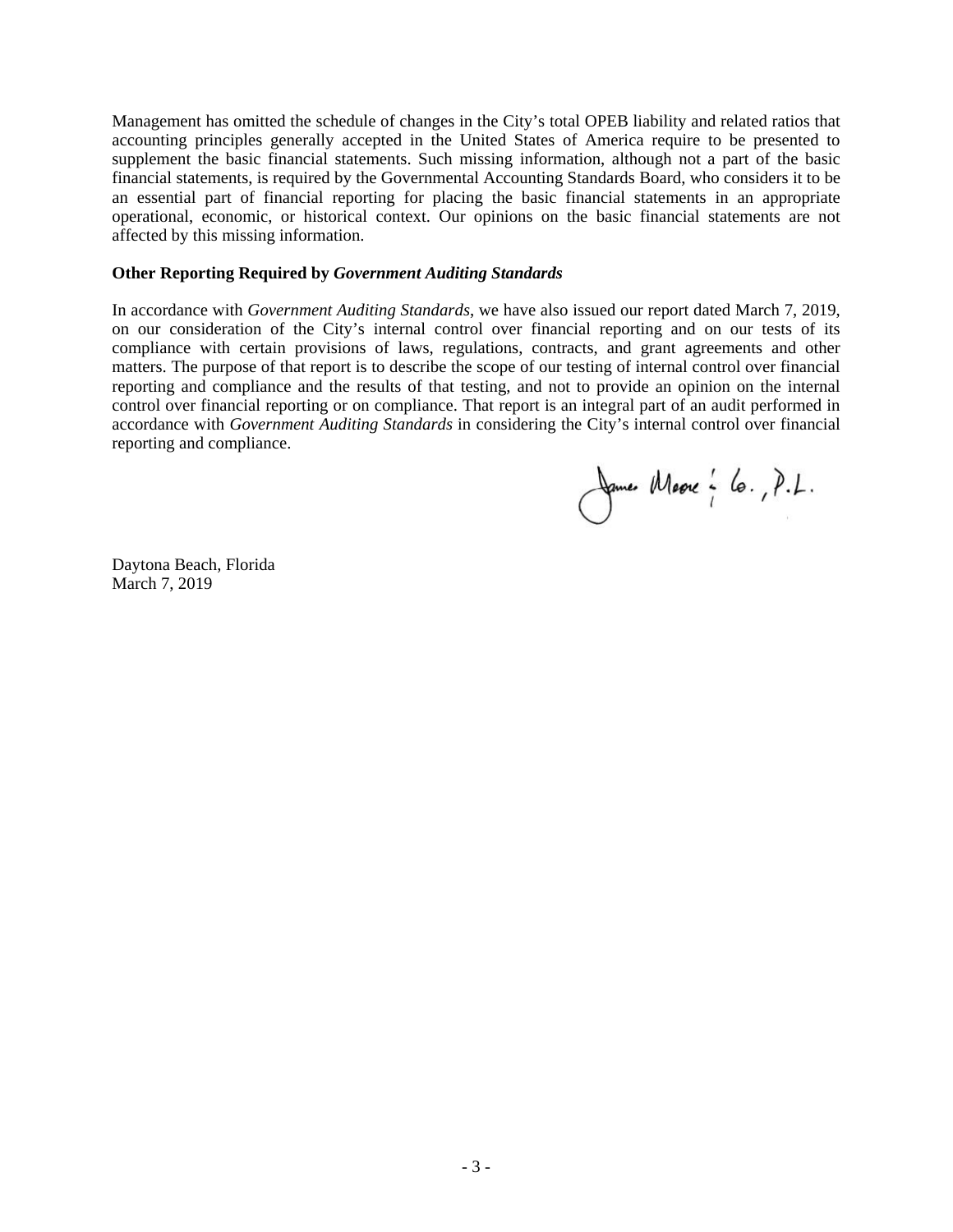# **MANAGEMENT'S DISCUSSION AND ANALYSIS**

Management of the City of Lake Helen, Florida (hereinafter referred to as the "City") offers the readers of these basic financial statements this narrative overview and analysis of the City's financial activities for the fiscal year ended September 30, 2018. This discussion and analysis is designed to assist the reader in focusing on significant financial issues and activities and to identify any significant changes in financial position. The City encourages readers to consider the information presented here in conjunction with the financial statements, which follow this section.

# **Financial Highlights**

- The total assets of the City of Lake Helen, Florida exceeded its liabilities at the close of the most recent fiscal year by \$6,309,880 (net position). Of this amount, \$628,028 (unrestricted net position) may be used to meet the City's ongoing obligations to citizens and creditors.
- The City's total net position increased by \$294,621 in fiscal year 2018. Net position of the City's governmental activities (General, Stormwater Management and General Trust funds) increased (decreased) by \$177,519, while net position of its business type activities (Water Utility Fund) increased (decreased) by \$117,102.
- The City's governmental funds reported a combined ending fund balance of \$1,171,485 at the end of the current fiscal year, which increased (decreased) by \$4,735 in comparison to the \$1,166,750 reported at the end of the prior fiscal year. Approximately \$532,844 of this amount or 45% is available for spending at the City's discretion (unassigned fund balance).
- At the end of the 2018 fiscal year, unassigned fund balance for the General Fund was \$532,844 or 22.4% of the total fiscal year 2018 General Fund expenditures of \$2,569,929. This represents a decrease of \$16,964 in unassigned fund balance from the amount reported at the end of 2017.
- The City's total long-term debt obligations decreased by \$113,362 during the fiscal year, due to scheduled current-year principal maturities/reductions on these obligations. The City's combined long-term commitment for compensated absences totaled \$94,144 at year-end.

# **Overview of the Financial Statements**

The City's basic financial statements are comprised of three parts: 1) management's discussion and analysis, 2) the basic financial statements, including notes to the financial statements, and 3) required supplementary information, including various pension-related schedules.

Management's discussion and analysis (MD&A) is intended to serve as an introduction to the basic financial statements and required supplementary information. The MD&A represents management's examination and analysis of the City's financial condition and performance. Summary financial statement data, key financial and operational indicators used in the strategic plan, budget, as well as other management tools were used for this analysis.

The basic financial statements include two kinds of statements that present different views of the City. The first two statements consist of entity-wide financial statements that provide both the short- and longterm financial information about the City's overall financial status, including its governmental activities and its business-type activities. These statements report information about the City using full accrual accounting methods, and an economic resources focus, as utilized by similar business activities in the private sector. Information concerning the City's assets and liabilities, both financial and capital, and short-term and long-term debt are included. Likewise, all revenues and expenses received during the year, regardless of when cash is received or paid are reported. However, rate-regulated accounting principles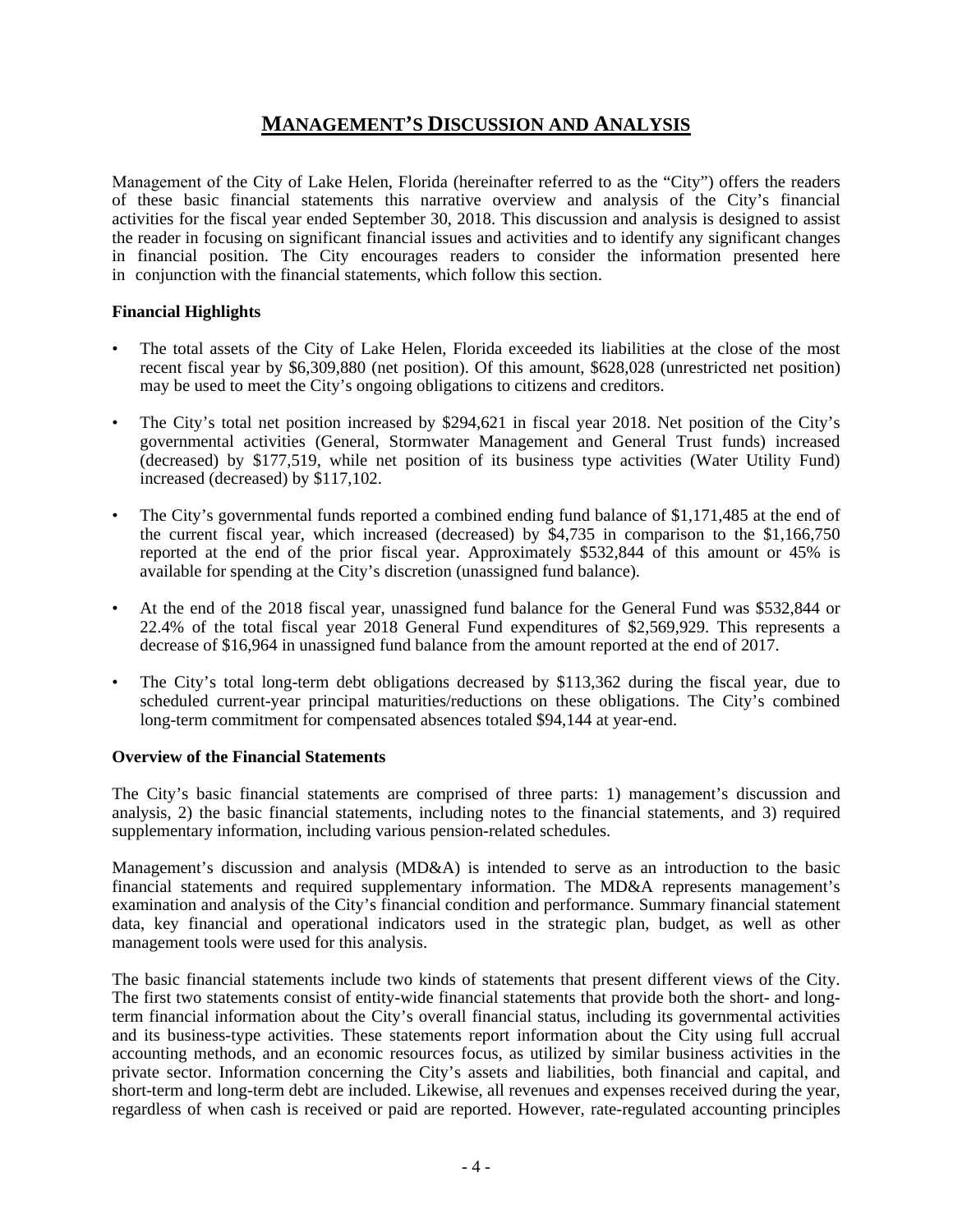applicable to private sector utilities are not used by governmental utilities. The remaining statements are fund financial statements that focus on individual parts of the City government and report the City's operations in more detail than the government-wide financial statements. The governmental funds statements tell how general government services like public safety were financed in the short-term as well as what remains for future spending. Proprietary fund statements offer short- and long-term financial information about the activities the government operates like businesses, such as the City's water utility system. Fiduciary fund statements provide information about the financial relationships in which the City acts solely as a trustee or agent for the benefit of others (like the retirement plan for the City's police officers), to whom the resources in question belong.

The financial statements also include notes which provide required disclosures and other information that are essential to a full understanding of material data provided in the statements. The notes present information about the City's significant accounting policies, account balances and activities, material risks, obligations, commitments, contingencies and subsequent events, if any.

In addition to the basic financial statements and accompanying notes, this report also presents certain required supplementary information that further explains and supports the information in the financial statements. This section also contains budgetary comparisons for the City's governmental fund activities.

# **Government-Wide Financial Statements**

The government-wide financial statements are designed to provide readers with a broad overview of the City's finances in a manner similar to a private-sector business. The basic financial statements of the City include a statement of net position and a statement of activities, which are described as follows:

- A statement of net position presents information on all of the City's assets, deferred outflows of resources, liabilities, and deferred inflows of resources at the end of its fiscal year, with the difference between the four reported as net position. Over time, increases or decreases in net position may serve as a useful indicator of whether the City's financial position is improving or deteriorating. Net position increases when revenues exceed expenses. Increases to assets without a corresponding increase to liabilities results in increased net position, which indicates an improved financial condition.
- The statement of activities presents the results of business operations over the course of the fiscal year and information as to how the City's net position changed during the year. All changes in net position are reported as soon as the underlying event giving rise to the change occurs, regardless of the timing of the related cash flows. Thus, revenues and expenses are reported in this statement for some items that will only result in cash flows in future fiscal periods (e.g., delinquent taxes and earned but unused personal leave).

Both of the government-wide financial statements distinguish functions of the City that are principally supported by taxes and intergovernmental revenues (governmental activities) from other functions that are intended to recover all or a significant portion of their costs through user fees and charges (businesstype activities). The governmental activities of the City include general government services, public safety (police and building inspection), streets, storm water management, solid waste management, and recreation and leisure services. The business-type activities of the City include its water utility system.

# **Fund Financial Statements**

The fund financial statements provide more detailed information about the City's most significant funds not the City as a whole. A fund is a grouping of related accounts that is used to maintain control over resources that have been segregated for specific activities or objectives. The City uses fund accounting to ensure and demonstrate compliance with finance-related legal requirements. All of the funds of the City can be divided into three categories: governmental funds, proprietary funds and fiduciary funds.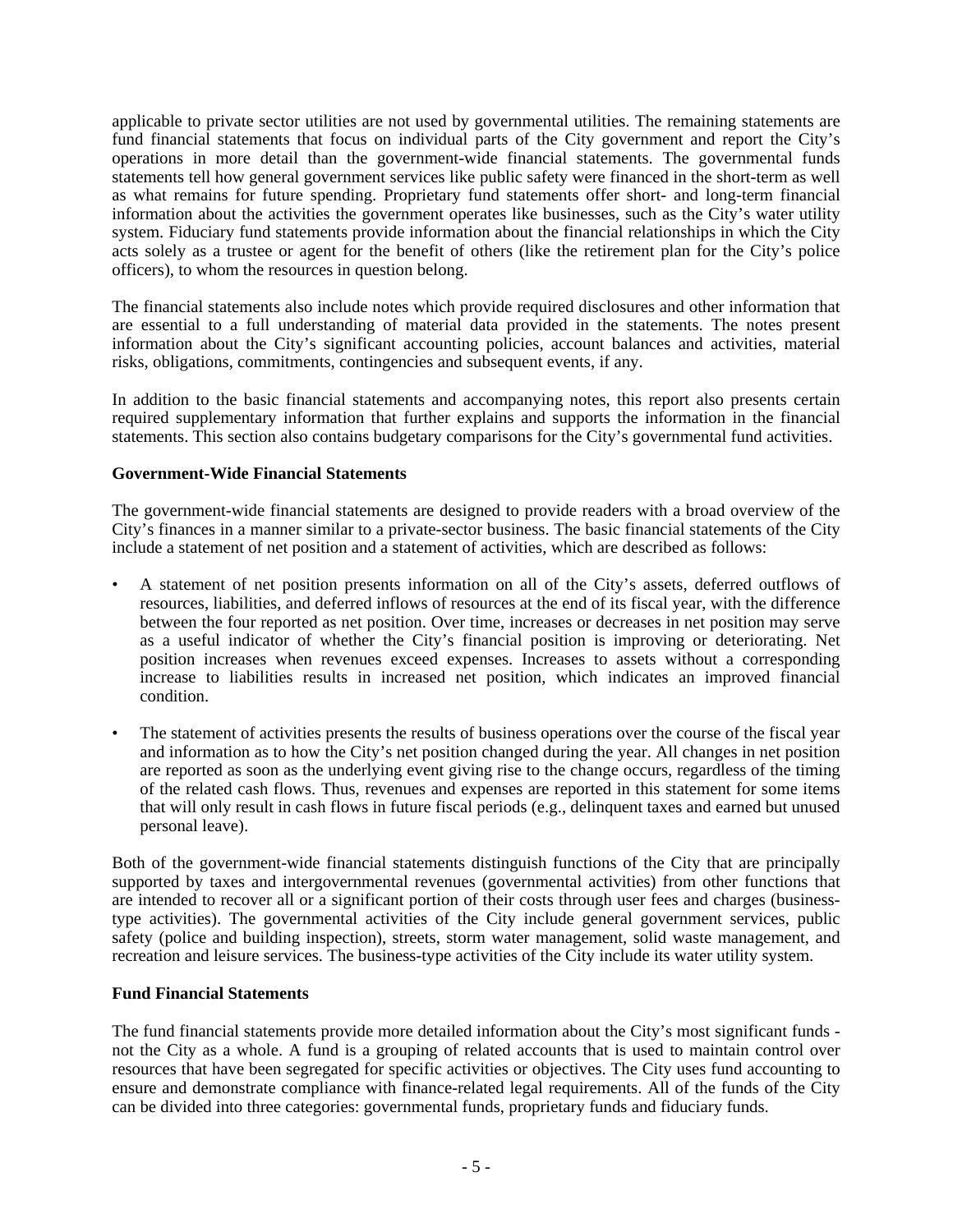*Governmental Funds*. Governmental funds are used to account for essentially the same functions reported as governmental activities in the government-wide financial statements. However, unlike the government-wide financial statements, governmental fund financial statements focus on near-term inflows and outflows of spendable resources, as well as on balances of spendable resources available at the end of the fiscal year. These funds are reported using the modified accrual accounting method, which measures cash and all other financial assets that can be readily converted into cash. Such information may be useful in evaluating a government's near-term financing requirements.

Because the focus of governmental funds is narrower than that of the government-wide financial statements, it is useful to compare the information presented for governmental funds with similar information presented for governmental activities in the government-wide financial statements. By doing so, readers may better understand the long-term impact of the government's near-term financing decisions. Both the governmental fund balance sheet and the governmental fund statement of revenues, expenditures, and changes in fund balances provide a reconciliation to facilitate this comparison between governmental funds and governmental activities. These reconciliations can be found on pages 14 and 16.

The City maintains three individual governmental funds. Information is presented separately in the governmental fund balance sheet and in the governmental fund statement of revenues, expenditures, and changes in fund balances for the general fund and general trust fund, both of which are considered to be major funds. Since only one other non-major fund exists (storm water management fund), it is separately identified and aggregated with the City's major funds.

**Proprietary Funds**. Services for which the City charges customers a fee are generally reported in proprietary funds. Proprietary fund financial statements, like the government-wide statements, provide both long- and short-term financial information. The City's single enterprise fund (water utility system) is the only item included in the business-type activities presented in the government-wide statements. Since the accounting for these operations is similar to that provided in the government-wide financial statements, the fund financial statements provide limited supplemental information in more detail, such as cash flows data. The basic proprietary fund financial statements can be found on pages 19 to 21 of this report.

# **Financial Analysis of the City as a Whole**

*Net Position*. As noted previously, net position may serve over time as a useful indicator of a government's financial position. This year, the City's combined total assets exceeded liabilities (net position) by \$6,309,880 at the end of 2018, compared to \$5,760,552 at the end of 2017. This represents a total increase of \$294,621 or 5.1% over the amount reported at the end of the prior fiscal year.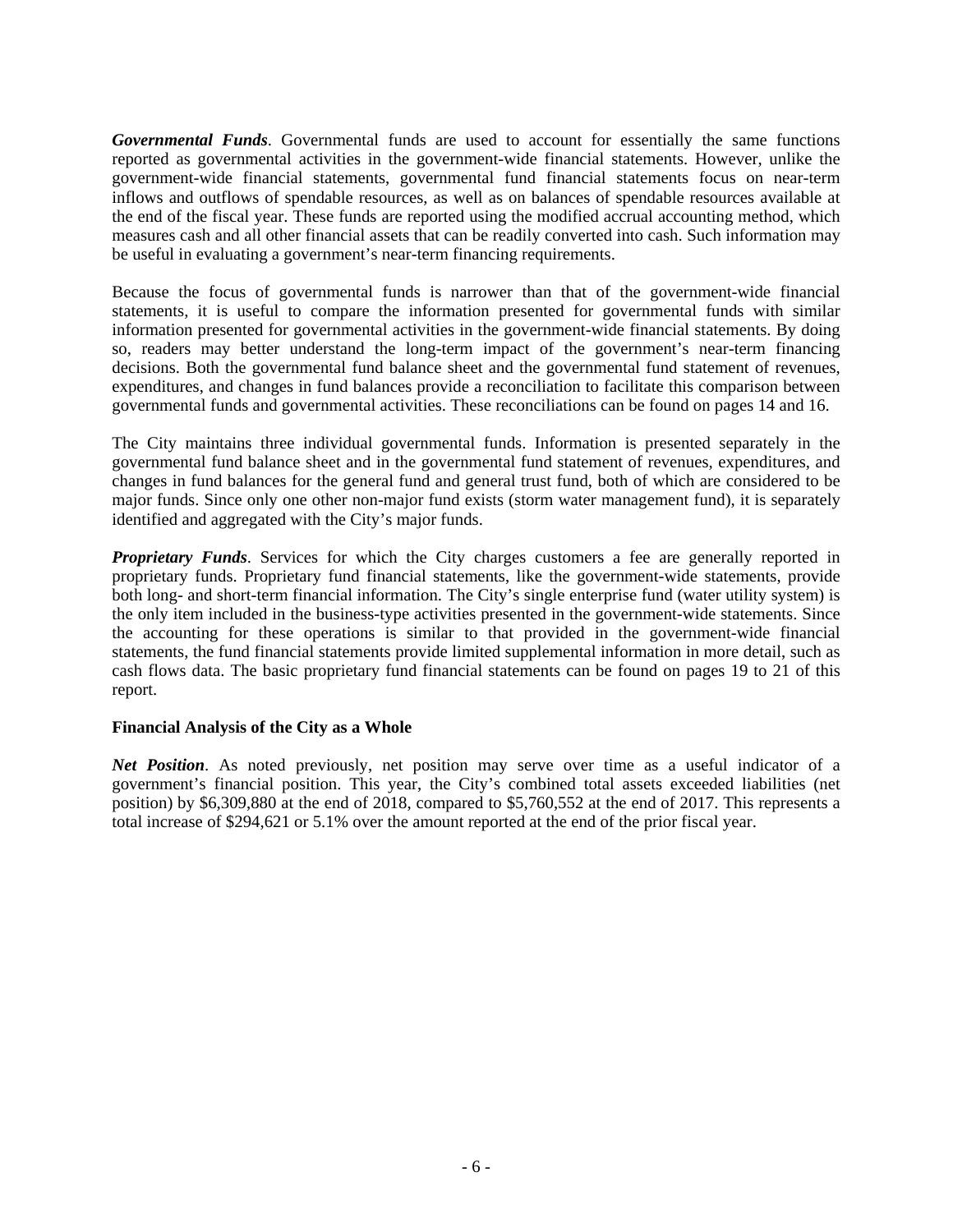The following is a summary of net position at year end:

**Net Position September 30, 2018 and 2017** 

|                                       | <b>Governmental Activities</b> |           |     | <b>Business-type Activities</b> |    |           |     |           | <b>Total</b> |           |    |           |
|---------------------------------------|--------------------------------|-----------|-----|---------------------------------|----|-----------|-----|-----------|--------------|-----------|----|-----------|
|                                       |                                | 2018      |     | 2017                            |    | 2018      |     | 2017      |              | 2018      |    | 2017      |
| <b>ASSETS</b>                         |                                |           |     |                                 |    |           |     |           |              |           |    |           |
| Current and other assets              | \$.                            | 1.700.004 | \$  | 1,842,824                       | S. | 1.040.162 | S.  | 865,339   | \$           | 2,740,166 | S. | 2,708,163 |
| Capital assets                        |                                | 3,335,110 |     | 3,151,296                       |    | 1,965,433 |     | 2,047,276 |              | 5,300,543 |    | 5,198,572 |
| Total assets                          |                                | 5,035,114 |     | 4,994,120                       | S  | 3,005,595 |     | 2,912,615 | S            | 8,040,709 |    | 7,906,735 |
| <b>DEFERRED OUTFLOWS OF RESOURCES</b> | £.                             | 325,337   | \$  | 324,657                         | \$ | 62,074    | Эħ. | 68,325    | \$.          | 387,411   |    | 392,982   |
| <b>LIABILITIES</b>                    |                                |           |     |                                 |    |           |     |           |              |           |    |           |
| Current liabilities                   | \$                             | 189,000   | \$  | 363.982                         | \$ | 462,720   | \$  | 381.013   | \$           | 651.720   | \$ | 744,995   |
| Noncurrent liabilities:               |                                | 601,415   |     | 855,913                         |    | 653,690   |     | 829,532   |              | 1,255,105 |    | 1,685,445 |
| Total liabilities                     |                                | 790,415   |     | 1,219,895                       |    | 1,116,410 |     | 1,210,545 |              | 1,906,825 |    | 2,430,440 |
| <b>DEFERRED INFLOWS OF RESOURCES</b>  |                                | 179,477   | \$. | 88,055                          | \$ | 31,938    | S   | 20,670    | S            | 211,415   | S. | 108,725   |
| <b>NET POSITION</b>                   |                                |           |     |                                 |    |           |     |           |              |           |    |           |
| Net investment in capital assets      | \$.                            | 3,335,110 | \$  | 3,151,296                       | \$ | 1,368,719 | S.  | 1,337,200 | \$           | 4,703,829 | \$ | 4,488,496 |
| Restricted                            |                                | 748,754   |     | 856.914                         |    | 229,269   |     | 207,559   |              | 978,023   |    | 1,064,473 |
| Unrestricted                          |                                | 306,695   |     | 2,617                           |    | 321,333   |     | 204,966   |              | 628,028   |    | 207,583   |
| Total net position                    |                                | 4.390.559 |     | 4.010.827                       |    | 1.919.321 |     | 1.749.725 |              | 6,309,880 |    | 5,760,552 |

The most significant component of the City's net position (approximately 75%) is, by far, its investment in capital assets (land, buildings and equipment), less any related debt used to acquire or construct those assets that are still outstanding. The City uses these capital assets to provide services to citizens; consequently, these assets are not available for future spending. Although the City's investment in its capital assets is reported net of related debt, it should be noted that the resources needed to repay this debt must be provided from other sources, since the capital assets themselves cannot be used to liquidate these liabilities.

An additional portion of the City's net position (15%) represents resources that are subject to external restrictions on how they may be used. Consequently, the remaining 10% of unrestricted net position, represents amounts that can be used to finance day-to-day operations without constraints established by debt covenants, enabling legislation, or other legal requirements, and totaled \$627,028 at year end, compared to \$207,583 one year earlier.

*Changes in Net Position*. While the statement of net position shows a snapshot of the City's financial position at the end of the fiscal year, the statement of changes in net position provides answers as to the nature and source of those changes. During 2018, total revenues were \$3,371,715 compared to \$3,029,248 in the prior year. Approximately 19.2% of the City's revenue came from property taxes, 19.1% from other taxes, 47.8% came from fees charged for services, and most of the remaining revenue included state and federal financial assistance and other miscellaneous revenues.

During 2018, expenses were \$3,077,094 as opposed to \$2,974,010 in the prior year, for an increase of approximately 3%. City-wide, general government expenses account for approximately 27.9% of the City's expenses, while public safety expenses totaled approximately 26.9% and the water utility expenses were 20.0%. The other functions, including the solid waste system, stormwater, transportation, and culture and recreation each individually totaled close to or less than 10% of expenses relative to the City as a whole.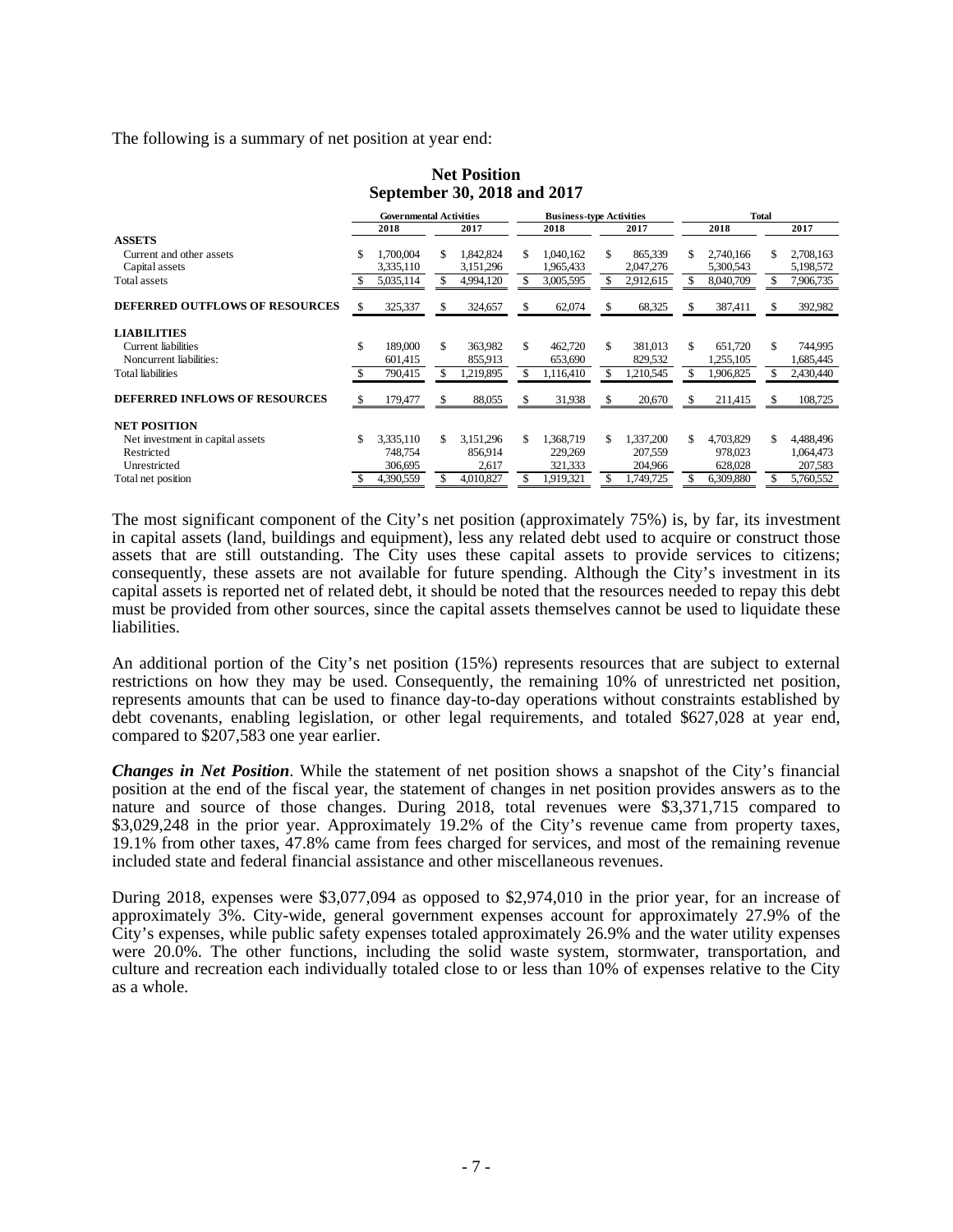## The following is a summary of changes in net position at year end:

|                                 |           | <b>Governmental Activities</b> |           | <b>Business-type Activities</b> | <b>Total</b>   |               |  |  |
|---------------------------------|-----------|--------------------------------|-----------|---------------------------------|----------------|---------------|--|--|
|                                 | 2018      | 2017                           | 2018      | 2017                            | 2018           | 2017          |  |  |
| <b>REVENUES</b>                 |           |                                |           |                                 |                |               |  |  |
| Property taxes                  | 647,311   | 600,484                        | \$        | \$                              | 647,311<br>\$  | 600,484<br>\$ |  |  |
| Other taxes                     | 645,198   | 604.514                        |           |                                 | 645,198        | 604,514       |  |  |
| Charges for services            | 866,447   | 645,053                        | 744,140   | 656,925                         | 1,610,587      | 1,301,978     |  |  |
| Intergovernmental               | 291,760   | 455,788                        |           |                                 | 291,760        | 455,788       |  |  |
| Other revenues                  | 166,209   | 64,856                         | 10,650    | 1,628                           | 176,859        | 66,484        |  |  |
| Total revenues                  | 2,616,925 | 2,370,695                      | 754,790   | 658,553                         | 3,371,715      | 3,029,248     |  |  |
| <b>EXPENSES</b>                 |           |                                |           |                                 |                |               |  |  |
| General government              | 857,260   | 943,900                        |           |                                 | 857,260        | 943,900       |  |  |
| Public safety                   | 826,760   | 668,395                        |           |                                 | 826,760        | 668,395       |  |  |
| Physical environment            | 337,220   | 306,049                        |           | ٠                               | 337,220        | 306,049       |  |  |
| Transportation                  | 216,874   | 221,554                        |           |                                 | 216,874        | 221,554       |  |  |
| Culture and recreation          | 201,292   | 253,039                        |           |                                 | 201,292        | 253,039       |  |  |
| Water utility                   |           |                                | 614,814   | 557,284                         | 614,814        | 557,284       |  |  |
| Interest expense                |           |                                | 22,874    | 23,789                          | 22,874         | 23,789        |  |  |
| Total expenses                  | 2,439,406 | 2,392,937                      | 637,688   | 581,073                         | 3,077,094      | 2,974,010     |  |  |
| Change in net position          | 177,519   | (22, 242)                      | 117,102   | 77,480                          | 294,621        | 55,238        |  |  |
| Net position, beginning of year | 4,213,040 | 4,033,069                      | 1,802,219 | 1,672,245                       | 6,015,259      | 5,705,314     |  |  |
| Net position, end of year       | 4,390,559 | 4,010,827<br>S                 | 1,919,321 | 1,749,725<br>\$.                | 6,309,880<br>S | 5,760,552     |  |  |

# **Changes in Net Position**

For the Fiscal Years Ended September 30, 2018 and 2017

# **Governmental Activities**

Revenues for the City's governmental activities totaled \$2,616,925 in 2018. This represents an increase of nearly \$250,000 more than last year's reported revenues of \$2,370,695, and is primarily related to the City's increase in fire assessment fees for increasing fire protection expenses.

Governmental expenditures totaled \$2,439,406, which represents only a modest increase over the prior year's total of \$2,392,937.

### **Business-Type Activities**

The major source of operating revenues for the City's business-type activities is charges for services (potable water), which during the year increased to a total of \$754,790, or \$96,237 more than utility billings of \$658,553 in 2017. This increase was reflective of consumer water rate increases in 2018 compared to 2017, as well as the installation of new water meters, which reduced the loss of water within the utility system.

Total operating expenses of the water utility fund in 2018 and totaled \$614,814, compared to \$557,284 in 2017, an increase of \$57,530.

### **Financial Analysis of the City's Funds**

As stated previously, the City uses fund accounting to ensure and demonstrate compliance with financerelated legal requirements.

*Governmental Funds*. The focus of the City's governmental funds is to provide information on near-term inflows, outflows, and balances of spendable resources. Such information is useful in assessing the City's financing requirements. In particular, unreserved fund balance may serve as a useful measure of a government's net resources available for spending at the end of the fiscal year. As the City completed the year, its governmental funds reported a combined fund balance of \$1,171,485, which was an increase (decrease) of \$4,735 compared with the amount reported last year.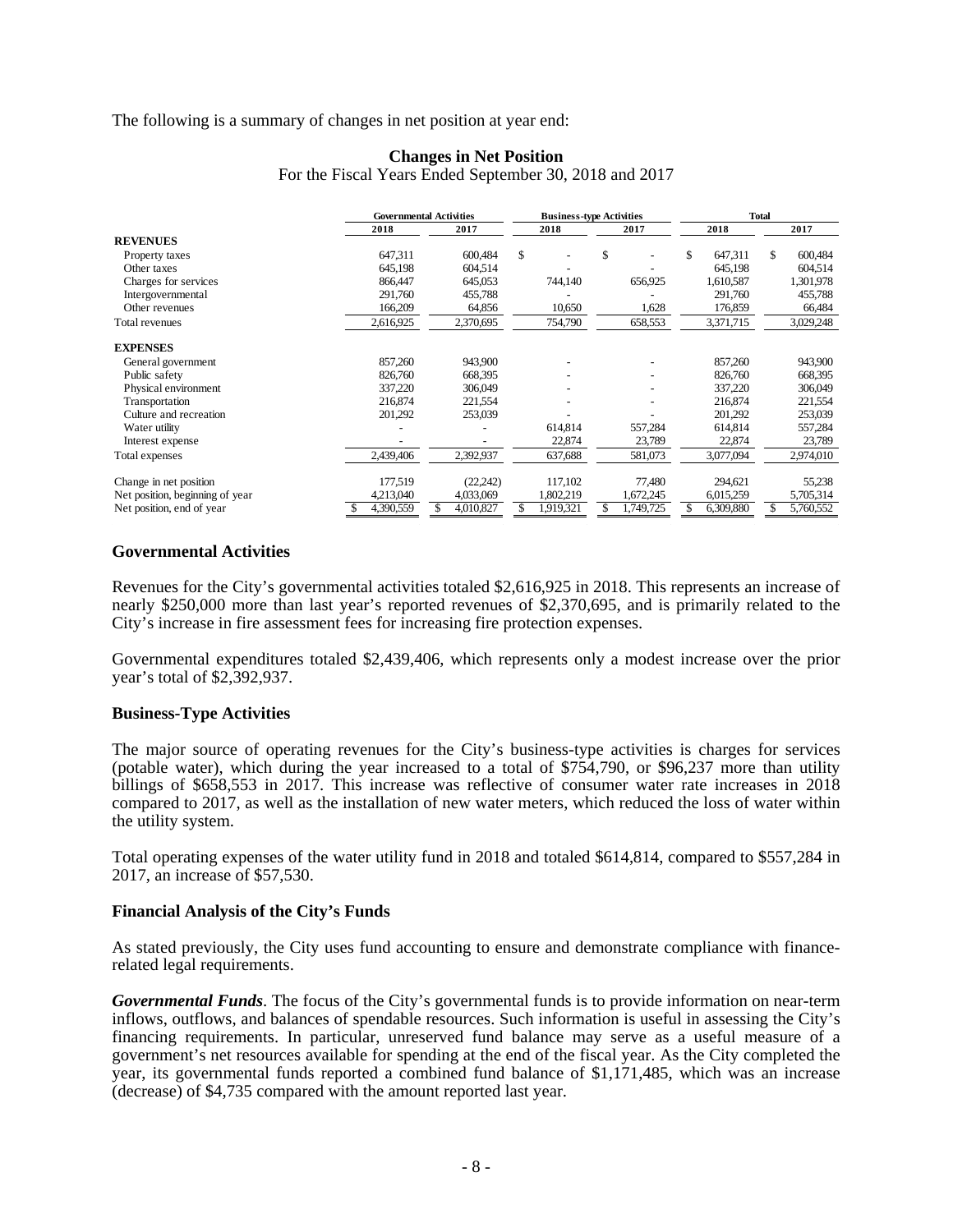The general fund is the chief operating fund of the City. As of September 30, 2018, the unassigned fund balance in the general fund totaled \$532,844. This unassigned fund balance represents approximately 20.7% of the City's spending requirements experienced during 2018.

The Storm Water Management Fund is a special revenue fund which was established to separately account for the collection and disposition of the City's annual storm water utility fees. At the end of 2018, there was a fund balance of \$140,270, compared to \$135,061 at the end of the prior year.

*Proprietary Fund*. The City's proprietary fund financial statements provide the same type of information found in the government-wide financial statements, but in more detail.

Unrestricted net position of the Water Utility Fund at the end of the year amounted to \$321,333 which is an increase of \$116,367 compared with than last year's reported amount of \$204,966. Other factors concerning the finances of this fund have already been addressed in the discussion of the City's businesstype activities.

## **General Fund Budgetary Highlights**

Actual earned revenues were \$57,966 less than the amounts originally anticipated to be received during the year in the City's General Fund. Actual expenditures incurred were \$50,618 more than originally anticipated. The result was a net difference of unanticipated revenues over unanticipated expenditures of \$89,343. Grant revenues were budgeted to be \$421,577 and \$210,820 was actually received during the year—a difference of \$210,757.

## **Capital Assets and Debt Administration**

Capital Assets. At September 30, 2018, the City had over \$5 million invested in a broad range of capital assets, including land buildings, park facilities, police equipment, public works equipment and water lines. See Note (6) for further information on the City's capital assets.

*Long-Term Debt*. The City has revenue note obligations payable to the State of Florida, Department of Environmental Protection Drinking Water State Revolving Fund Loan Program totaling \$596,714 at yearend, compared to \$710,076 one year earlier. The proceeds of these loans, which were drawn in increments over 2011 and preceding years, were used to finance the construction of improvements to the City's potable water system. Under these agreements, the City must repay these loans with semiannual payments.

More detailed information about the City's long-term debt is presented in Note (7) to the financial statements.

### **Economic Factors and Next Year's Budgets and Rates**

Many factors are considered each year by the City Commission in its efforts to establish an operating budget, to evaluate its personnel needs, and to develop uniform user fees that are reasonable, and more importantly, capable of cost recovery. Some of the major factors considered in this process are the local economy, civilian labor force, unemployment rates, and inflation rates.

- The most recent estimates available for unemployment data in the Deltona-Daytona Beach-Ormond Beach Metropolitan Area are compiled by the Florida Department of Economic Opportunity Agency This agency estimates a countywide unemployment rate of 3.1% at the end of September 2018, which is .9% lower than the 4.0% rate experienced one year earlier. The low employment rate is expected to require higher starting wages in an environment of increased demand for personnel.
- Property tax revenue in fiscal year 2019 is expected to be approximately 3% higher than the property taxes collected in fiscal year 2018. This is due to rising property values and the Commission's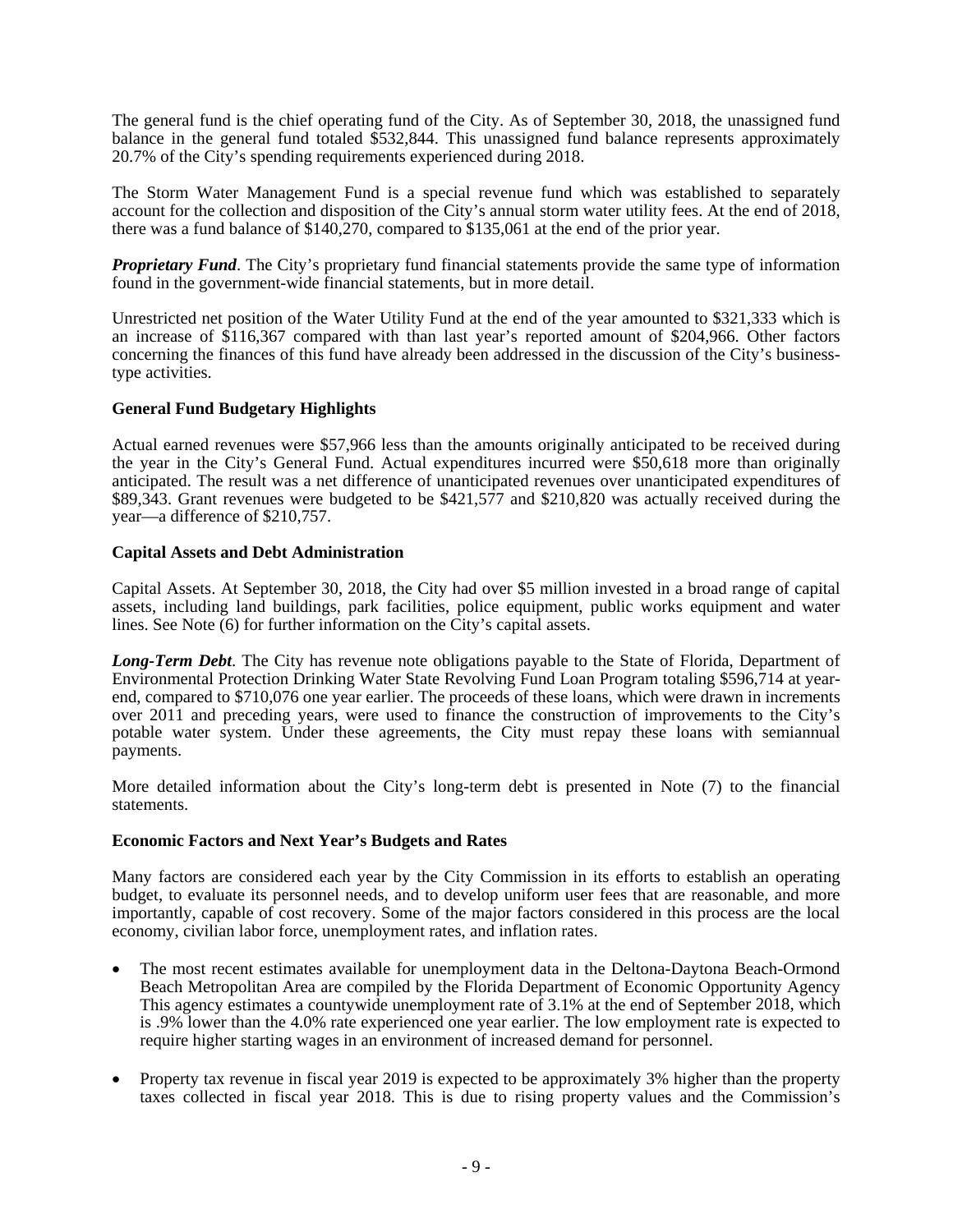approval and adoption of a 7.3 millage rate for the 2019 tax levy, which is a decrease of 0.5 mills from the rate adopted for fiscal year 2018.

- The City has seen an increase since 2014 in residential homes as well as few commercial structures and is projecting more residential and commercial development. The 26-acre property on the west side of I-4 (owned by I-4 AutoMall LLC) should begin development review and site development planning in FY 19/20 followed by approximately 8 commercial buildings in subsequent years.
- The 2018-2019 budgets adopted for the General Fund, Storm Water Utility Fund, and Water Utility Fund utilized the prior year's final adopted budgets and the City's actual financial results as the baseline from which priority setting and decisions were made to formulate the new budgets. The final budget was further modified to reflect changing revenue projections and anticipated changes in expenditure trends.
- Inflationary trends for Volusia County are consistent with those trends experienced at the state and national levels.

# **Requests for Information**

This financial report is designed to provide our citizens, taxpayers, customers, and creditors with a general overview of the City's finances and to demonstrate the City's accountability for the money it receives. Questions concerning any of the information provided in this report, or requests for additional information should be addressed to the Office of the City Administrator, City of Lake Helen, P.O. Box 39, Lake Helen, Florida 32744-0039.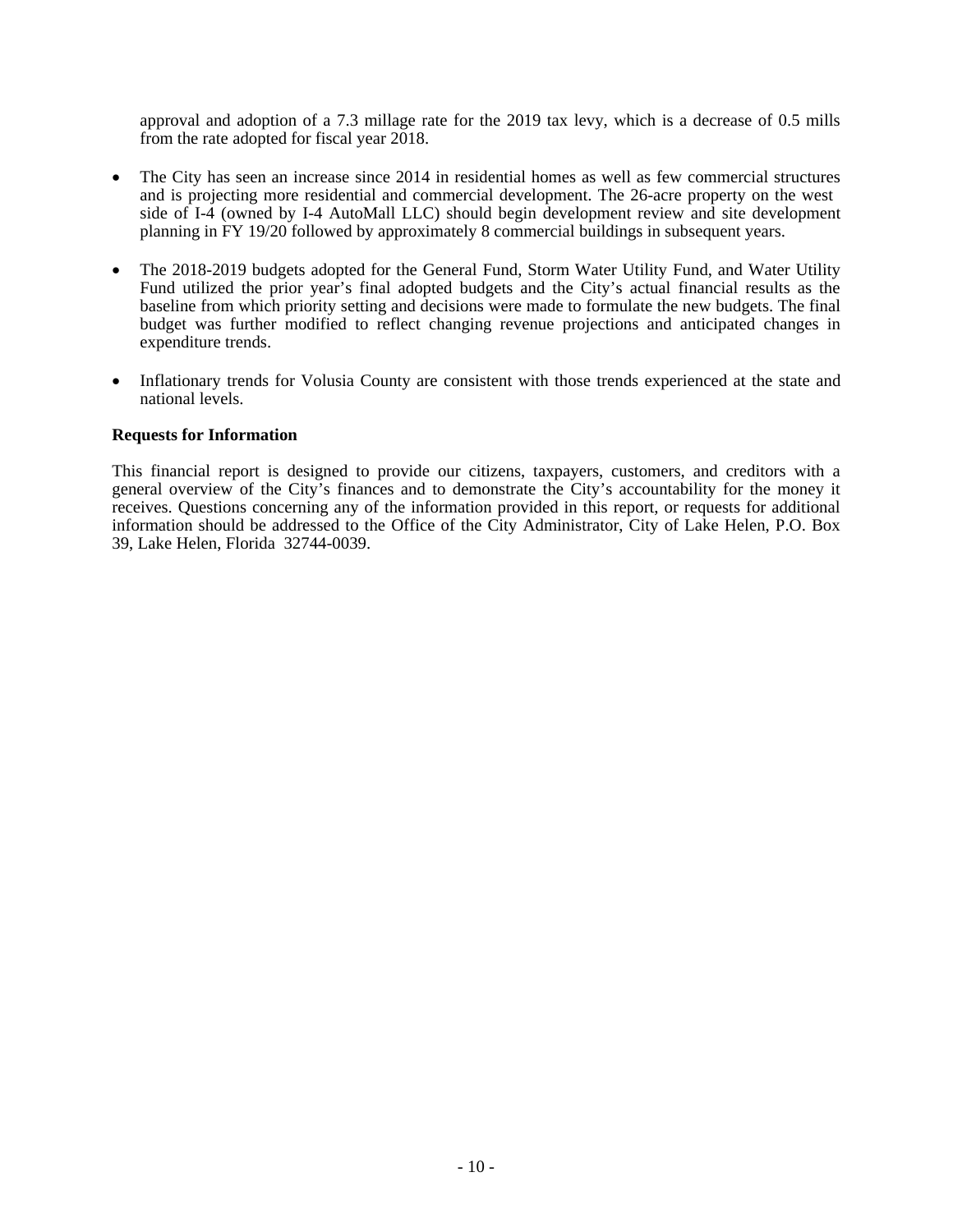#### **CITY OF LAKE HELEN, FLORIDA STATEMENT OF NET POSITION SEPTEMBER 30, 2018**

|                                       | Governmental<br><b>Activities</b> |                        | <b>Business-type</b><br><b>Activities</b> |                          | Total       |
|---------------------------------------|-----------------------------------|------------------------|-------------------------------------------|--------------------------|-------------|
| <b>ASSETS</b>                         |                                   |                        |                                           |                          |             |
| Cash and cash equivalents             | \$                                | 133,413                | \$<br>583,378                             | \$                       | 716,791     |
| Investments                           |                                   | 435,936                |                                           |                          | 435,936     |
| Receivables, net                      |                                   | 62,372                 | 219,482                                   |                          | 281,854     |
| Internal balances                     |                                   | 281,730                | (281, 730)                                |                          |             |
| Due from other governments            |                                   | 56,636                 |                                           |                          | 56,636      |
| Prepaids                              |                                   | 23,985                 |                                           |                          | 23,985      |
| Restricted assets:                    |                                   |                        |                                           |                          |             |
| Cash and cash equivalents             |                                   | 39,500                 | 237,302                                   |                          | 276,802     |
| Investments                           |                                   | 350,000                |                                           |                          | 350,000     |
| Net pension asset                     |                                   | 316,432                |                                           |                          | 316,432     |
| Capital assets:                       |                                   |                        |                                           |                          |             |
| Land                                  |                                   | 477,857                | 17,982                                    |                          | 495,839     |
| Buildings and improvements            |                                   | 3,982,753              | 2,953,774                                 |                          | 6,936,527   |
| Equipment                             |                                   | 554,023                | 352,604                                   |                          | 906,627     |
| Construction in progress              |                                   | 23,630                 |                                           |                          | 23,630      |
| Accumulated depreciation              |                                   | (1,703,153)            | (1,358,927)                               |                          | (3,062,080) |
| <b>Total</b> assets                   | \$                                | 5,035,114              | \$<br>2,723,865                           | \$                       | 7,758,979   |
| DEFERRED OUTFLOWS OF RESOURCES        |                                   |                        |                                           |                          |             |
| Deferred outflows related to pensions | \$                                | 325,337                | \$<br>62,074                              | \$                       | 387,411     |
| <b>LIABILITIES</b>                    |                                   |                        |                                           |                          |             |
| Accounts payable                      | \$                                | 73,431                 | \$                                        | \$                       | 73,431      |
| Accrued payroll and employee benefits |                                   | 31,728                 |                                           |                          | 31,728      |
| Customer deposits                     |                                   | 83,841                 | 50,039                                    |                          | 133,880     |
| Accrued interest payable              |                                   |                        | 8,033                                     |                          | 8,033       |
| Noncurrent liabilities:               |                                   |                        |                                           |                          |             |
| Due within one year:                  |                                   |                        |                                           |                          |             |
| Bonds and notes payable               |                                   |                        | 117,262                                   |                          | 117,262     |
| Compensated absences                  |                                   | 18,322                 | 5,656                                     |                          | 23,978      |
| Due in more than one year:            |                                   |                        |                                           |                          |             |
| Bonds and notes payable               |                                   |                        | 479,452                                   |                          | 479,452     |
| Compensated absences                  |                                   | 53,197                 | 16,969                                    |                          | 70,166      |
| Net pension liability                 |                                   | 529,896                | 157,269                                   |                          | 687,165     |
| <b>Total liabilities</b>              | \$                                | 790,415                | \$<br>834,680                             | $\overline{\mathcal{E}}$ | 1,625,095   |
| <b>DEFERRED INFLOWS OF RESOURCES</b>  |                                   |                        |                                           |                          |             |
| Deferred inflows related to pensions  | \$                                | 179,477                | \$<br>31,938                              | \$                       | 211,415     |
| <b>NET POSITION</b>                   |                                   |                        |                                           |                          |             |
| Net investment in capital assets      | \$                                | 3,335,110              | \$<br>1,368,719                           | \$                       | 4,703,829   |
| Restricted for:                       |                                   |                        |                                           |                          |             |
| Capital projects                      |                                   | 37,024                 | 119,887                                   |                          | 156,911     |
| Debt service                          |                                   |                        | 109,382                                   |                          | 109,382     |
| Pensions                              |                                   | 316,432                |                                           |                          | 316,432     |
| Law enforcement training              |                                   | 8,956                  |                                           |                          | 8,956       |
| Permanent investment                  |                                   | 350,000                |                                           |                          | 350,000     |
| Parks and recreation improvements     |                                   | 36,342                 |                                           |                          | 36,342      |
| Unrestricted                          |                                   | 306,695                | 321,333                                   |                          | 628,028     |
| Total net position                    | \$                                | $\overline{4,390,559}$ | \$<br>1,919,321                           | $\overline{\mathcal{E}}$ | 6,309,880   |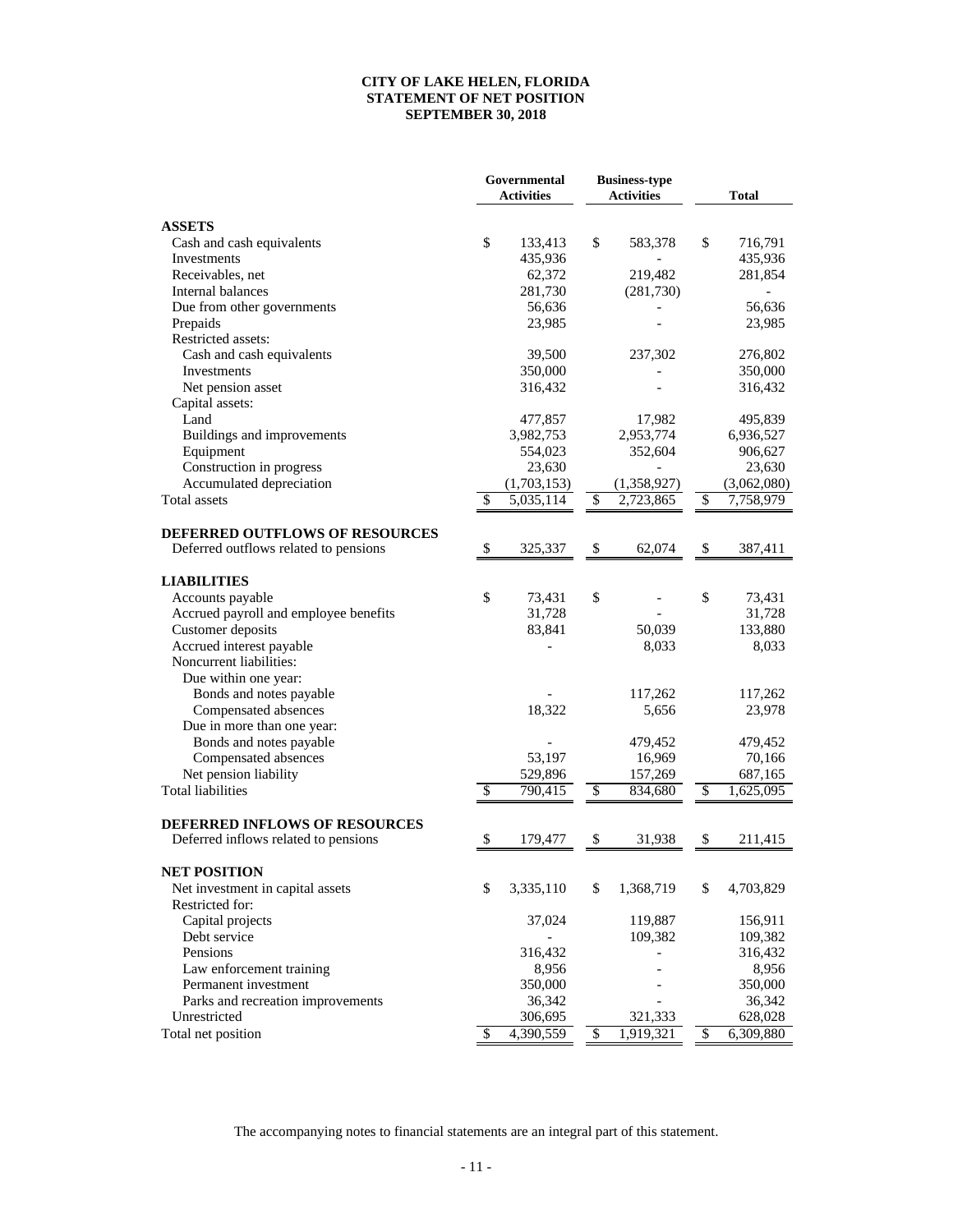#### **CITY OF LAKE HELEN, FLORIDA STATEMENT OF ACTIVITIESFOR THE YEAR ENDED SEPTEMBER 30, 2018**

|                                                                 |                 |                                                                      |                          | <b>Program Revenues</b> |                      | Net (Expense) Revenue and<br><b>Changes in Net Position</b> |                                       |                                                        |                                                      |              |                                   |  |                                           |  |              |
|-----------------------------------------------------------------|-----------------|----------------------------------------------------------------------|--------------------------|-------------------------|----------------------|-------------------------------------------------------------|---------------------------------------|--------------------------------------------------------|------------------------------------------------------|--------------|-----------------------------------|--|-------------------------------------------|--|--------------|
| <b>Functions/Programs</b>                                       | <b>Expenses</b> |                                                                      |                          |                         |                      |                                                             | <b>Charges for</b><br><b>Services</b> | Operating<br><b>Grants</b> and<br><b>Contributions</b> | Capital<br><b>Grants</b> and<br><b>Contributions</b> |              | Governmental<br><b>Activities</b> |  | <b>Business-type</b><br><b>Activities</b> |  | <b>Total</b> |
| Governmental activities:<br>General government<br>Public safety | \$              | 857,260<br>826,760                                                   | \$<br>168,084<br>351,568 | \$<br>1,500<br>1,000    | \$<br>4.200<br>2,200 | \$                                                          | (683, 476)<br>(471,992)               | \$                                                     |                                                      | \$           | (683, 476)<br>(471,992)           |  |                                           |  |              |
| Physical environment<br>Transportation                          |                 | 337,220<br>216,874                                                   | 302,991                  | 38,245                  | 126,301              |                                                             | (34,229)<br>(52, 328)                 |                                                        |                                                      |              | (34,229)<br>(52, 328)             |  |                                           |  |              |
| Culture and recreation<br>Total governmental activities         |                 | 201,292<br>2,439,406                                                 | 43,804<br>866,447        | 40,745                  | 2,000<br>134,701     |                                                             | (155, 488)<br>(1, 397, 513)           |                                                        | $\overline{\phantom{a}}$                             |              | (155, 488)<br>(1,397,513)         |  |                                           |  |              |
| Business-type activities:<br>Water utility                      |                 | 637,688                                                              | 744,140                  |                         | 10,650               |                                                             |                                       |                                                        | 117,102                                              |              | 117,102                           |  |                                           |  |              |
| Total business-type activities                                  |                 | 637,688                                                              | 744,140                  |                         | 10,650               |                                                             |                                       |                                                        | 117,102                                              |              | 117,102                           |  |                                           |  |              |
| Total primary government                                        |                 | 3,077,094                                                            | \$<br>1,610,587          | \$<br>40,745            | \$<br>145,351        |                                                             | (1,397,513)                           |                                                        | 117,102                                              |              | (1,280,411)                       |  |                                           |  |              |
|                                                                 |                 | General revenues:                                                    |                          |                         |                      |                                                             | 647,311                               |                                                        |                                                      |              | 647,311                           |  |                                           |  |              |
|                                                                 |                 | Property taxes<br>Sales and use taxes<br>Franchise and utility taxes |                          |                         |                      |                                                             | 155,092<br>180,036                    |                                                        |                                                      |              | 155,092<br>180,036                |  |                                           |  |              |
|                                                                 |                 | Public service taxes<br>Other taxes                                  |                          |                         |                      |                                                             | 274,553<br>7,392                      |                                                        |                                                      |              | 274,553<br>7,392                  |  |                                           |  |              |
|                                                                 |                 | Insurance premium taxes<br>State revenue sharing                     |                          |                         |                      |                                                             | 28,125<br>108,986                     |                                                        |                                                      |              | 28,125<br>108,986                 |  |                                           |  |              |
|                                                                 |                 | Other intergovernmental revenues<br>Investment earnings (loss)       |                          |                         |                      |                                                             | 7,328<br>14,788                       |                                                        |                                                      |              | 7,328<br>14,788                   |  |                                           |  |              |
|                                                                 |                 | Miscellaneous revenues                                               |                          |                         |                      |                                                             | 151,421                               |                                                        |                                                      |              | 151,421                           |  |                                           |  |              |
|                                                                 |                 | Total general revenues and transfers<br>Change in net position       |                          |                         |                      |                                                             | 1,575,032<br>177,519                  |                                                        | 117,102                                              |              | 1,575,032<br>294,621              |  |                                           |  |              |
|                                                                 |                 | Net position - beginning, as restated<br>Net position - ending       |                          |                         |                      | \$                                                          | 4,213,040<br>4,390,559                | \$                                                     | 1,802,219<br>1,919,321                               | $\mathbb{S}$ | 6,015,259<br>6.309.880            |  |                                           |  |              |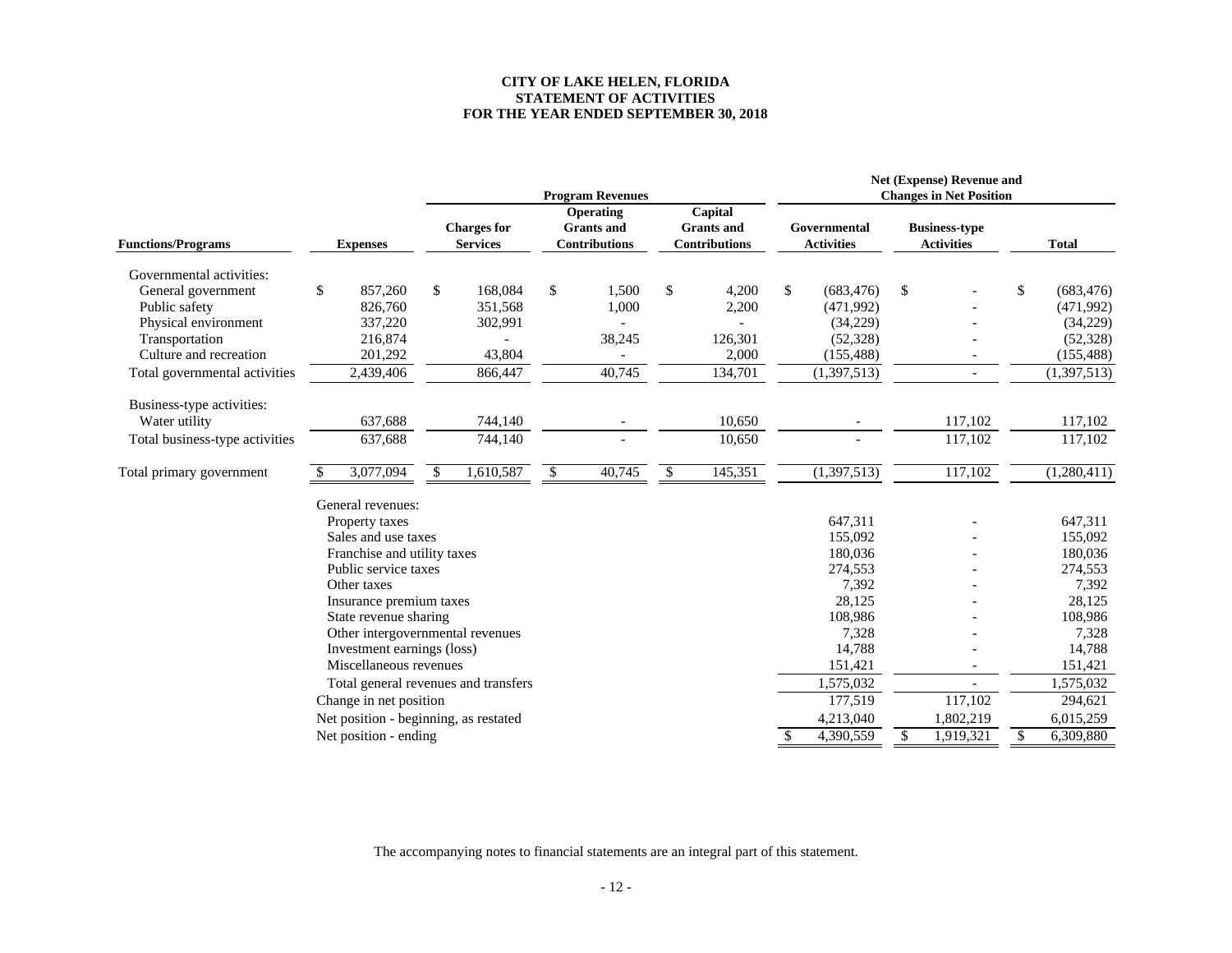#### **GOVERNMENTAL FUNDS SEPTEMBER 30, 2018 CITY OF LAKE HELEN, FLORIDA BALANCE SHEET**

|                                            | General |         | <b>Stormwater</b><br><b>Management</b> |         | General<br><b>Trust</b> | <b>Total</b><br>Governmental<br><b>Funds</b> |                        |  |
|--------------------------------------------|---------|---------|----------------------------------------|---------|-------------------------|----------------------------------------------|------------------------|--|
| <b>ASSETS</b>                              |         |         |                                        |         |                         |                                              |                        |  |
| Cash and cash equivalents                  | \$      |         | \$                                     | 172,913 | \$                      | \$                                           | 172,913                |  |
| Investments                                |         | 435,936 |                                        |         | 350,000                 |                                              | 785,936                |  |
| Receivables, net                           |         | 62,372  |                                        |         |                         |                                              | 62,372                 |  |
| Due from other governments                 |         | 56,636  |                                        |         |                         |                                              | 56,636                 |  |
| Due from other funds                       |         | 314,373 |                                        |         |                         |                                              | 314,373                |  |
| Prepaid items                              |         | 23,985  |                                        |         |                         |                                              | 23,985                 |  |
| Total assets                               | \$      | 893,302 | $\overline{\mathcal{S}}$               | 172,913 | \$<br>350,000           | $\overline{\$}$                              | 1,416,215              |  |
| <b>LIABILITIES</b>                         |         |         |                                        |         |                         |                                              |                        |  |
| Accounts payable                           | \$      | 73,431  | \$                                     |         | \$                      | \$                                           | 73,431                 |  |
| Accrued payroll and employee benefits      |         | 31,728  |                                        |         |                         |                                              | 31,728                 |  |
| Customer deposits                          |         | 83,841  |                                        |         |                         |                                              | 83,841                 |  |
| Due to other funds                         |         |         |                                        | 32,643  |                         |                                              | 32,643                 |  |
| <b>Total liabilities</b>                   |         | 189,000 |                                        | 32,643  |                         |                                              | 221,643                |  |
| <b>DEFERRED INFLOWS OF RESOURCES</b>       |         |         |                                        |         |                         |                                              |                        |  |
| Unavailable revenues                       |         | 23,087  |                                        |         |                         |                                              | 23,087                 |  |
| <b>FUND BALANCES</b>                       |         |         |                                        |         |                         |                                              |                        |  |
| Nonspendable:                              |         |         |                                        |         |                         |                                              |                        |  |
| Prepaid items                              |         | 23,985  |                                        |         |                         |                                              | 23,985                 |  |
| Permanent fund                             |         |         |                                        |         | 350,000                 |                                              | 350,000                |  |
| Restricted for:                            |         |         |                                        |         |                         |                                              |                        |  |
| Capital projects                           |         | 37,024  |                                        |         |                         |                                              | 37,024                 |  |
| Law enforcement training                   |         | 8,956   |                                        |         |                         |                                              | 8,956                  |  |
| Recreation and park improvements           |         | 36,342  |                                        |         |                         |                                              | 36,342                 |  |
| Committed to:                              |         |         |                                        |         |                         |                                              |                        |  |
| Stormwater improvements                    |         |         |                                        | 140,270 |                         |                                              | 140,270                |  |
| Assigned to:                               |         |         |                                        |         |                         |                                              |                        |  |
| Subsequent year's budget                   |         | 42,064  |                                        |         |                         |                                              | 42,064                 |  |
| Unassigned                                 |         | 532,844 |                                        |         |                         |                                              | 532,844                |  |
| Total fund balances                        |         | 681,215 |                                        | 140,270 | 350,000                 |                                              | $\overline{1,}171,485$ |  |
| <b>Total liabilities, deferred inflows</b> |         |         |                                        |         |                         |                                              |                        |  |
| of resource, and fund balances             | \$      | 893,302 | $\sqrt[6]{\frac{1}{2}}$                | 172,913 | \$<br>350,000           | $\overline{\$}$                              | 1,416,215              |  |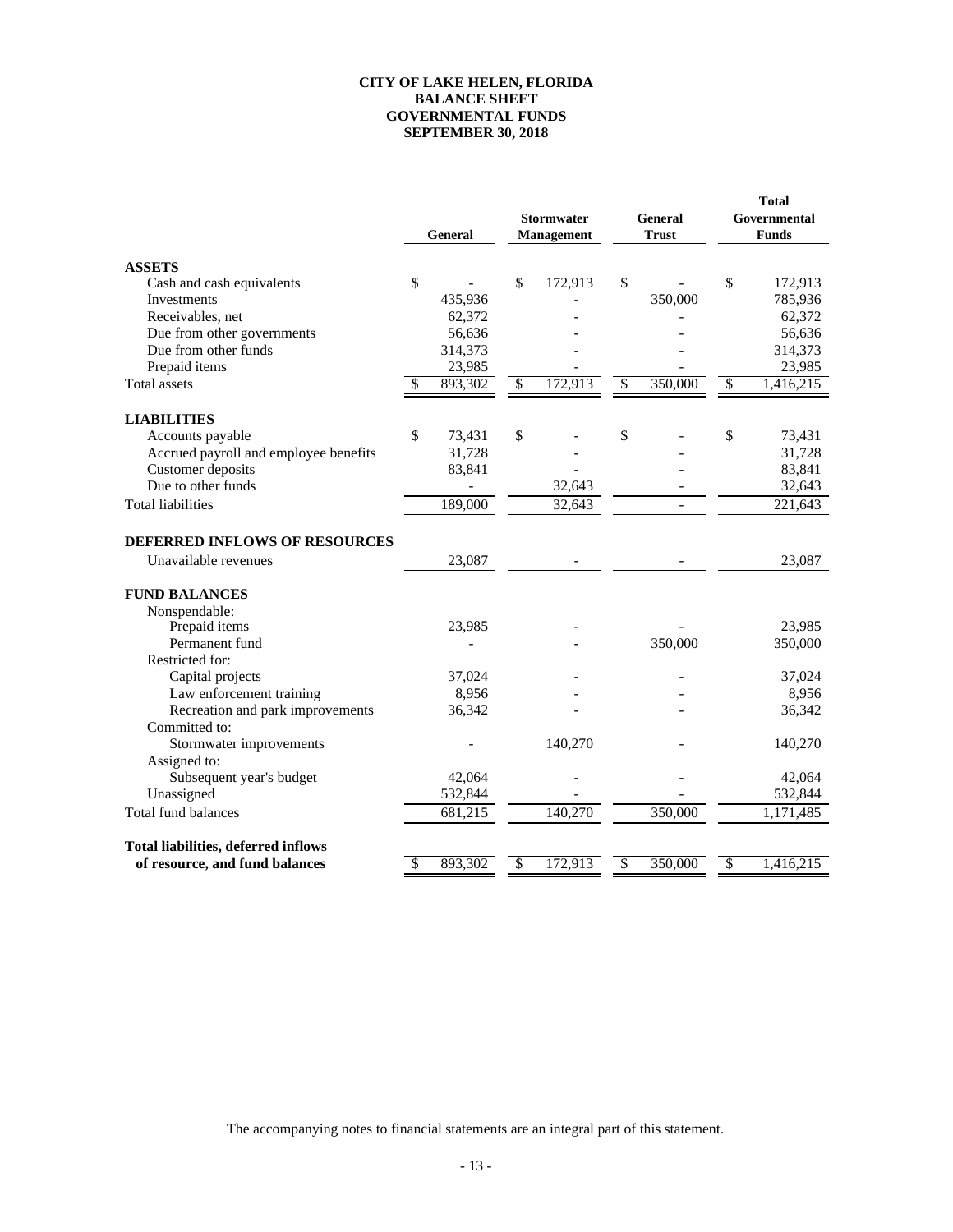#### **TO THE STATEMENT OF NET POSITION SEPTEMBER 30, 2018 CITY OF LAKE HELEN, FLORIDA RECONCILIATION OF THE BALANCE SHEET OF GOVERNMENTAL FUNDS**

| Fund balances - total governmental funds                                                                                                                                                                                                                                                                                                                                                                                                                                                                                                                          |             | \$<br>1,171,485 |
|-------------------------------------------------------------------------------------------------------------------------------------------------------------------------------------------------------------------------------------------------------------------------------------------------------------------------------------------------------------------------------------------------------------------------------------------------------------------------------------------------------------------------------------------------------------------|-------------|-----------------|
| Amounts reported for governmental activities in the statement of net position are different because:                                                                                                                                                                                                                                                                                                                                                                                                                                                              |             |                 |
| Capital assets used in governmental activities are not financial resources and,                                                                                                                                                                                                                                                                                                                                                                                                                                                                                   |             |                 |
| therefore, are not reported in the funds                                                                                                                                                                                                                                                                                                                                                                                                                                                                                                                          |             |                 |
| Total governmental capital assets                                                                                                                                                                                                                                                                                                                                                                                                                                                                                                                                 | 5,038,263   |                 |
| Less: accumulated depreciation                                                                                                                                                                                                                                                                                                                                                                                                                                                                                                                                    | (1,703,153) | 3,335,110       |
| On the governmental fund statements, a net pension liability (asset) is not recorded until an<br>amount is due and payable and the pension plan's fiduciary net position is not sufficient<br>for payment of those benefits (no such liability exists at the end of the current fiscal<br>year). On the statement of net position, the City's net pension liability (asset) of the defined<br>benefit pension plans is reported as a noncurrent liability (asset). Additionally, deferred<br>outflows and deferred inflows related to pensions are also reported. |             |                 |
| Net pension liability                                                                                                                                                                                                                                                                                                                                                                                                                                                                                                                                             | (529, 896)  |                 |
| Net pension asset                                                                                                                                                                                                                                                                                                                                                                                                                                                                                                                                                 | 316,432     |                 |
| Deferred outflows related to pensions                                                                                                                                                                                                                                                                                                                                                                                                                                                                                                                             | 325,337     |                 |
| Deferred inflows related to pensions                                                                                                                                                                                                                                                                                                                                                                                                                                                                                                                              | (179, 477)  | (67, 604)       |
| Because some property taxes and other revenues will not be collected for several<br>months after the close of the City's fiscal year end, they are not considered as<br>"available" revenues in the governmental funds, and therefore, reported as deferred<br>inflows of unavailable revenues. In the statement of net position, which is presented<br>on an accrual basis, no deferral is reported since the revenue is fully recognized in<br>the statement of activities.                                                                                     |             | 23,087          |
| Long-term liabilities, including bonds payable and notes payable, are not due and<br>payable in the current period and, therefore, are not reported in the funds. These<br>liabilities and other long-term liabilities consist of the following:                                                                                                                                                                                                                                                                                                                  |             |                 |
| Compensated absences                                                                                                                                                                                                                                                                                                                                                                                                                                                                                                                                              |             | (71, 519)       |
| Net position of governmental activities                                                                                                                                                                                                                                                                                                                                                                                                                                                                                                                           |             | \$<br>4.390.559 |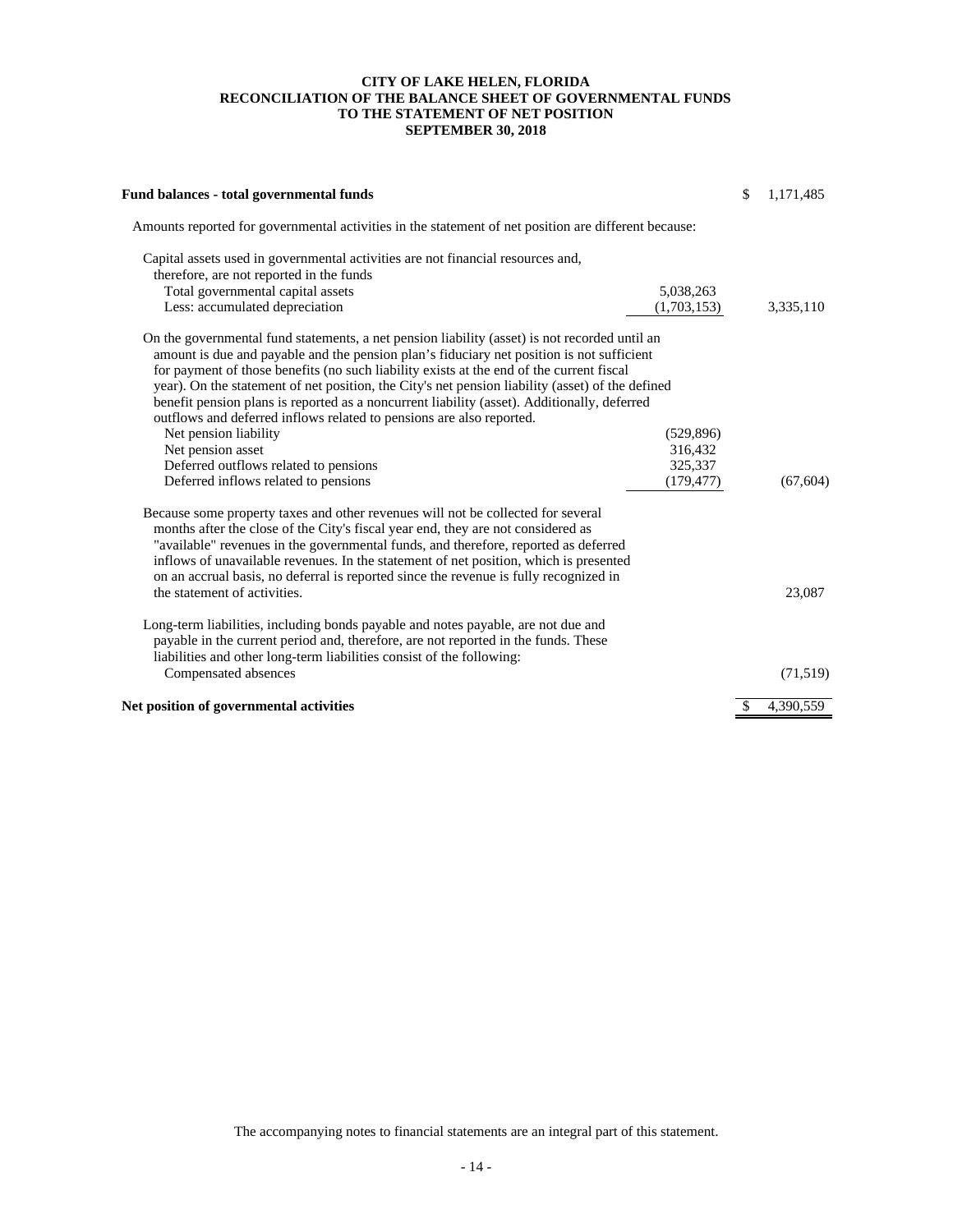#### **CITY OF LAKE HELEN, FLORIDA STATEMENT OF REVENUES, EXPENDITURES AND CHANGES IN FUND BALANCE GOVERNMENTAL FUNDS FOR THE YEAR ENDED SEPTEMBER 30, 2018**

|                                      |                 |                   |                                     | <b>Total</b>    |
|--------------------------------------|-----------------|-------------------|-------------------------------------|-----------------|
|                                      |                 | <b>Stormwater</b> | <b>General</b>                      | Governmental    |
|                                      | General         | <b>Management</b> | <b>Trust</b>                        | <b>Funds</b>    |
| <b>Revenues</b>                      |                 |                   |                                     |                 |
| Taxes                                | \$<br>1,680,427 | \$                | \$                                  | 1,680,427<br>\$ |
| Licenses and permits                 | 174,627         | 1,800             |                                     | 176,427         |
| Intergovernmental                    | 210,820         |                   |                                     | 210,820         |
| Charges for services                 | 256,621         | 45,670            |                                     | 302,291         |
| Fines and forfeitures                | 22,797          |                   |                                     | 22,797          |
| Impact fees                          | 14,450          |                   |                                     | 14,450          |
| Investment income                    | 14,788          |                   |                                     | 14,788          |
| Miscellaneous                        | 85,091          |                   |                                     | 85,091          |
| Total revenues                       | 2,459,621       | 47,470            |                                     | 2,507,091       |
| <b>Expenditures</b>                  |                 |                   |                                     |                 |
| Current:                             |                 |                   |                                     |                 |
| General government                   | 826,012         |                   |                                     | 826,012         |
| Public safety                        | 809,871         |                   |                                     | 809,871         |
| Public works                         | 189,462         |                   |                                     | 189,462         |
| Parks and recreation                 | 178,489         |                   |                                     | 178,489         |
| Physical environment                 | 256,419         | 42,261            |                                     | 298,680         |
| Capital outlay                       | 309,676         |                   |                                     | 309,676         |
| Total expenditures                   | 2,569,929       | 42,261            |                                     | 2,612,190       |
| Excess (deficiency) of revenues over |                 |                   |                                     |                 |
| expenditures                         | (110, 308)      | 5,209             |                                     | (105,099)       |
| Other financing sources (uses)       |                 |                   |                                     |                 |
| Proceeds from sale of capital assets | 109,834         |                   |                                     | 109,834         |
| Total other financing sources (uses) | 109,834         |                   |                                     | 109,834         |
| Net change in fund balances          | (474)           | 5,209             | $\sim$                              | 4,735           |
|                                      |                 |                   |                                     |                 |
| Fund balances, beginning of year     | 681,689         | 135,061           | 350,000                             | 1,166,750       |
| Fund balances, end of year           | 681,215<br>\$   | 140,270<br>\$     | $\overline{\mathcal{S}}$<br>350,000 | 1,171,485<br>\$ |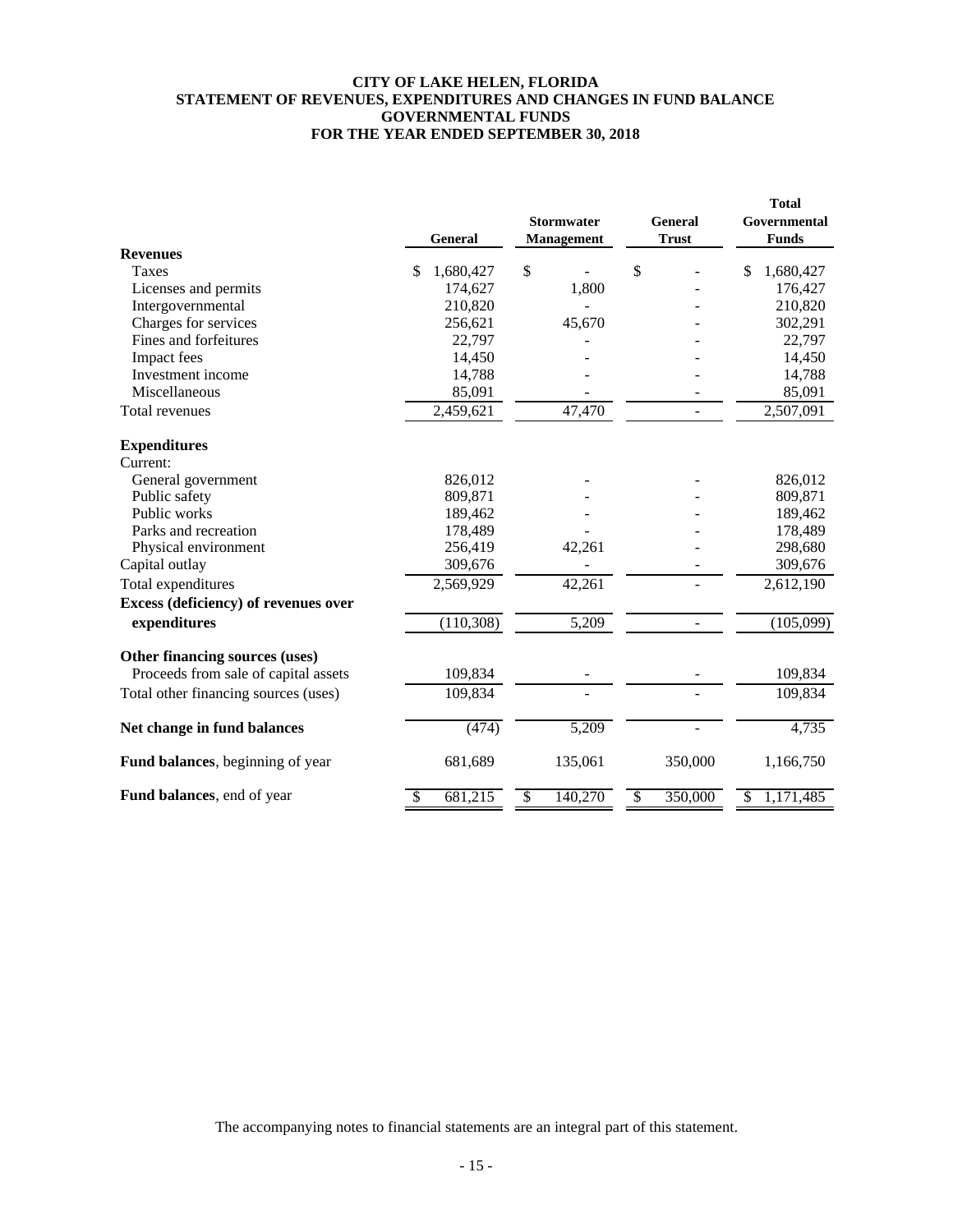#### **CITY OF LAKE HELEN, FLORIDA RECONCILIATION OF THE STATEMENT OF REVENUES, EXPENDITURES, TO THE STATEMENT OF ACTIVITIES FOR THE YEAR ENDED SEPTEMBER 30, 2018 AND CHANGES IN FUND BALANCES OF GOVERNMENTAL FUNDS**

| Net change in fund balances - total governmental funds                                                                                                                                                                                                                                                                                                                                                                                       | \$<br>4,735           |
|----------------------------------------------------------------------------------------------------------------------------------------------------------------------------------------------------------------------------------------------------------------------------------------------------------------------------------------------------------------------------------------------------------------------------------------------|-----------------------|
| Differences in amounts reported for governmental activities in the statement of activities are:                                                                                                                                                                                                                                                                                                                                              |                       |
| Governmental funds report capital outlays as expenditures. However, in the statement of<br>activities, the cost of those assets is depreciated over their estimated useful lives.<br>Capital outlay expenditures<br>Depreciation expense                                                                                                                                                                                                     | 309,676<br>(125, 694) |
| In the statement of activities, only the gain/loss on sale/disposal of capital assets is reported.<br>However, in governmental funds, the proceeds from the sale increases financial resources.<br>Thus, the change in net position differs from the change in fund balance by the cost of<br>the capital assets sold/disposed.                                                                                                              | (168)                 |
| Governmental funds report contributions to defined benefit pension plans as expenditures.<br>However, in the statement of activities, the amount contributed to defined benefit pension plans<br>reduces future net pension liability. Also included in pension expense in the statement of activities<br>are amounts required to be amortized.<br>Change in net pension liability (asset) and deferred inflows/outflows related to pensions | (8, 437)              |
| Under the modified accrual basis of accounting used in the governmental funds, expenditures<br>are not recognized for transactions that are not normally paid with expendable available<br>financial resources. In the statement of activities, however, which is presented on the accrual<br>basis, expenses and liabilities are reported regardless of when financial resources are available.<br>These adjustments are as follows:        |                       |
| Change in compensated absences liability                                                                                                                                                                                                                                                                                                                                                                                                     | (2,593)               |
| Change in net position of governmental activities                                                                                                                                                                                                                                                                                                                                                                                            | 177,519               |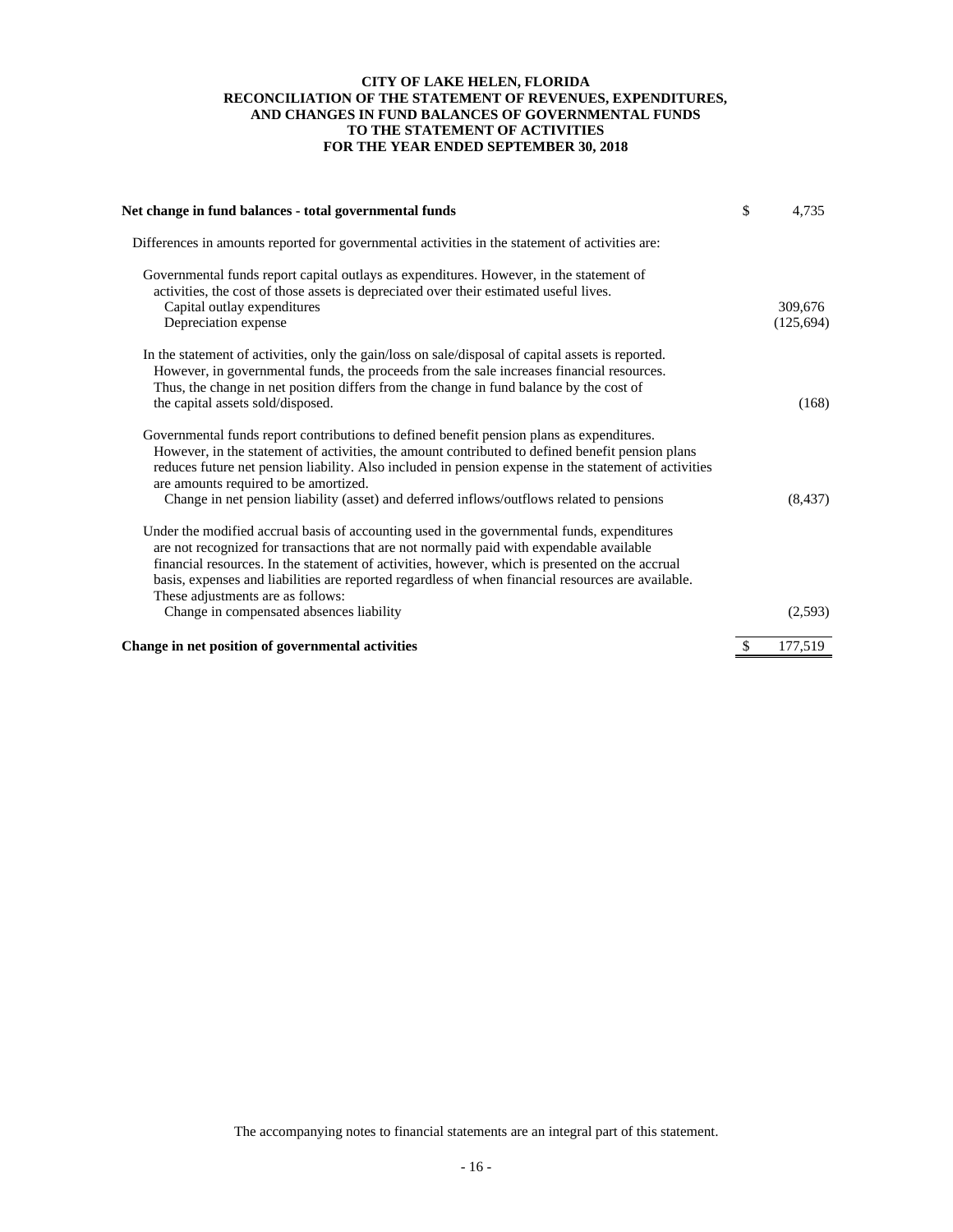## **CITY OF LAKE HELEN, FLORIDA STATEMENT OF REVENUES, EXPENDITURES AND CHANGES IN FUND BALANCE BUDGET AND ACTUAL - GENERAL FUND FOR THE YEAR ENDED SEPTEMBER 30, 2018**

|                                      | <b>Budgeted Amounts</b> |       |           |        |           | Variance with<br><b>Final Budget -</b><br><b>Positive</b> |            |  |
|--------------------------------------|-------------------------|-------|-----------|--------|-----------|-----------------------------------------------------------|------------|--|
|                                      | Original                | Final |           | Actual |           | (Negative)                                                |            |  |
| <b>REVENUES</b>                      |                         |       |           |        |           |                                                           |            |  |
| Taxes                                | \$<br>1,660,407         | S     | 1,660,407 | \$     | 1,680,427 | $\mathsf{\$}$                                             | 20,020     |  |
| Licenses and permits                 | 62,476                  |       | 62,476    |        | 174,627   |                                                           | 112,151    |  |
| Intergovernmental                    | 343,770                 |       | 421,577   |        | 210,820   |                                                           | (210,757)  |  |
| Charges for services                 | 255,519                 |       | 255,519   |        | 256,621   |                                                           | 1,102      |  |
| Fines and forfeitures                | 30,646                  |       | 30,646    |        | 22,797    |                                                           | (7, 849)   |  |
| Impact fees                          | 5,000                   |       | 5,000     |        | 14,450    |                                                           | 9,450      |  |
| Interest revenues                    | 4,122                   |       | 4,122     |        | 14,788    |                                                           | 10,666     |  |
| Miscellaneous                        | 77,840                  |       | 77,840    |        | 85,091    |                                                           | 7,251      |  |
| Total revenues                       | 2,439,780               |       | 2,517,587 |        | 2,459,621 |                                                           | (57,966)   |  |
| <b>Expenditures</b>                  |                         |       |           |        |           |                                                           |            |  |
| Current:                             |                         |       |           |        |           |                                                           |            |  |
| <b>General Government:</b>           |                         |       |           |        |           |                                                           |            |  |
| Legislative                          | 49,090                  |       | 49,090    |        | 46,197    |                                                           | 2,893      |  |
| Executive                            | 111,006                 |       | 111,006   |        | 148,222   |                                                           | (37,216)   |  |
| Administration                       | 74,407                  |       | 74,407    |        | 79,402    |                                                           | (4,995)    |  |
| Legal                                | 51,731                  |       | 51,731    |        | 61,598    |                                                           | (9, 867)   |  |
| Grants & special projects            | 445,883                 |       | 445,883   |        | 490,593   |                                                           | (44,710)   |  |
| Public Safety:                       |                         |       |           |        |           |                                                           |            |  |
| Fire                                 | 354,000                 |       | 354,000   |        | 354,269   |                                                           | (269)      |  |
| Police                               | 423,924                 |       | 423,924   |        | 455,602   |                                                           | (31,678)   |  |
| Public works                         | 221,348                 |       | 221,348   |        | 189,462   |                                                           | 31,886     |  |
| Parks and recreation                 | 160,920                 |       | 160,920   |        | 178,489   |                                                           | (17, 569)  |  |
| Physical environment                 | 220,094                 |       | 220,094   |        | 256,419   |                                                           | (36, 325)  |  |
| Capital outlay                       | 365,733                 |       | 406,908   |        | 309,676   |                                                           | 97,232     |  |
| Total expenditures                   | 2,478,136               |       | 2,519,311 |        | 2,569,929 |                                                           | (50,618)   |  |
| Excess (deficiency) of revenues over |                         |       |           |        |           |                                                           |            |  |
| expenditures                         | (38, 356)               |       | (1, 724)  |        | (110,308) |                                                           | (108, 584) |  |
| Other financing sources (uses)       |                         |       |           |        |           |                                                           |            |  |
| Proceeds from sale of capital assets |                         |       |           |        | 109,834   |                                                           | 109,834    |  |
| Net change in fund balances          | (38, 356)               |       | (1, 724)  |        | (474)     |                                                           | 1,250      |  |
| Fund balances, beginning of year     | 681,689                 |       | 681,689   |        | 681,689   |                                                           |            |  |
| Fund balances, end of year           | \$<br>643,333           | \$    | 679,965   | \$     | 681,215   | \$                                                        | 1,250      |  |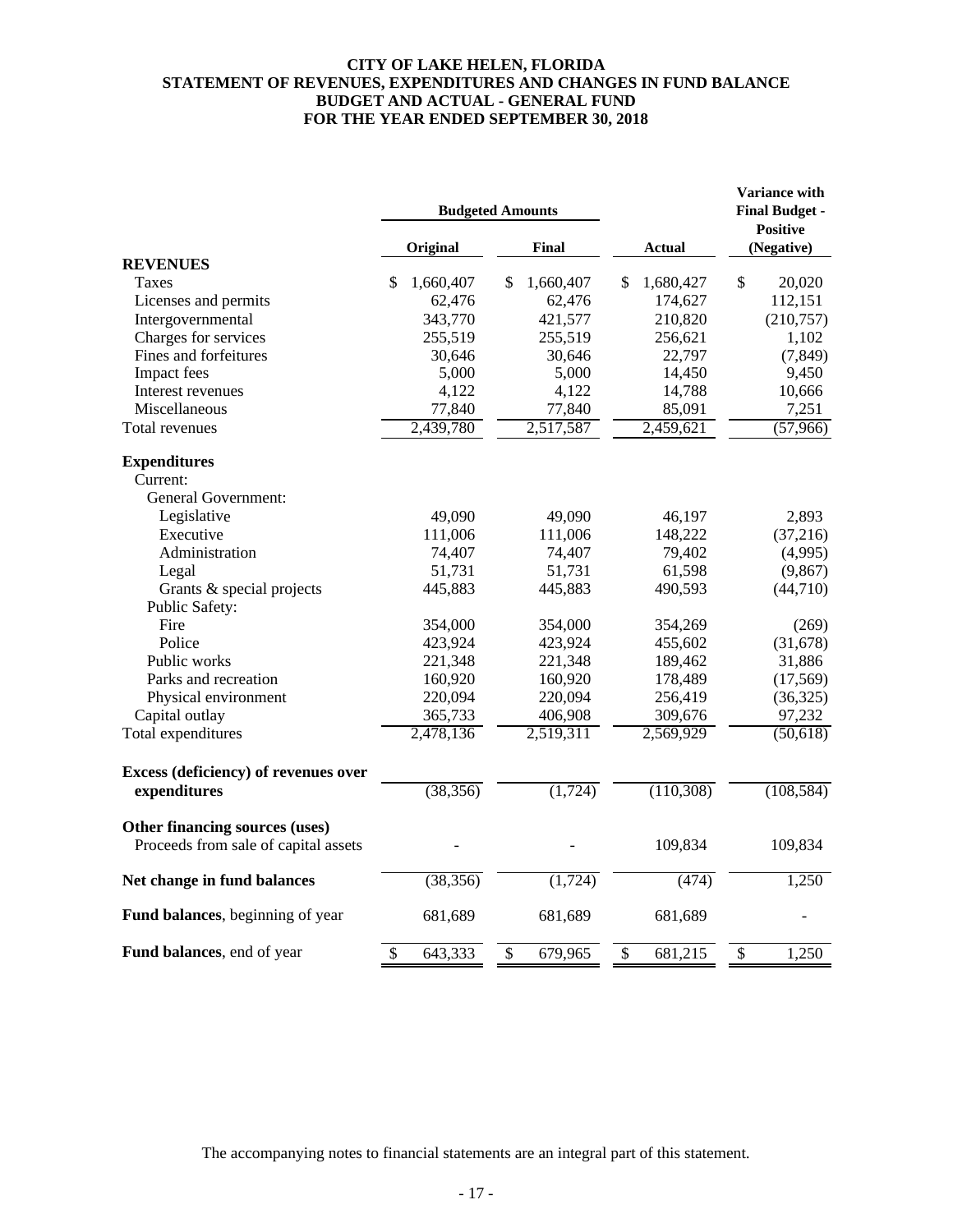# **CITY OF LAKE HELEN, FLORIDA STATEMENT OF REVENUES, EXPENDITURES AND CHANGES IN FUND BALANCE BUDGET AND ACTUAL - STORMWATER MANAGEMENT FOR THE YEAR ENDED SEPTEMBER 30, 2018**

|                                      | <b>Budgeted Amounts</b> |              |               | <b>Variance with</b><br><b>Final Budget -</b><br><b>Positive</b> |            |  |
|--------------------------------------|-------------------------|--------------|---------------|------------------------------------------------------------------|------------|--|
|                                      | Original                | <b>Final</b> | <b>Actual</b> |                                                                  | (Negative) |  |
| <b>REVENUES</b>                      |                         |              |               |                                                                  |            |  |
| Licenses and permits                 | \$<br>600               | \$<br>600    | \$<br>1,800   | \$                                                               | 1,200      |  |
| Charges for services                 | 46,126                  | 46,126       | 45,670        |                                                                  | (456)      |  |
| Total revenues                       | 46,726                  | 46,726       | 47,470        |                                                                  | 744        |  |
| <b>Expenditures</b>                  |                         |              |               |                                                                  |            |  |
| Current:                             |                         |              |               |                                                                  |            |  |
| Physical environment                 | 228,031                 | 83,796       | 42,261        |                                                                  | 41,535     |  |
| Total expenditures                   | 228,031                 | 83,796       | 42,261        |                                                                  | 41,535     |  |
| Excess (deficiency) of revenues over |                         |              |               |                                                                  |            |  |
| expenditures                         | (181, 305)              | (37,070)     | 5,209         |                                                                  | 42,279     |  |
| Fund balances, beginning of year     | 135,061                 | 135,061      | 135,061       |                                                                  |            |  |
| <b>Fund balances</b> , end of year   | (46, 244)               | \$<br>97,991 | 140,270       |                                                                  | 42,279     |  |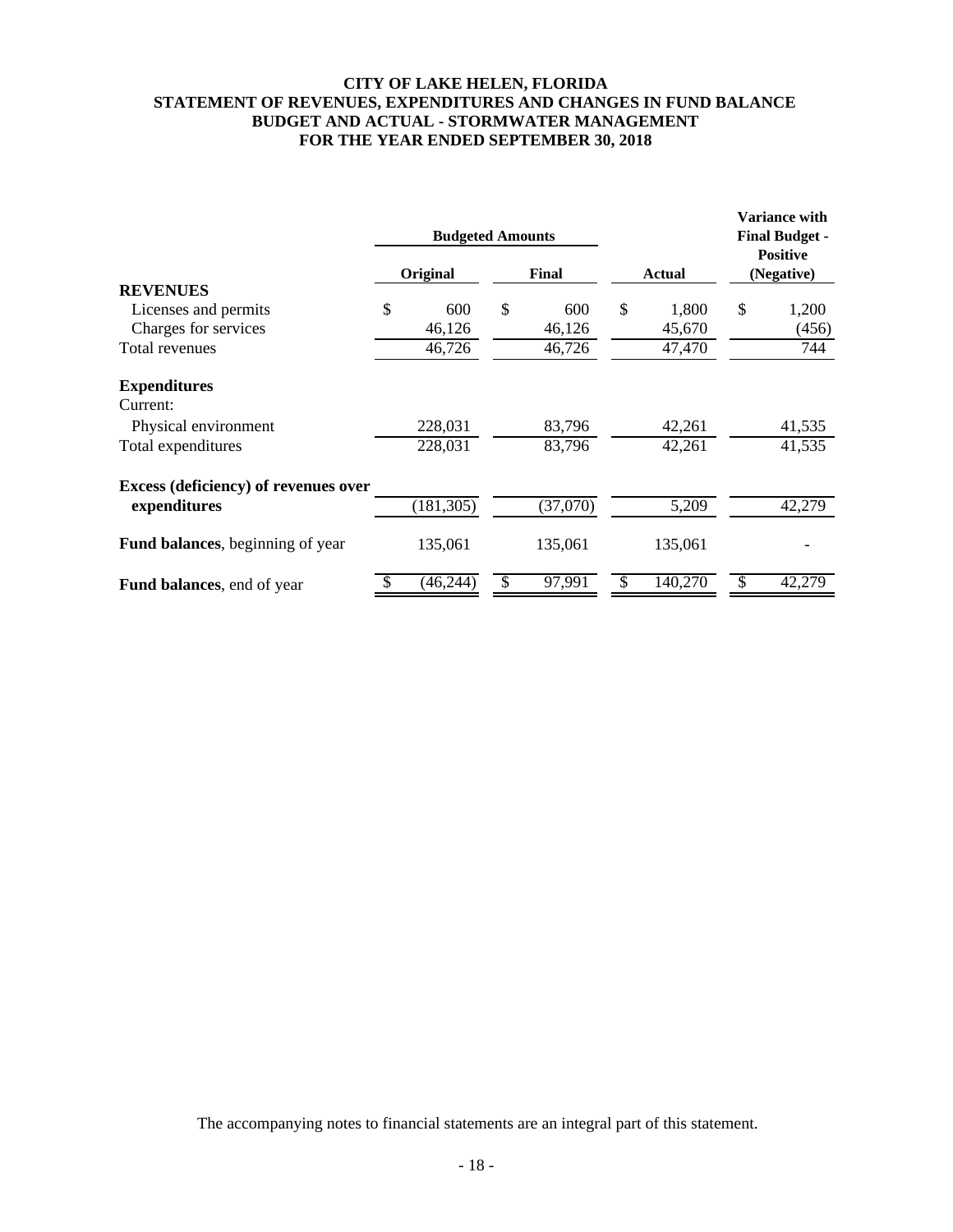## **CITY OF LAKE HELEN, FLORIDA STATEMENT OF NET POSITION PROPRIETARY FUNDS SEPTEMBER 30, 2018**

|                                                                              | Water<br><b>Utility</b> |
|------------------------------------------------------------------------------|-------------------------|
|                                                                              |                         |
| <b>ASSETS</b>                                                                |                         |
| Current assets:                                                              |                         |
| Cash and cash equivalents                                                    | \$<br>583,378           |
| Restricted cash                                                              | 8,033                   |
| Accounts receivable, net                                                     | 219,482                 |
| Total current assets                                                         | 810,893                 |
| Noncurrent assets:                                                           |                         |
| Restricted cash                                                              | 229,269                 |
| Capital assets:                                                              |                         |
| Land                                                                         | 17,982                  |
| Buildings and improvements                                                   | 2,953,774               |
| Equipment                                                                    | 352,604                 |
| Accumulated depreciation                                                     | (1,358,927)             |
| Total noncurrent assets                                                      | 2,194,702               |
| Total assets                                                                 | 3,005,595<br>S          |
|                                                                              |                         |
| <b>DEFERRED OUTFLOWS OF RESOURCES</b>                                        |                         |
| Deferred outflows related to pensions                                        | 62,074<br><sup>8</sup>  |
| <b>LIABILITIES</b>                                                           |                         |
| Current liabilities:                                                         |                         |
| Deposits                                                                     | \$<br>50,039            |
| Due to other funds                                                           | 281,730                 |
| Compensated absences                                                         | 5,656                   |
| Payable from restricted assets:                                              |                         |
| Current maturities on long-term debt                                         | 117,262                 |
| Accrued interest payable                                                     | 8,033                   |
| Total current liabilities                                                    | 462,720                 |
|                                                                              |                         |
| Noncurrent liabilities:                                                      |                         |
| Notes payable                                                                | 479,452<br>16,969       |
| Compensated absences<br>Net pension liability                                | 157,269                 |
| Total noncurrent liabilities                                                 | 653,690                 |
|                                                                              |                         |
| <b>Total liabilities</b>                                                     | 1,116,410<br>P          |
|                                                                              |                         |
| <b>DEFERRED INFLOWS OF RESOURCES</b><br>Deferred inflows related to pensions | \$<br>31,938            |
|                                                                              |                         |
| <b>NET POSITION</b>                                                          |                         |
| Net investment in capital assets                                             | 1,368,719<br>\$         |
| Restricted for:                                                              |                         |
| Debt service                                                                 | 109,382                 |
| Utility expansion                                                            | 119,887                 |
| Unrestricted                                                                 | 321,333                 |
| Total net position                                                           | 1,919,321<br>\$         |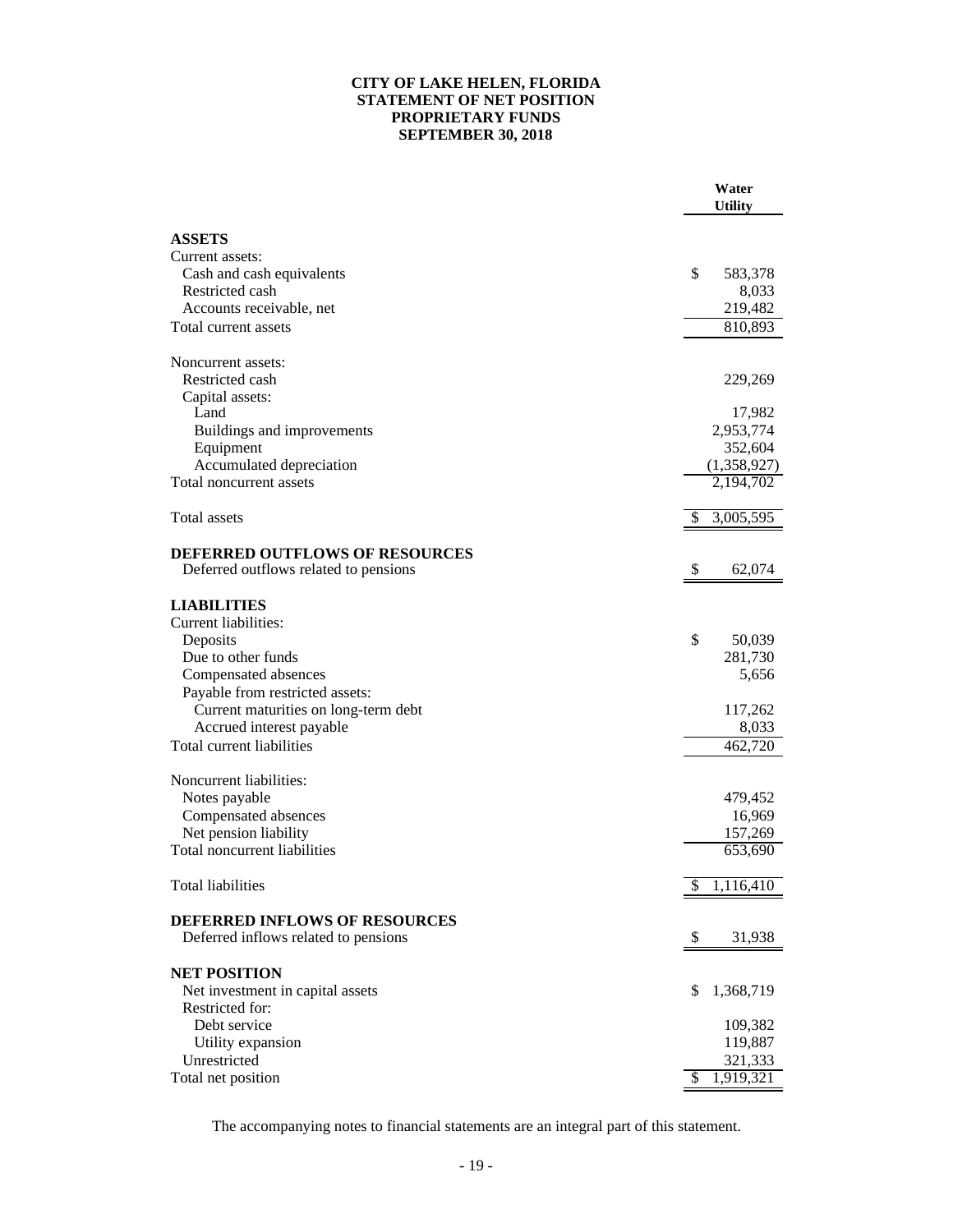# **CITY OF LAKE HELEN, FLORIDA STATEMENT OF REVENUE, EXPENSES, AND CHANGES IN NET POSITION PROPRIETARY FUNDS FOR THE YEAR ENDED SEPTEMBER 30, 2018**

|                                                          | Water<br><b>Utility</b> |
|----------------------------------------------------------|-------------------------|
| <b>Operating revenues</b>                                |                         |
| Charges for services                                     | \$<br>744,140           |
| Miscellaneous income                                     |                         |
| Total operating revenues                                 | 744,140                 |
| <b>Operating expenses</b>                                |                         |
| Personnel services                                       | 233,236                 |
| Contractual services                                     | 138,235                 |
| Repairs and maintenance                                  | 40,020                  |
| Supplies                                                 | 83,955                  |
| <b>Utilities</b>                                         | 37,525                  |
| Depreciation                                             | 81,843                  |
| Total operating expenses                                 | 614,814                 |
| <b>Operating income (loss)</b>                           | 129,326                 |
| Nonoperating revenues (expenses)                         |                         |
| Interest and amortization expense                        | (22, 874)               |
| Income (loss) before capital contributions and transfers | 106,452                 |
| Capital contributions                                    | 10,650                  |
| Change in net position                                   | 117,102                 |
| Net position, beginning of year, as restated             | 1,802,219               |
| Net position, end of year                                | \$<br>1,919,321         |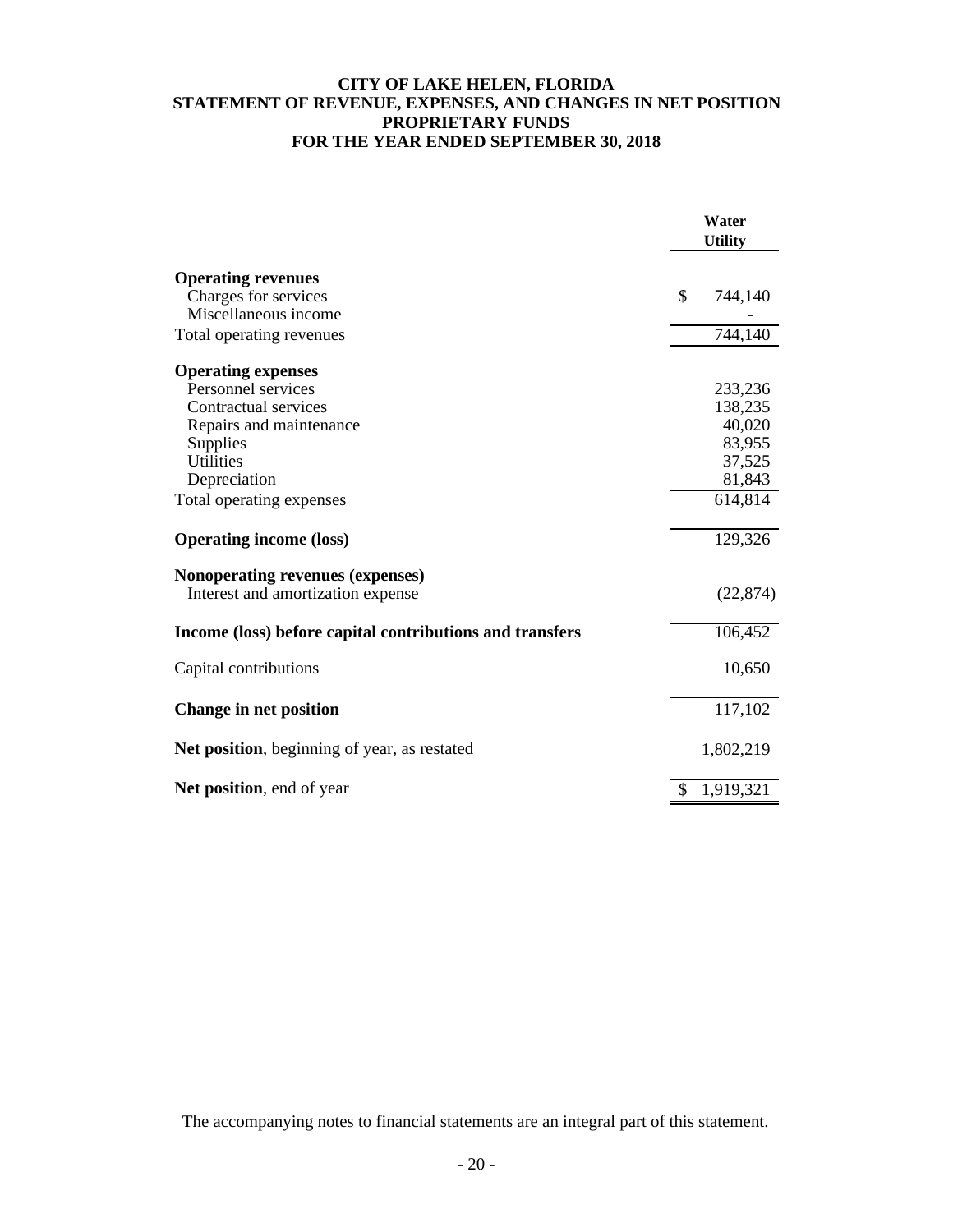# **CITY OF LAKE HELEN, FLORIDA STATEMENT OF CASH FLOWS PROPRIETARY FUNDS FOR THE YEAR ENDED SEPTEMBER 30, 2018**

|                                                             |                          | Water<br><b>Utility</b> |
|-------------------------------------------------------------|--------------------------|-------------------------|
| <b>Cash flows from operating activities</b>                 |                          |                         |
| Cash received from customers                                | $\mathbb{S}$             | 717,532                 |
| Cash paid to employees                                      |                          | (219,505)               |
| Cash paid to suppliers                                      |                          | (299, 735)              |
| Net cash provided by operating activities                   |                          | 198,292                 |
| <b>Cash flows from noncapital financing activities</b>      |                          |                         |
| Interfund loans                                             |                          | 70,116                  |
| Cash flows from capital and related<br>financing activities |                          |                         |
| Impact fees and capital contributions                       |                          | 10,650                  |
| Principal payments of long-term debt                        |                          | (113, 362)              |
| Interest paid                                               |                          | (22,700)                |
| Net cash used in capital and related financing activities   |                          | (125, 412)              |
| <b>Cash flows from investing activities</b>                 |                          |                         |
| Sales of investments                                        |                          | 293,725                 |
| Net change in cash and cash equivalents                     |                          | 436,721                 |
| Cash and cash equivalents, beginning of year                |                          | 383,959                 |
| <b>Cash and cash equivalents</b> , end of year              | \$                       | 820,680                 |
| Reconciliation of operating income to net                   |                          |                         |
| cash provided by (used in) operating activities:            |                          |                         |
| Operating income (loss)                                     | \$                       | 129,326                 |
| Adjustments to reconcile net operating income               |                          |                         |
| to net cash provided by (used in) operating activities:     |                          |                         |
| Depreciation                                                |                          | 81,843                  |
| Changes in assets and liabilities:                          |                          |                         |
| Accounts receivable                                         |                          | (31,826)                |
| Deposits                                                    |                          | 5,218                   |
| Compensated absences                                        |                          | 1,302                   |
| Net pension liability                                       |                          | 12,429                  |
| Net cash provided by (used in) operating activities         | $\overline{\mathcal{S}}$ | 198,292                 |
| Cash and cash equivalents classified as:                    |                          |                         |
| Unrestricted                                                | \$                       | 594,028                 |
| Restricted                                                  |                          | 226,652                 |
| Total cash and cash equivalents                             | $\mathcal{S}$            | 820,680                 |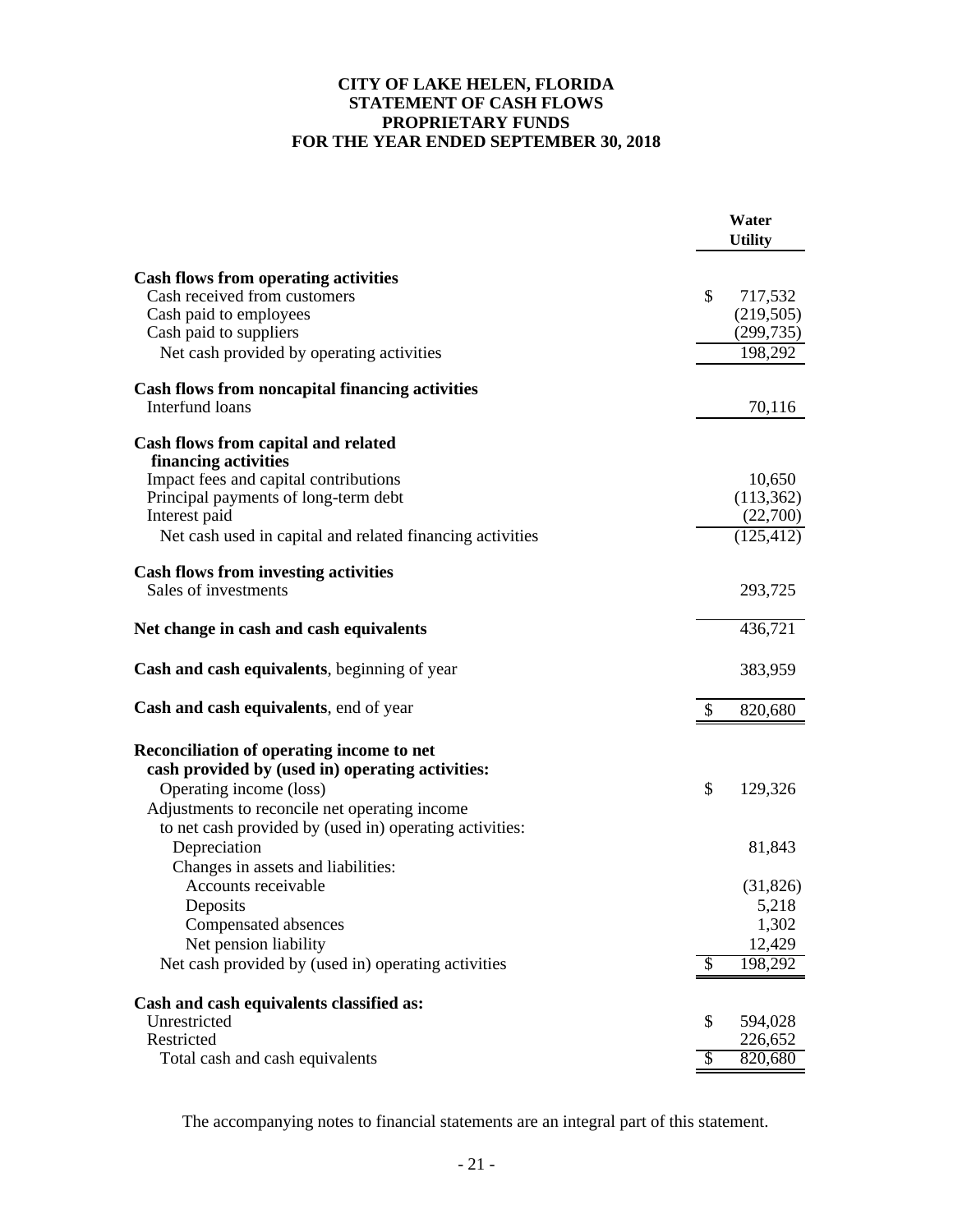# **CITY OF LAKE HELEN, FLORIDA STATEMENT OF FIDUCIARY NET POSITION FIDUCIARY FUNDS SEPTEMBER 30, 2018**

|                                                       | <b>Municipal</b><br><b>Police</b><br>Officers'<br><b>Retirement</b><br><b>Trust Fund</b> |
|-------------------------------------------------------|------------------------------------------------------------------------------------------|
| <b>ASSETS</b>                                         |                                                                                          |
| Cash and cash equivalents with trustee                | \$<br>5,415                                                                              |
| Receivables<br>State premium taxes                    | 28,125                                                                                   |
| Investments, at fair value<br>Mutual and pooled funds | 1,348,450                                                                                |
| <b>Total assets</b>                                   | 1,381,990<br>\$.                                                                         |
| <b>NET POSITION</b><br>Restricted for pensions        | 1,381,990                                                                                |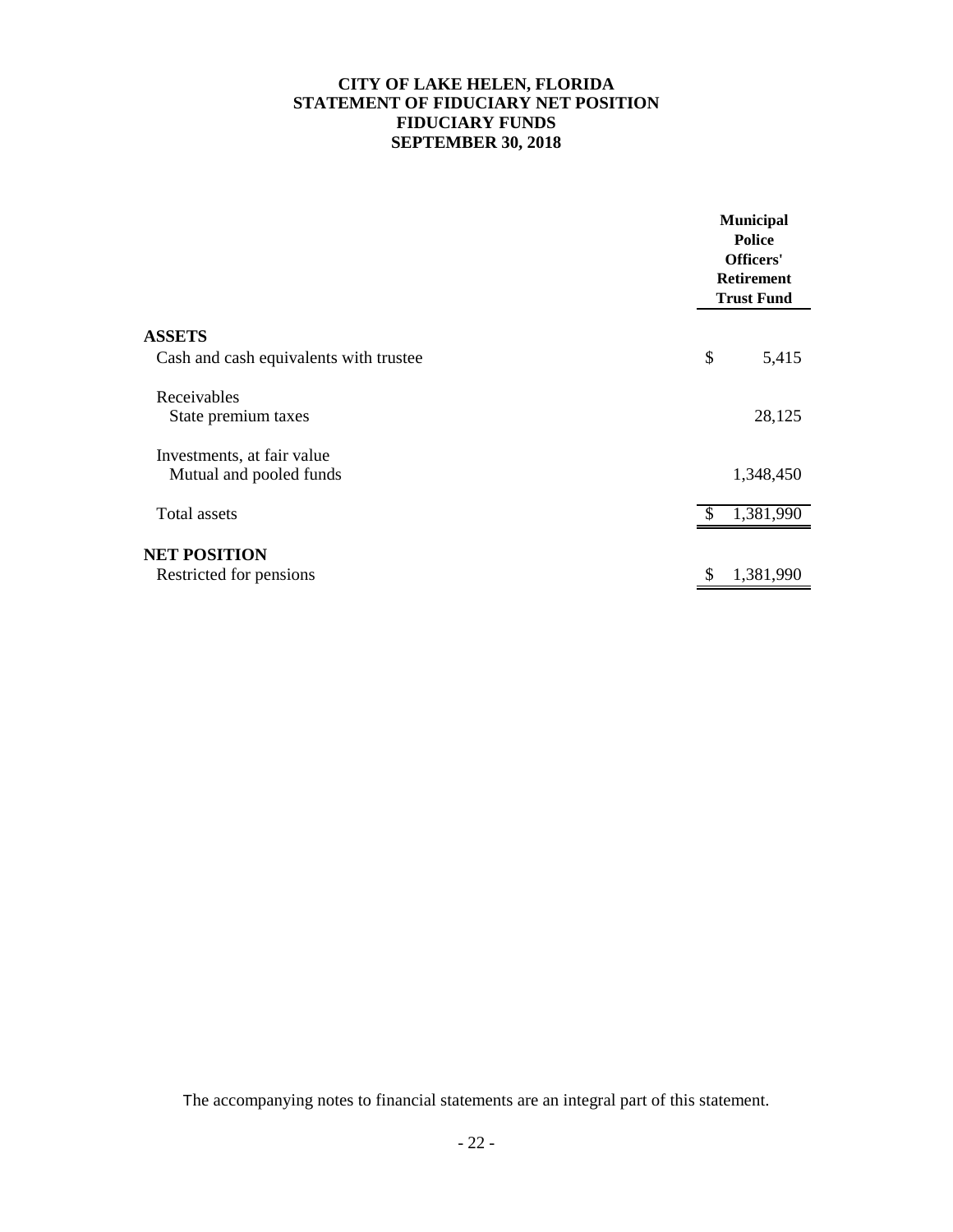# **CITY OF LAKE HELEN, FLORIDA STATEMENT OF CHANGES IN FIDUCIARY NET POSITION FIDUCIARY FUNDS FOR THE YEAR ENDED SEPTEMBER 30, 2018**

|                                                              |              | <b>Municipal</b><br><b>Police</b><br>Officers'<br>Retirement<br><b>Trust Fund</b> |
|--------------------------------------------------------------|--------------|-----------------------------------------------------------------------------------|
| <b>Additions</b>                                             |              |                                                                                   |
| Contributions:                                               |              |                                                                                   |
| Plan members                                                 | \$           | 1,180                                                                             |
| State - insurance premium taxes                              |              | 28,125                                                                            |
| <b>Total contributions</b>                                   |              | 29,305                                                                            |
| Investment earnings:                                         |              |                                                                                   |
| Net appreciation (depreciation) in fair value of investments |              | 96,698                                                                            |
| <b>Total additions</b>                                       |              | 126,003                                                                           |
| <b>Deductions</b>                                            |              |                                                                                   |
| Benefit payments                                             |              | 42,112                                                                            |
| Administrative expenses                                      |              | 6,461                                                                             |
| <b>Total deductions</b>                                      |              | 48,573                                                                            |
| <b>Change in net position</b>                                |              | 77,430                                                                            |
| Net position, beginning of year                              |              | 1,304,560                                                                         |
| Net position, end of year                                    | $\mathbb{S}$ | $\overline{1,381,990}$                                                            |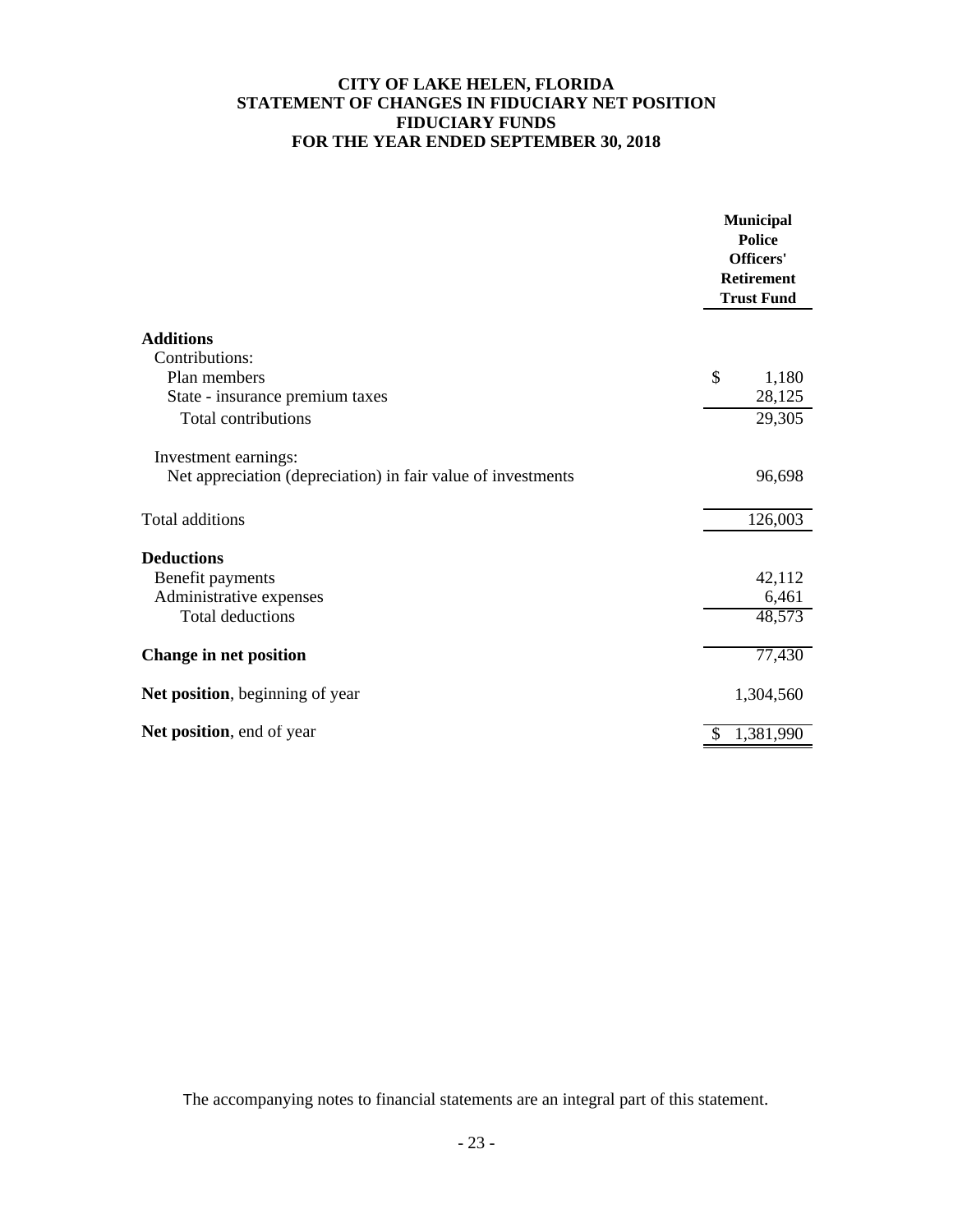# (1) **Summary of Significant Accounting Policies:**

The financial statements of the City of Lake Helen, Florida (the City), have been prepared in accordance with accounting principles generally accepted in the United States of America as applicable to governmental units. The Governmental Accounting Standards Board (GASB) is the accepted body for promulgating governmental accounting and financial reporting principles. The following is a summary of the City's significant accounting policies:

(a) **Reporting entity**—The City is a municipal corporation created by the Laws of Florida, located in Volusia County. The City was originally incorporated under the general Laws of Florida in October, 1888, and adopted its first charter in April 1945, under the provisions of Senate Bill No. 627 and the Municipal Home Rule Power Act, F.S. Chapter 166. The legislative branch of the City is composed of an elected five-member City Commission consisting of the Mayor and four commissioners. The City Commission is governed by the City Charter and by state and local laws and regulations. The City Commission is responsible for the establishment and adoption of policy. The execution of such policy is the responsibility of the Commission-appointed City Administrator.

The accompanying financial statements present the financial position, results of operations, and cash flows of the applicable funds governed by the City Commission of the City, the reporting entity of government for which the City Commission is considered to be financially accountable. In evaluating the City as a reporting entity, management has addressed all potential component units that may or may not fall within the City's oversight and control, and thus, be included in the City's financial statements. No such entities or component units have been identified.

(b) **Government-wide and fund financial statements—The basic financial statements include** both government-wide (based on the City as a whole) and fund financial statements. Both the government-wide and fund financial statements (within the basic financial statements) categorize primary activities as either governmental or business type. In the government-wide statement of net position, both the governmental and business-type activities columns are presented on a consolidated basis and are reflected, on a full accrual, economic resource basis, which incorporates long term assets and receivables as well as long term debt and obligations.

The government-wide statement of activities reflects both the gross and net costs per functional category (public safety, public works, etc.), which are otherwise being supported by general government revenues (property, sales taxes, certain intergovernmental revenues, etc.). The statement of activities reduces gross expenses (including depreciation) by the related program revenues, operating and capital grants. The program revenues must be directly associated with the function or a business-type activity. The operating grants include operating-specific and discretionary (either operating or capital) grants while the capital grants column reflects capital-specific grants.

The net cost (by function or business-type activity) is normally covered by general revenue (property, sales or gas taxes, intergovernmental revenues, interest income, etc.). This governmentwide focus is more on the sustainability of the City as an entity and the change in aggregate financial position resulting from the activities of the fiscal period. The fund financial statements emphasize the major funds in either the governmental or business-type categories.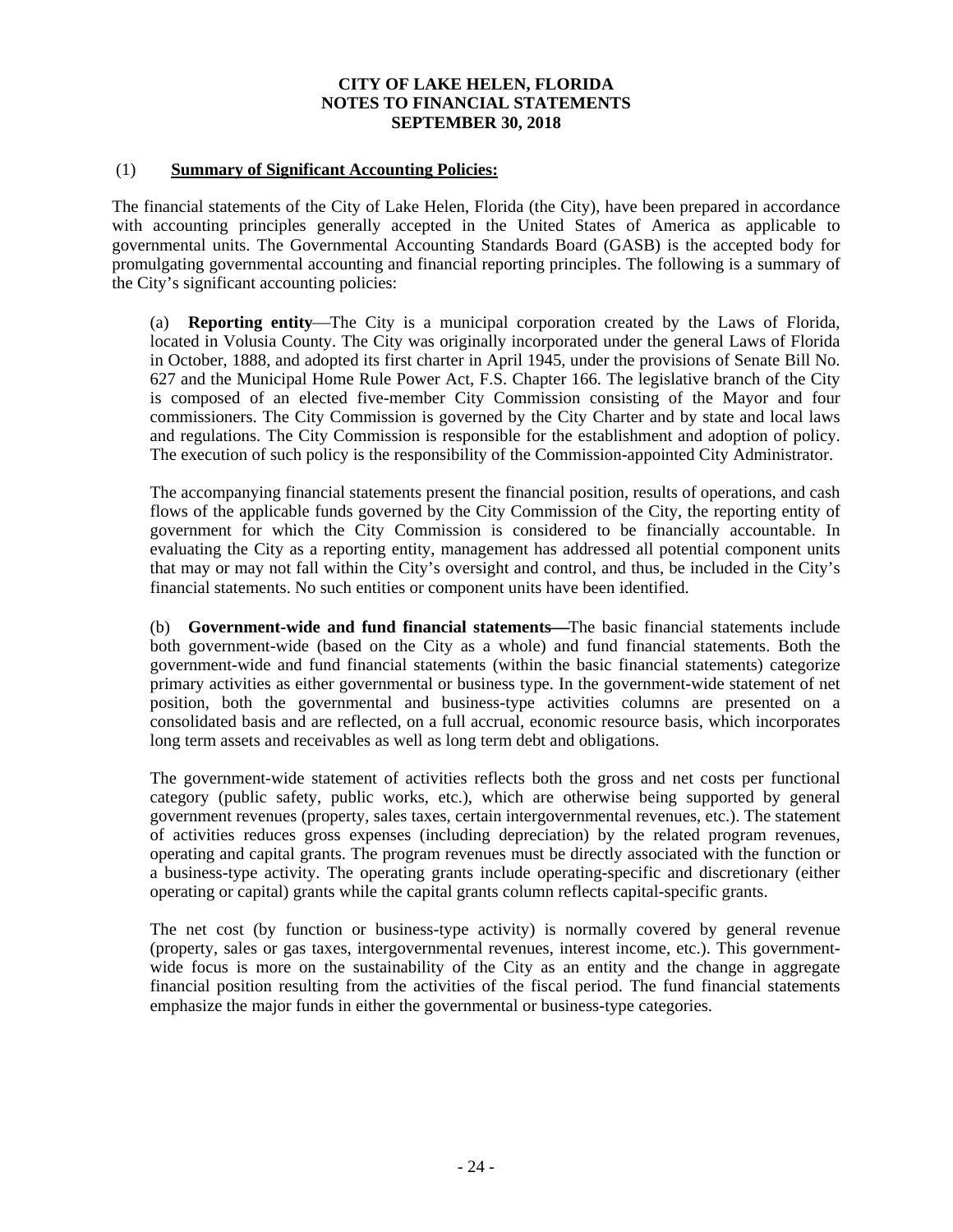## (1) **Summary of Significant Accounting Policies:** (Continued)

The governmental funds' major fund statements in the fund financial statements are presented on a current financial resource and modified accrual basis of accounting. This is the manner in which these funds are normally budgeted. This presentation is deemed most appropriate to demonstrate legal compliance and demonstrate how the City's actual experience conforms to the budgeted fiscal plan. Since the governmental fund statements are presented on a different measurement focus and basis of accounting than the government-wide statements' governmental column, a reconciliation is presented on the page following the Governmental Funds – Balance Sheet and the Governmental Funds – Statement of Revenues, Expenditures, and Changes in Fund Balances, which briefly explains the adjustment necessary to transform the fund based financial statements into the governmental column of the government-wide presentation.

The City's fiduciary fund is presented in the fund financial statements by type (pension). Since, by definition, these assets are being held for the benefit of a third party (other local governments, private parties, pension participants, etc.) and cannot be used to address activities or obligations of the government, these funds are not incorporated into the government-wide statements.

As a general rule the effect of interfund City activities has been eliminated from the governmentwide financial statements.

(c) **Measurement focus and basis of accounting**—The government-wide financial statements are reported using the e*conomic resources measurement focus* and the *accrual basis of accounting*, as are the proprietary fund and fiduciary fund financial statements. Revenues are recorded when earned and expenses are recorded when a liability is incurred, regardless of the timing of related cash flows. Property taxes are recognized as revenues in the year for which they are levied. Grants and similar items are recognized as revenue as soon as all eligibility requirements imposed by the provider have been met.

Governmental fund financial statements are reported using *the current financial resources measurement focus* and the *modified accrual basis of accounting*. Revenues are recognized as soon as they are both measurable and available. Revenues are considered to be available when they are collectible within the current period or soon enough thereafter to pay liabilities of the current period. For this purpose, the government considers revenues to be available if they are collected within 60 days of the end of the current fiscal period.

Expenditures generally are recorded when a liability is incurred, as under accrual accounting. However, debt service expenditures, as well as expenditures related to compensated absences and pensions, are recorded only when payment is due.

Taxes, intergovernmental revenue, licenses and permits, charges for services, and interest associated with the current fiscal period are all considered to be susceptible to accrual and so have been recognized as revenues of the current fiscal period. All other revenue items are considered to be measurable and available only when cash is received by the government.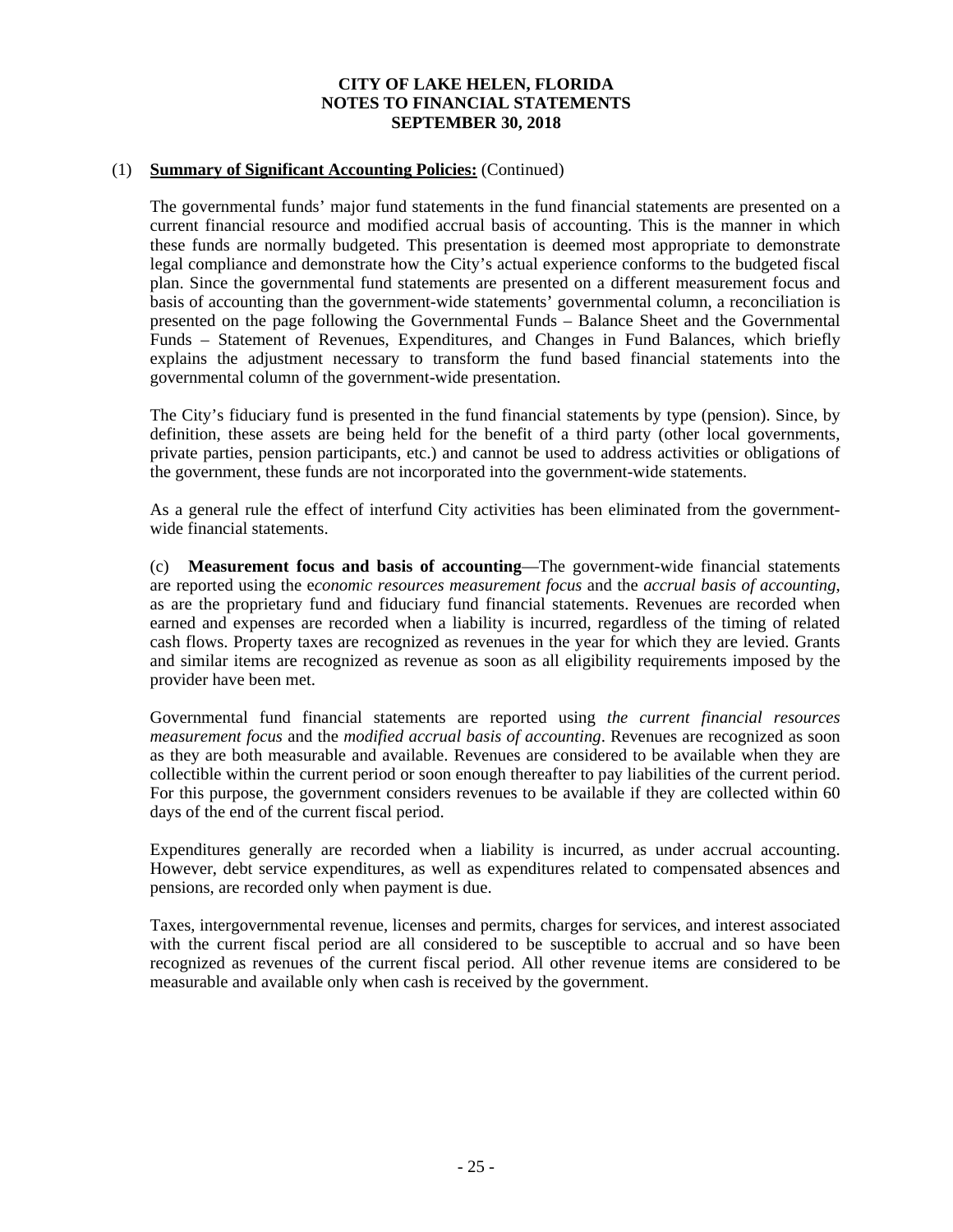## (1) **Summary of Significant Accounting Policies:** (Continued)

(d) **Financial statement presentation**—The financial transactions of the City are recorded in individual funds. Each fund is accounted for by providing a separate set of self-balancing accounts that comprises its assets, deferred outflows, liabilities, deferred inflows, fund equity, revenues and expenditures/expenses. The various funds are reported by generic classification within the financial statements.

The GASB Codification sets forth minimum criteria (percentage of the assets, liabilities, revenues or expenditures/expenses of either fund category or the governmental and enterprise combined) for the determination of major funds.

The City reports the following major governmental funds:

The *General Fund* accounts for all financial transactions not accounted for in other funds. The majority of current operating expenditures of the City other than proprietary fund activities are financed through revenues received by the General Fund.

The *Stormwater Management Special Revenue Fund* is a special revenue fund which accounts for the financial resources related to the development and maintenance of the City's stormwater management system.

The *General Trust Permanent Fund* is a permanent fund which accounts for the financial resources related to the investment of proceeds from the sale of the City's electric distribution system in 1981.

The City reports the following major proprietary fund:

The *Water Utility Fund* accounts for the financial activities of the City's potable water utility system, including the pumping, treatment, and distribution systems.

Additionally, the City reports the following fiduciary fund:

The *Municipal Police Officers' Retirement Trust Fund* accounts for the financial activities of the Police Officers' Retirement Trust Fund, which accumulates financial resources to pay pension benefits to qualified police officers.

(e) **Budgets and budgetary accounting—Annual budgets for all governmental and proprietary** funds were adopted in compliance with Florida law. The basis on which the budgets are prepared is consistent with the basis of accounting utilized by the various fund types. The governmental funds' budgets are prepared on the modified accrual basis of accounting. The proprietary funds' budgets are prepared on a full accrual basis of accounting. The City uses the following procedures in establishing the budgetary data reflected in the accompanying financial statements:

- i. On or before July  $15<sup>th</sup>$ , the City Administrator submits a preliminary budget to the City Commission for the ensuing fiscal year.
- ii. Budget workshop sessions are scheduled by the City Commission, as needed.
- iii. A general summary of the budget and notice of public hearing is published in a local newspaper.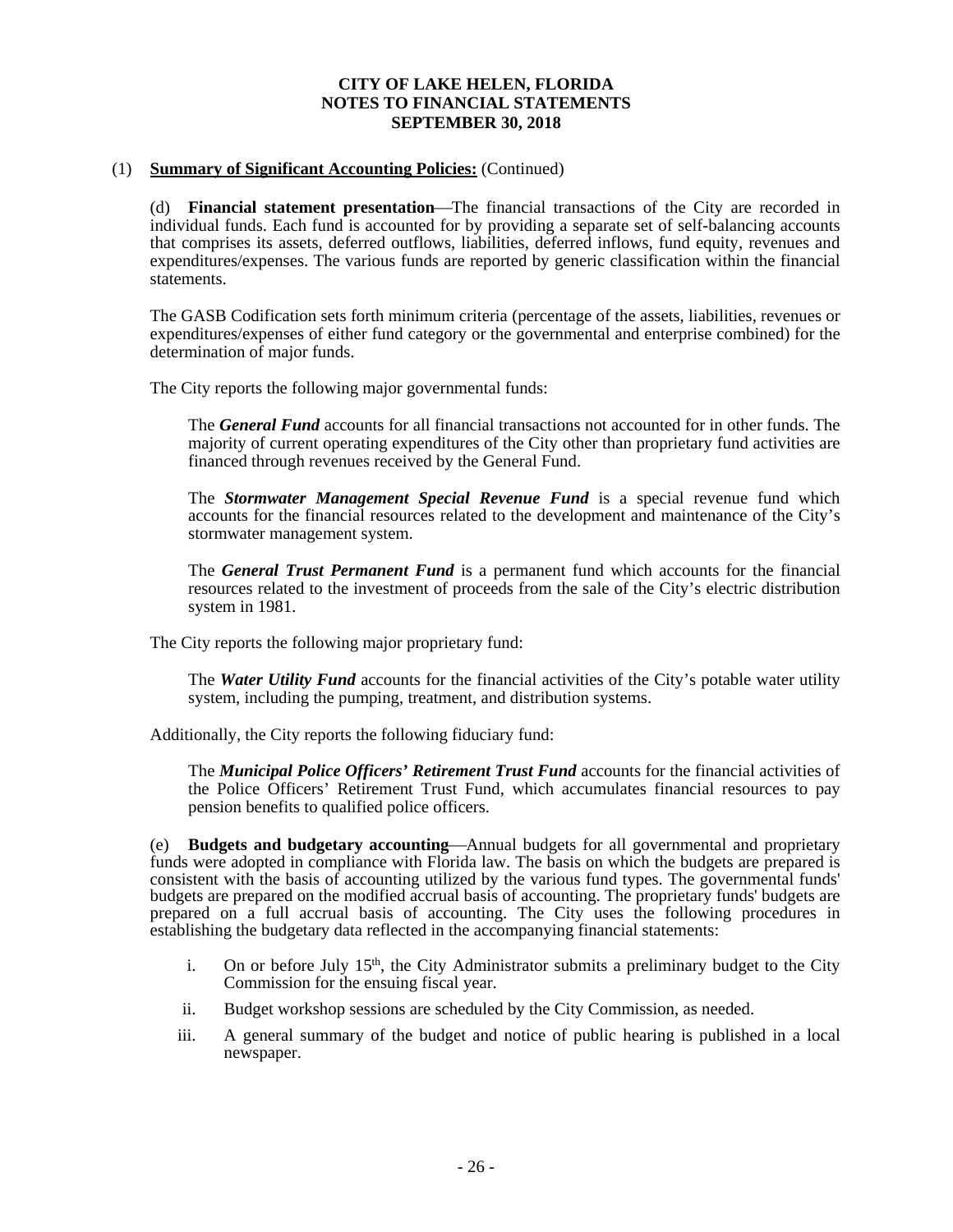## (1) **Summary of Significant Accounting Policies:** (Continued)

- iv. Prior to October  $1<sup>st</sup>$ , the budget is legally enacted through passage of an ordinance.
- v. The City Commission, by ordinance, may make supplemental appropriations in excess of those estimated for the year up to the amount of available revenue. Prior to the end of the fiscal year, supplemental appropriations are made for unanticipated spending requirements by the Commission.
- vi. The City Commission must approve all inter-departmental budget amendments and/or appropriations transfers. Budgetary control is exercised at the fund level.
- vii. Every appropriation lapses at the close of the fiscal year.

The budgets for governmental funds that were either adopted or amended during the year by the City Commission were prepared using the modified accrual basis of accounting in accordance with generally accepted accounting principles. The general and stormwater management funds have legally adopted budgets. The water utility fund has a legally adopted annual budget.

The City exceeded the authorized budget in the General Fund by \$50,618 for the fiscal year ended September 30, 2018.

(f) **Use of estimates**Management uses estimates and assumptions in preparing financial statements in accordance with generally accepted accounting principles. Those estimates and assumptions affect the reported amounts of assets and liabilities, the disclosure of contingent assets and liabilities, and the reported revenue and expenses. Actual results could vary from the estimates assumed in preparing the financial statements.

 $(g)$  **Deposits and investments**—The City's cash and cash equivalents are considered to be cash on hand, demand deposits, and short-term investments with original maturities of three months or less from the date of acquisition.

Investments are recorded at fair value in accordance with GASB Statement No. 72, *Fair Value Measurement and Application*. Accordingly, the change in fair value of investments is recognized as an increase or decrease to investment assets and investment income.

(h) **Receivables and payables**—Activity between funds that are representative of lending/borrowing arrangements outstanding at the end of the fiscal year are referred to as either "due to/from other funds" (i.e., the current portion of interfund loans) or "advances to/from other funds" (i.e., the non-current portion of interfund loans). All other outstanding balances between funds are reported as "due to/from other funds." Any residual balances outstanding between the governmental activities and business-type activities are reported in the government-wide financial statements as "internal balances."

All trade and property tax receivables are reported net of an allowance for uncollectible accounts, which is based upon management's analysis of historical trends. Utility operating sales are generally recognized on the basis of cycle billings rendered quarterly. Unbilled accounts receivable are accrued by the City at year-end to recognize the sales revenues earned through the end of the fiscal year. All unpaid property taxes receivable at year end are at least 180 days past due, at which time the applicable property is subject to lien, and penalties and interest are assessed.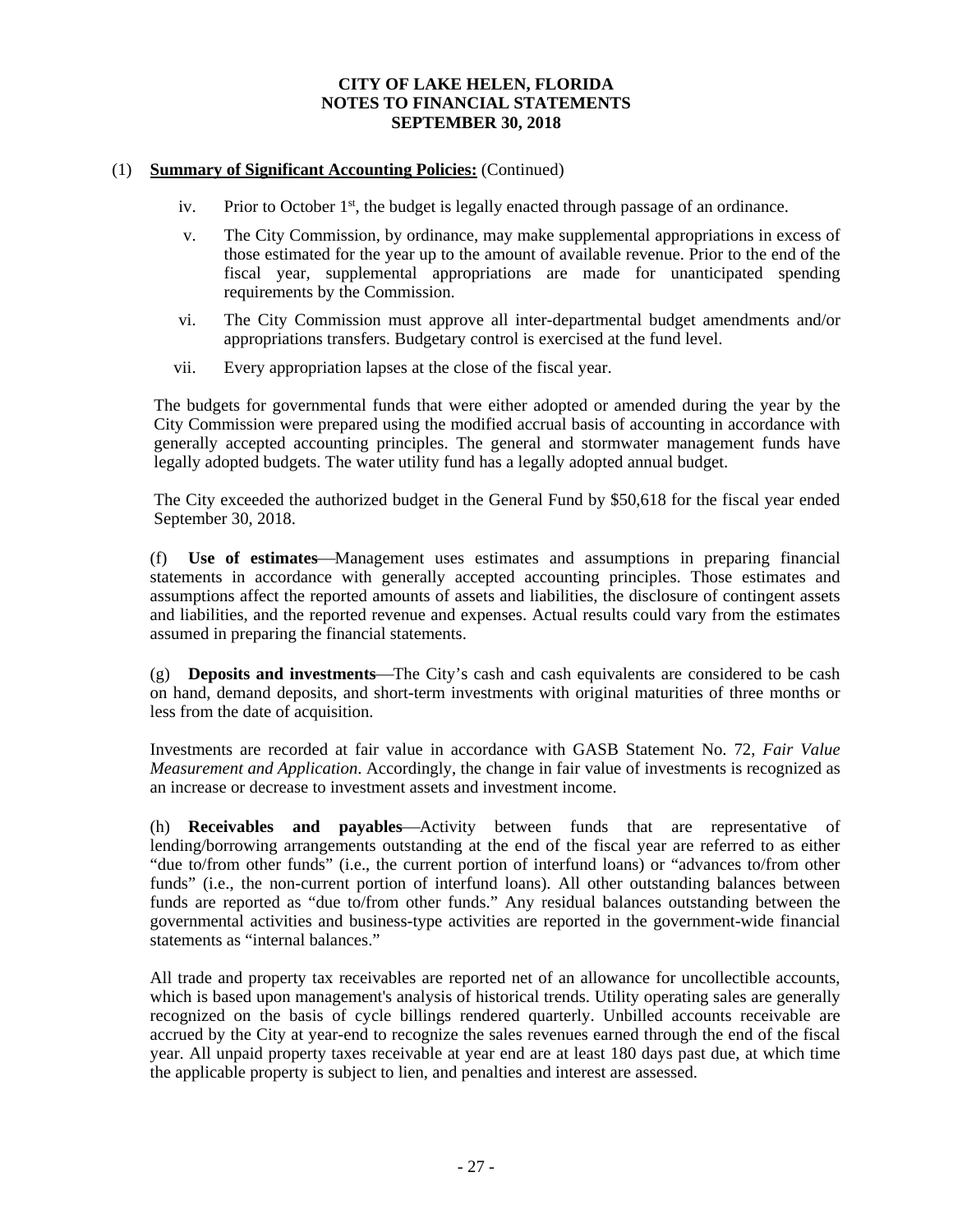## (1) **Summary of Significant Accounting Policies:** (Continued)

(i) **Capital assets**—Capital assets include property, plant, equipment and infrastructure assets. The terms general capital assets and general infrastructure assets relate only to the assets associated with governmental activities, whereas the terms capital assets and infrastructure assets relate to all such assets belonging to the City.

Capital assets are defined by the City as assets with an initial individual cost of \$1,000 or more and an estimated useful life of more than one year. Infrastructure assets must exceed \$5,000 or more before the assets are capitalized. Such assets are recorded at historical cost, if purchased or constructed. Contributed assets, including donations and easements or other intangible rights of use, are recorded at acquisition value as of the date received. Additions, improvements and other capital outlays that significantly extend the useful life of an asset are only capitalized if they meet the dollar threshold above for capitalization. Maintenance and repairs of capital assets are charged to operating expenses.

Depreciation is reported for the primary government using the straight-line method calculated on a service-life basis to amortize the cost of the asset over their estimated economic useful lives, which are as follows:

| <b>Assets</b>              | <b>Years</b>    |
|----------------------------|-----------------|
| Buildings and improvements | $15 - 40$ years |
| Utility plants             | $25 - 50$ years |
| Infrastructure             | $15 - 50$ years |
| Equipment                  | $2 - 25$ years  |

(i) **Compensated absences**—City policy permits employees to accumulate a limited amount of earned, but unused annual and personal leave, up to maximums of 240 and 360 hours, respectively. These benefits are payable at 100% and 25%, respectively, to employees upon separation from service. All leave pay is accrued when incurred in the government-wide and proprietary fund financial statements. A liability for these amounts is reported in accordance with the GASB Codification. Such liability will be liquidated by the general and water funds as it becomes due.

(k) **Long-term obligations**—In the government-wide financial statements and proprietary fund financial statements, long-term debt obligations are reported as liabilities in the applicable governmental activities, business-type activities, or proprietary fund type statement of net position. Debt issuance costs are expensed when paid.

(1) **Deferred outflows/inflows of resources**—In addition to assets, the statement of financial position will, if required, report a separate section for deferred outflows of resources. This separate financial statement element, deferred outflows of resources, represents a consumption of net position that applies to a future period(s) and so will not be recognized as an outflow of resources (expense/expenditure) until then. Currently, the only item in this category consisted of deferred amounts related to pension, as discussed further in Note (9).

In addition to liabilities, the statement of financial position will sometimes report a separate section for deferred inflows of resources. This separate financial statement element, deferred inflows of resources, represents an acquisition of net position or fund balance that applies to future period(s) and so will not be recognized as an inflow of resources (revenue) until that time. Currently, the two items in this category are unavailable revenues, which will be recognized as inflows of resources in the period that the amounts become available, and deferred inflows of resources related to pensions, as discussed further in Note (9).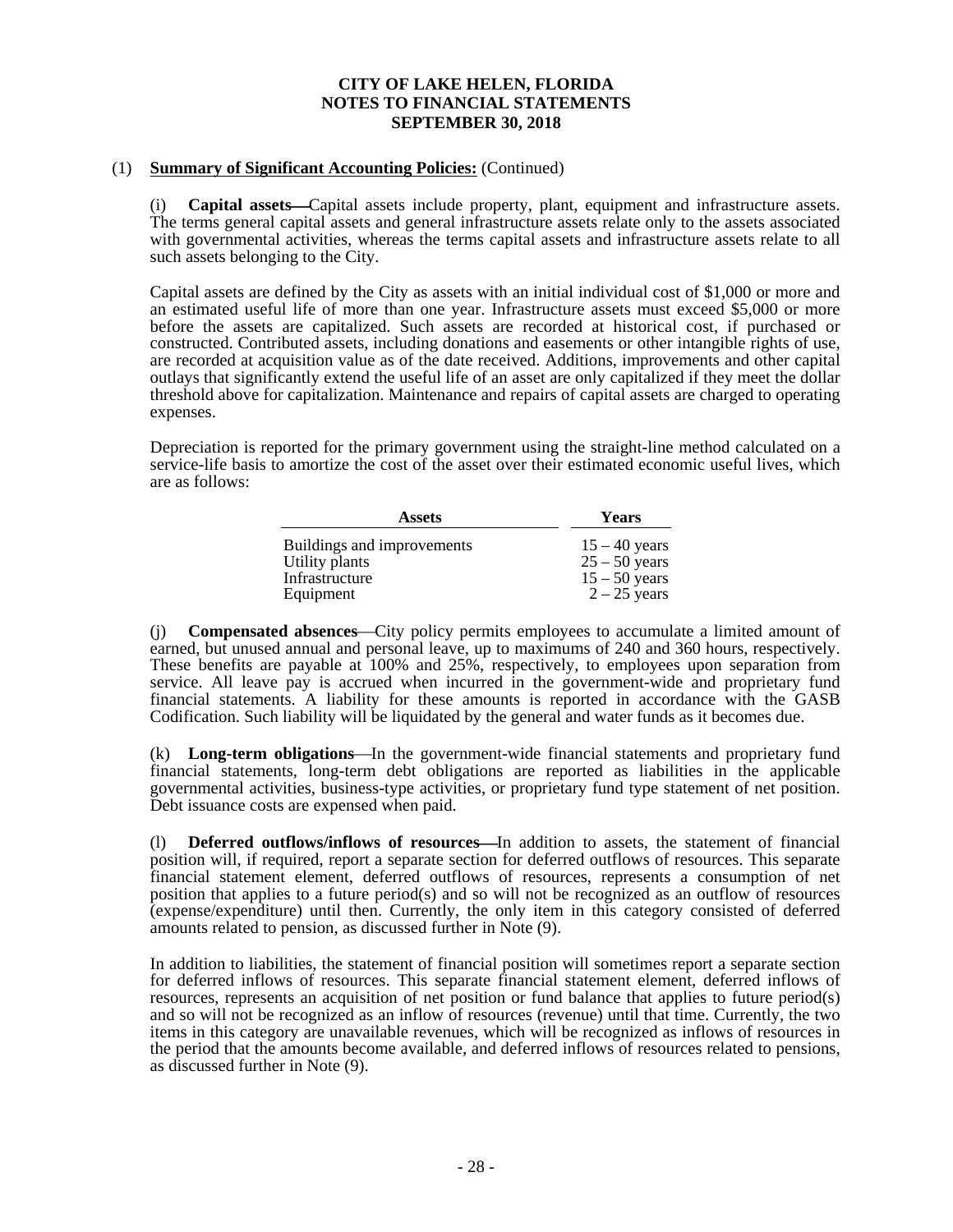## (1) **Summary of Significant Accounting Policies:** (Continued)

(m) **Fund equity—In** the fund financial statements, governmental funds report fund balance classifications that comprise a hierarchy based primarily on the extent to which the City is bound to honor constraints on the specific purposes for which amounts in those funds can be spent. Those classifications are as follows:

*Nonspendable* – The nonspendable fund balance classification includes amounts that cannot be spent because they are either (a) not in spendable form or (b) legally or contractually required to be maintained intact. The "not in spendable form" criterion includes items that are not expected to be converted to cash such as inventories and prepaid amounts. It also includes the long-term amount of loans and notes receivable, as well as the fund balance of the permanent fund which was restricted in perpetuity by referendum.

*Restricted* – Fund balance is reported as restricted when constraints placed on the use of resources are either externally imposed by creditors (such as through debt covenants), grantors, contributors, or laws or regulations of other governments or imposed by law through constitutional provisions or enabling legislation (i.e. when the government assesses, levies, charges, or otherwise mandates payment of resources (from external resource providers) and includes a legally enforceable requirement that those resources be used only for the specific purposes stipulated in the legislation.

*Committed* – Fund balance amounts that can only be used for specific purposes pursuant to constraints imposed by ordinance of the City Commission are reported as committed fund balance. Those committed amounts cannot be used for any other purpose unless the City removes or changes the specified use by taking the same type of action it employed to previously commit those amounts.

*Assigned* – Fund balance amounts that are constrained by the government's intent to be used for specific purposes, but are neither restricted nor committed, are reported as assigned fund balance, except for stabilization arrangements. Assignments can be made by the City Commission or the City Administrator.

*Unassigned* – Unassigned fund balance is the residual classification for the general fund. This classification represents fund balance that has not been assigned to other funds and that has not been restricted, committed, or assigned to specific purposes within the general fund.

For spendable resources, is the City's policy to use its resources in the following order as needed to fund expenses: restricted, committed, assigned, unrestricted.

 $(n)$  **Net position flow assumption—Sometimes the City will fund outlays for a particular purpose** from both restricted and unrestricted resources. In order to determine amounts reported as restricted and unrestricted net position, it is the City's policy to consider restricted net position to have been used before unrestricted net position is applied.

(o) **Implementation of new accounting standards**—At September 30, 2018, and for the year then ended, the City has not implemented any significant new accounting standards.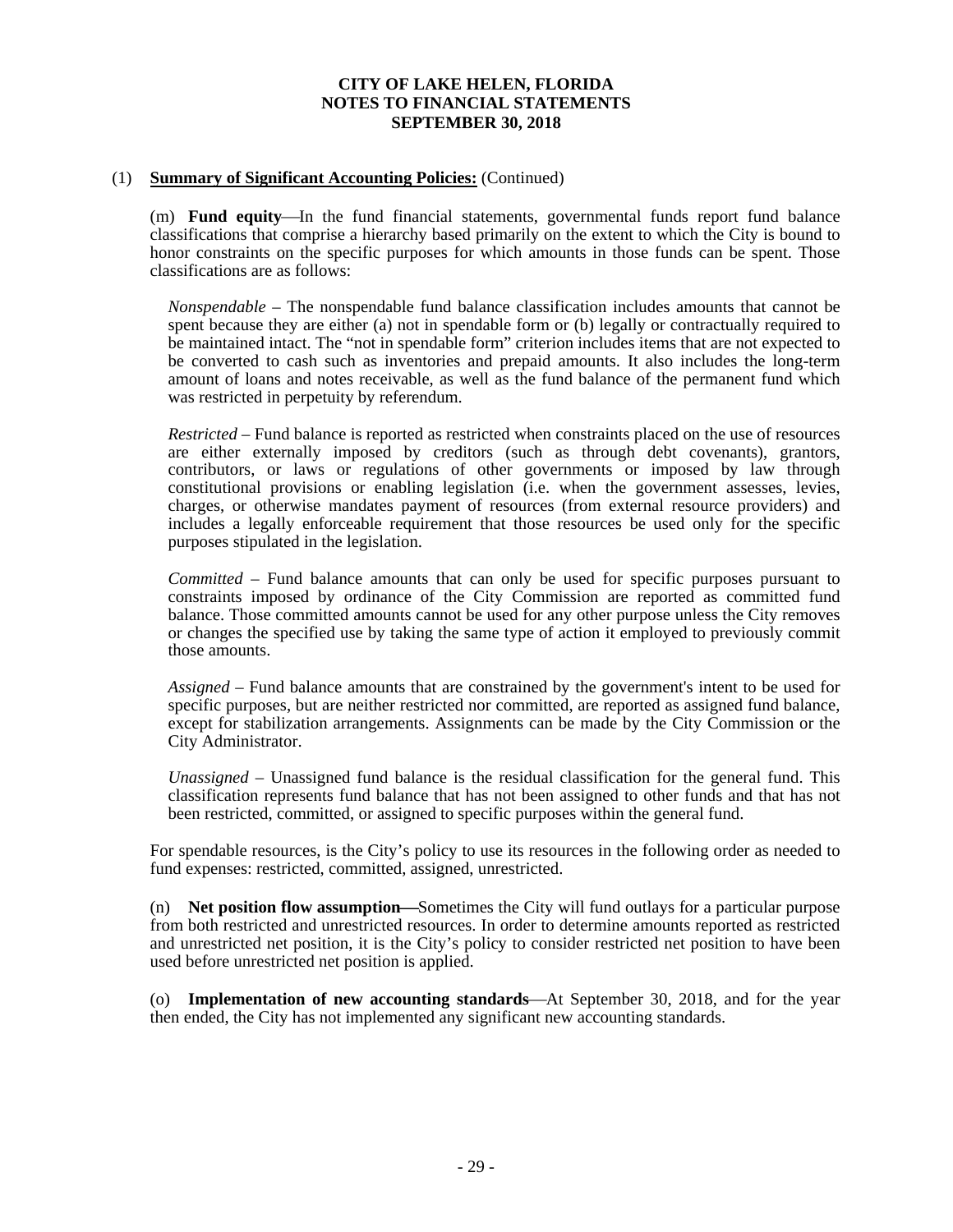# (2) **Reconciliation of Government-Wide and Fund Financial Statement:**

(a) **Explanation of certain differences between the governmental fund balance sheet and the government-wide statement of net position—Following the governmental fund balance sheet is a** reconciliation between fund balance – total governmental funds and net position – governmental activities as reported in the government-wide statement of net position. A detailed explanation of these differences is provided in this reconciliation.

(b) **Explanation of certain differences between the governmental fund statement of revenues, expenditures, and changes in fund balances and the government-wide statement of activities** Following the governmental fund statement of revenues, expenditures, and changes in fund balances, there is a reconciliation between net changes in fund balances - total governmental funds and changes in net position of governmental activities as reported in the government-wide statement of activities. A detailed explanation of these differences is provided in this reconciliation.

## (3) **Property Tax Calendar:**

Under Florida law, the assessment of all properties and collection of all county, municipal and school board property taxes are consolidated in the offices of the County Property Appraiser. State laws regulating tax assessment are designed to ensure a consistent property valuation method statewide and permit municipalities to levy property taxes at a rate of up to 10 mills. For the fiscal year ended September 30, 2018, the millage rate assessed by the City was 7.8000 per \$1,000.

All property is assessed according to its fair market value on January 1 of each year. Each assessment roll is submitted to the Executive Director of the State Department of Revenue for review to determine if the rolls meet all of the appropriate requirements of State statutes.

The current year taxes for the fiscal year, beginning October 1, are billed in the month of November and are due no later than March 31. On April 1, all unpaid amounts become delinquent and are subject to interest and penalties.

Discounts are allowed for early payment at the rate of 4% in the month of November, 3% in the month of December, 2% in the month of January, 1% in the month of February, and without discount in March.

The City recognizes property tax revenues on an accrual basis. Delinquent taxes on real property bear interest of 18% per year. On or prior to June 1 following the tax year, certificates are sold for all delinquent taxes on real property. After sale, tax certificates bear interest of 18% per year or any lower rate bid by the buyer. Application for a tax deed on any unredeemed tax certificates may be made by the certificate holder after a period of two years. The City tax calendar is as follows:

| <b>Valuation Date:</b>               | January 1, 2017  |
|--------------------------------------|------------------|
| Preliminary Tax Roll Date:           | July 1, 2017     |
| <b>Commission Tax Rate Hearings:</b> | September 2017   |
| Levy Date:                           | November 1, 2017 |
| Due Date:                            | March 31, 2018   |
| Lien Date:                           | June 1, 2018     |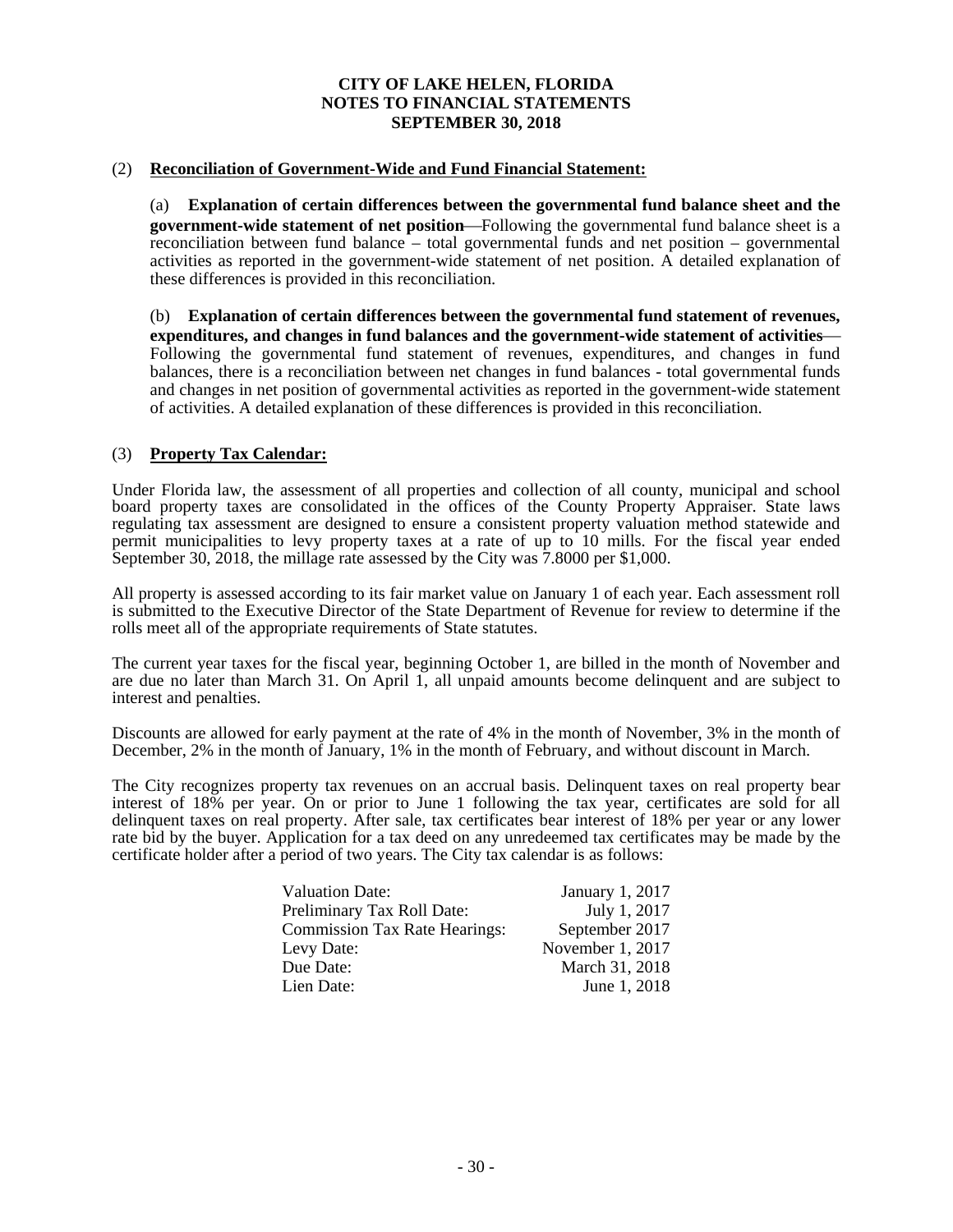### (4) **Deposits and Investments:**

The City, for accounting and investment purposes, maintains a pooled noninterest-bearing banking account for substantially all City funds. Additional accounts are held for various other purposes, or to segregate cash balances for amounts which are restricted or held on behalf of others.

State statutes authorize the City to invest excess funds in time deposits, obligations of, or obligations the principal and interest of which are unconditionally guaranteed by, the United States Government, commercial paper, corporate bonds, repurchase agreements and/or the State Board of Administration (SBA) Local-Government Surplus Trust Fund Investment Pool or other investment vehicles authorized by local ordinance.

As of September 30, 2018, all City deposits were covered by private bank acquired insurance, Securities Investor Protection Corporation (SIPC) insurance, private broker/dealer acquired insurance, Federal Depository Insurance Corporation (FDIC) insurance, and/or the State of Florida collateral pool established under the Florida Security for Public Deposits Act (the Act). The Act established guidelines for qualification and participation by banks and savings associations, procedures for administration of the collateral requirements and characteristics of eligible collateral. Under the Act, the qualified depository must pledge at least 50% of the average daily balance for each month of all public deposits in excess of any applicable deposit insurance. Additional collateral, up to 125% may be required if deemed necessary.

Obligations pledged to secure deposits must be delivered to the State Treasurer, or with the approval of the State Treasurer to a bank, savings association, or trust company provided a power of attorney is delivered to the Treasurer. Under the Act, the City is authorized to deposit funds only in Qualified Public Depositories.

The City is a member of Florida PRIME, the Local Government Surplus Funds Trust Fund Investment Pool (the Pool), that is administered by the State Board of Administration of Florida (SBA). The Regulatory Oversight of the Local Government Surplus Funds Trust fund is governed by Ch. 19-7 of the Florida Administrative Code, which identifies the Rules for the State Board of Administration. These rules provide guidance and establish the general procedure for the administration of the Local Government Surplus Funds Trust Fund. The Local Government Surplus Trust Fund is not a registrant with the Securities and Exchange Commission (SEC); however, the Board has adopted operating procedure consistent with the requirements for a 2a-7 fund. As of September 30, 2018, the investment pool had a weighted average of 72 days to maturity and was rated AAAm by Standard & Poor's.

The City held no assets or investments carried at fair value at September 30, 2018, and subject to the required disclosures of GASB 72.

### *City Investment Portfolio*

As of September 30, 2018, the City's governmental and business-type investment portfolio is composed of the following investments:

|                                        | <b>Credit</b><br>Quality<br>Rating |  |                          | <b>Maturities (in Years)</b> |                    |  |                               |  |                          |  |
|----------------------------------------|------------------------------------|--|--------------------------|------------------------------|--------------------|--|-------------------------------|--|--------------------------|--|
| <b>Investment Type</b>                 | (S&P)                              |  | Carrying<br><b>Value</b> |                              | <b>Less Than 1</b> |  | 1-5                           |  | Over 5                   |  |
| Cash and cash equivalents<br>SBA funds | NR<br>AAAm                         |  | 993,593<br>785,936       |                              | 993,593<br>785,936 |  | -<br>$\overline{\phantom{0}}$ |  | $\overline{\phantom{a}}$ |  |
| <b>Total Portfolio</b>                 |                                    |  | 1,779,529                |                              | 1,779,529          |  | -                             |  | $\overline{\phantom{a}}$ |  |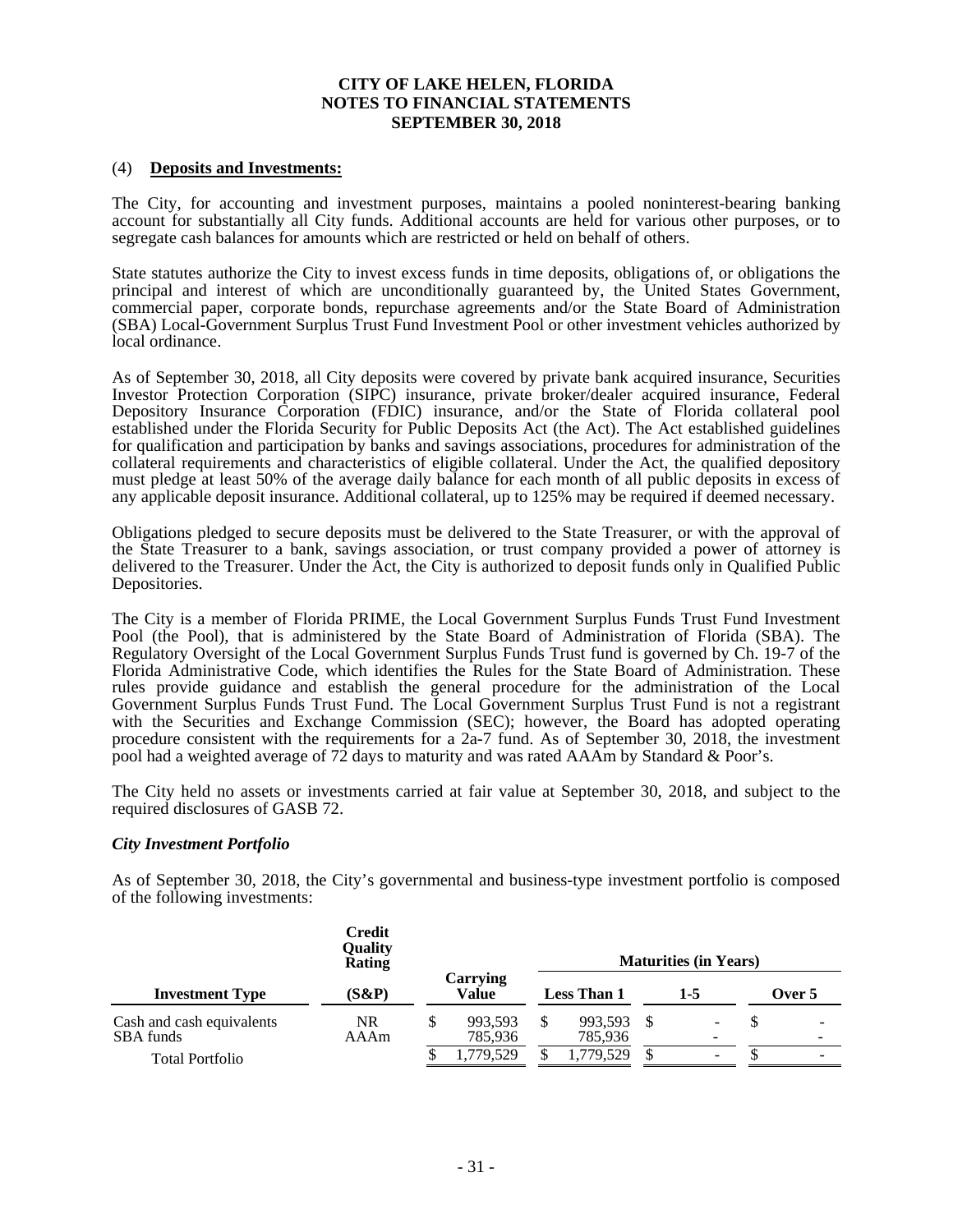## (4) **Deposits and Investments:** (Continued)

*Interest Rate Risk:* The City limits its exposure to fair value losses arising from increases in interest rates by limiting the investment of its operating funds in investments with maturities of less than one year. Substantially all of the City's surplus funds are invested in the Local Government Surplus Trust Fund. Investments held in the City's Police pension trust fund are generally held to maturity to provide a stable investment interest rate platform which is vital to the projection of actuarial pension costs in the future. Interest rate risk exists when there is a possibility that changes in interest rates could adversely affect an investment's fair value. The City's bank deposits are held in noninterest-bearing accounts.

*Credit Risk:* Credit risk is the risk that a debt issuer or other counter-party to an investment will not fulfill its obligations. The City's portfolio is held entirely with public depositories and is invested in SBA funds, as described above.

*Concentration of Credit Risk:* In addition to describing the credit risk of investments in the portfolio, governmental entities will need to disclose the concentration of credit risk with a single issuer, if 5 or more percent of the total assets of the portfolio are invested with one issuer. The City's policy limits certain type of investments to no more than 5% of the total portfolio. Investments issued or explicitly guaranteed by the U.S. government and investments in mutual funds, external investment pools and other pooled investments are excluded from the concentration of credit risk disclosure requirements.

*Custodial Credit Risk*: All demand deposits are held with qualified public depositories, as defined above. In the case of investments, this is the risk that, in the event of the failure of the counterparty, the City will not be able to recover the value of its investments or collateral securities that are in the possession of an outside party. As of September 30, 2018, the City's investment of \$785,936 in SBA funds are backed by the full faith and credit of the State of Florida, or explicitly guaranteed by the State of Florida.

### *Municipal Police Officers' Retirement Trust Fund Investment Portfolio*

The Municipal Police Officers' Retirement Trust Fund has adopted an investment policy which authorizes the pension manager to invest in equities, fixed income investments, money market funds, and pooled funds.

The Plan is subject to using fair value measurement guidelines established by GASB Statement No. 72. These guidelines recognize a three-tiered fair value hierarchy, as follows:

- *Level 1:* Quoted prices for identical investments in active markets;
- *Level 2:* Observable inputs other than quoted market prices; and,
- *Level 3:* Unobservable inputs.

The following chart shows the Municipal Police Officers' Retirement Trust Fund cash and investment accounts by investment portfolios and their respective maturities (in years) and fair value measurement levels:

| <b>Investment Type</b>            | Carrying<br>Value | Weighted<br>Average<br><b>Maturity</b><br>(years) | <b>Credit</b><br>Rating<br>(Fitch) | <b>Fair Value</b><br><b>Hierarchy</b><br><b>Classification</b> |
|-----------------------------------|-------------------|---------------------------------------------------|------------------------------------|----------------------------------------------------------------|
| Pooled Funds – Fixed Income       | \$<br>196,310     | 6.40                                              | AAf/S4                             | Level 2                                                        |
| Pooled Funds – Fixed Income Funds | 232,865           | 7.00                                              | <b>NR</b>                          | Level 2                                                        |
| Pooled Funds – Equities           | 797,427           | N/A                                               | <b>NR</b>                          | Level 2                                                        |
| Pooled Funds – Real Estate        | 121,848           | N/A                                               | <b>NR</b>                          | Level 3                                                        |
| Cash                              | 5,415             | N/A                                               | <b>NR</b>                          | N/A                                                            |
| Total Portfolio                   | 1,353,865         |                                                   |                                    |                                                                |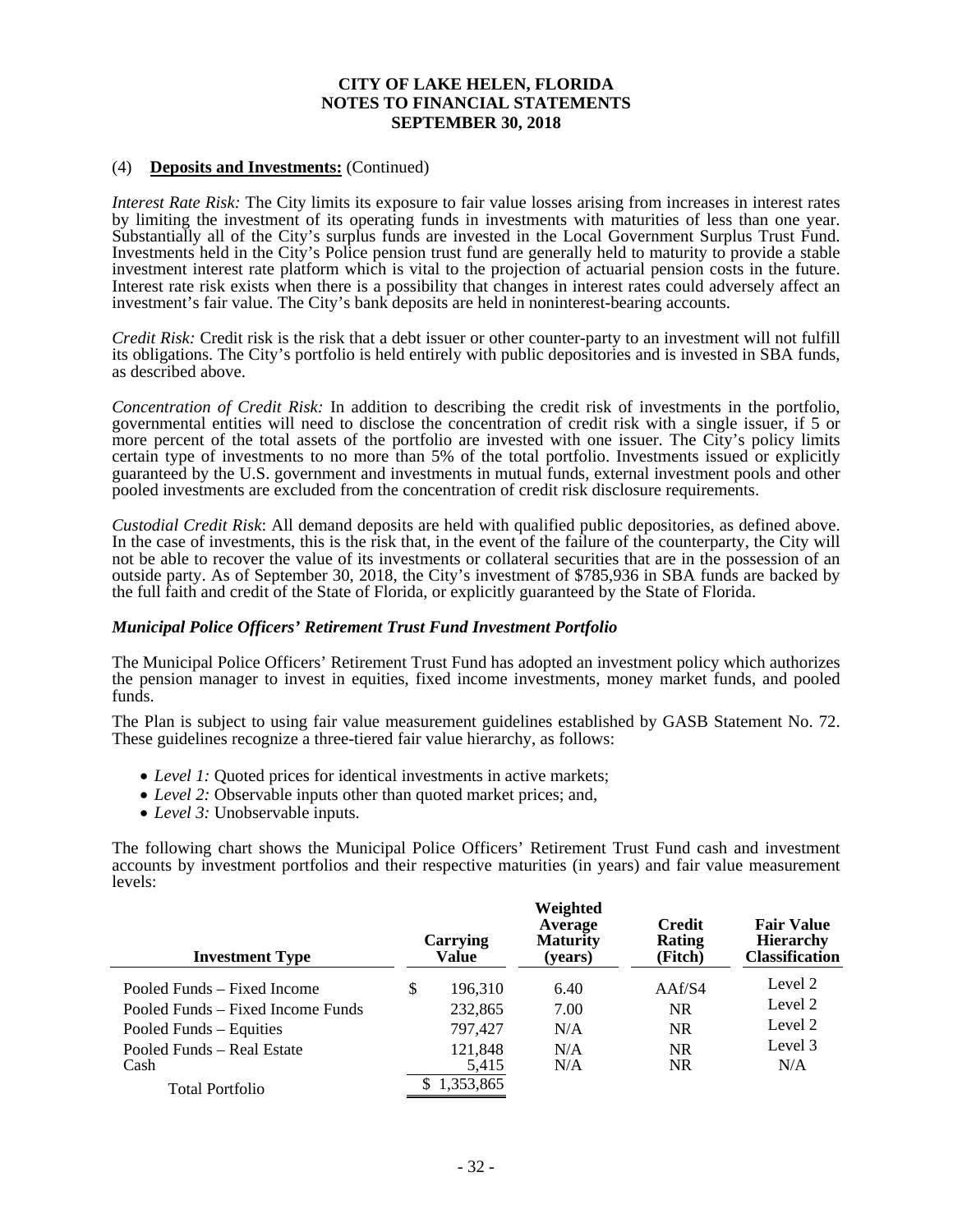## (4) **Deposits and Investments:** (Continued)

*Interest Rate Risk:* Interest rate risk is the risk that changes in interest rates will adversely affect the fair value of investments. Generally, the longer the time to maturity, the greater the exposure to interest rate risk. The established performance objectives of the Pension Plan require investment maturities to provide sufficient liquidity to pay obligations as they become due. At September 30, 2018, all investments were held in cash or other assets that could be liquidated at any time.

*Credit Risk:* Credit risk is the risk that a debt issuer or other counter-party to an investment will not fulfill its obligations. The Pension Plan utilizes portfolio diversification in order to limit investments to the highest rated securities as rated by nationally recognized rating agencies. All investments are rated within the investment policy guidelines at September 30, 2018.

*Concentration of Credit Risk:* Concentration of credit risk is the risk of loss attributed to the magnitude of an investment in a single issuer. The Police Pension trust fund policy does not allow more than five (5) percent of its assets in the common stock, capital stock, or convertible securities of any one issuing company. At September 30, 2018, the investment portfolios met these limitations.

*Custodial Credit Risk*: Custodial credit risk is the risk that the City may not recover cash and investments held by another party in the event of financial failure. Custodial credit risk is limited since investments are held in independent custodial safekeeping accounts or mutual funds.

*Foreign Currency Risk*: Foreign currency risk is the risk that changes in exchange rates will adversely affect the fair value of an investment. At September 30, 2018, the investment portfolio had no foreign investments.

### (5) **Accounts Receivable:**

The City's receivables consist of the following at September 30, 2018:

|                                                       | Gross<br>Receivable |    | <b>Allowance for</b><br><b>Doubtful</b><br><b>Accounts</b> |   | <b>Net</b><br>Receivable |
|-------------------------------------------------------|---------------------|----|------------------------------------------------------------|---|--------------------------|
| Governmental Activities:<br>General Fund              |                     |    |                                                            |   |                          |
| Accounts receivable                                   | \$<br>39.285        | -S |                                                            | S | 39,285                   |
| Taxes receivable                                      | 23,087              |    |                                                            |   | 23,087                   |
| Totals – Governmental Type Activities                 | 62,372              |    |                                                            |   | 62,372                   |
| <b>Business-Type Activities</b><br>Water Utility Fund |                     |    |                                                            |   |                          |
| Accounts receivable                                   | 233,462             |    | (13.980)                                                   |   | 219,482                  |
| Totals - Business-Type Activities                     | 233,462             |    | (13,980)                                                   |   | 219,482                  |
| <b>Totals</b>                                         | 295,834             |    | (13,980)                                                   |   | 281,854                  |

In addition to accounts receivable, the City also recorded \$56,636 in due from other governments at September 30, 2018. Approximately \$5,000 of this amount relates to Federal and State reimbursements related to Hurricane Irma, which impacted the City in fiscal year 2017. This amount reflects management's best estimate of recoveries based on costs incurred and approved project worksheets, and are subject to change pending adjustments made by the respective Federal and/or State agencies.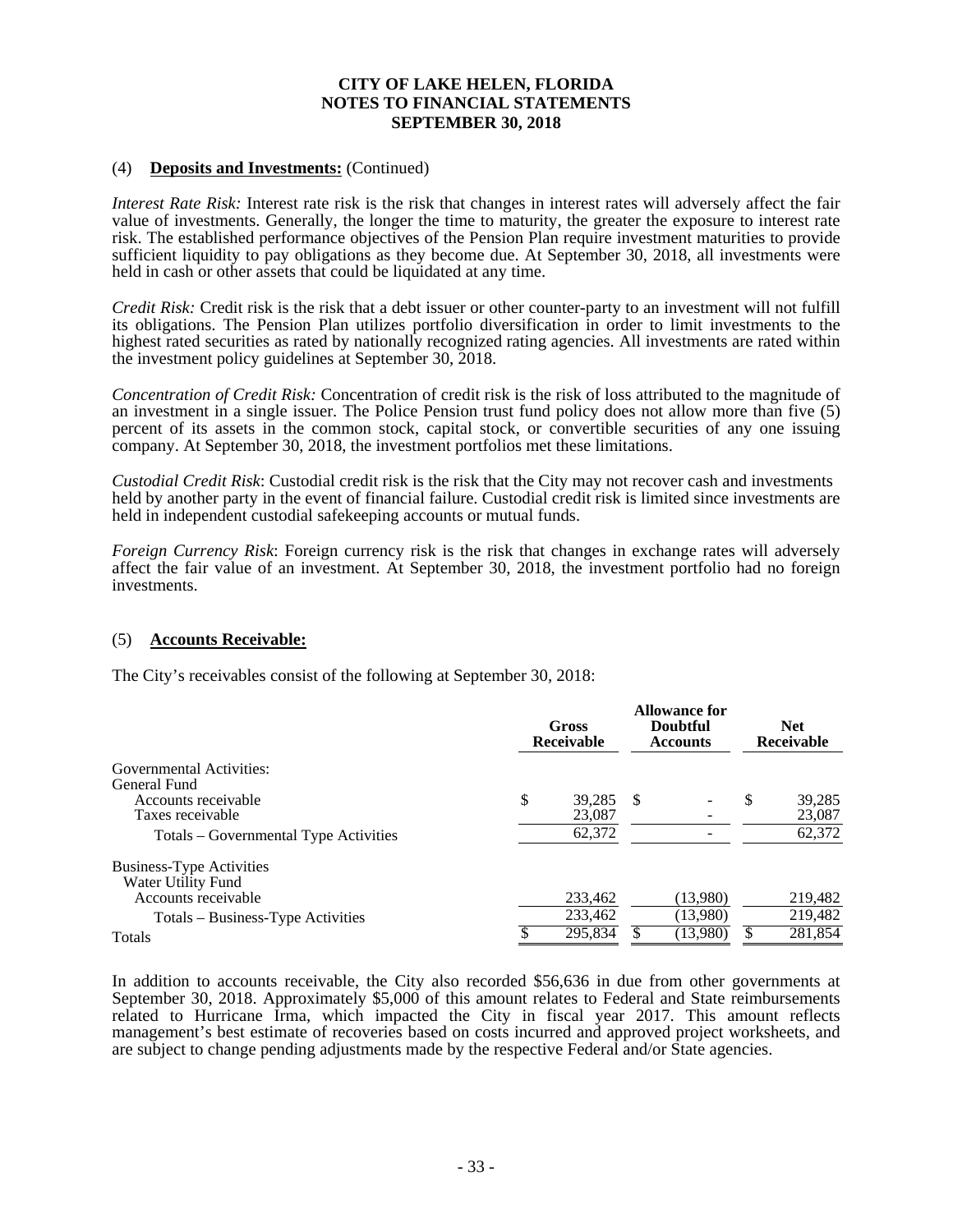# (6) **Capital Assets:**

Capital asset activity for the fiscal year ended September 30, 2018, is as follows:

|                                              | <b>Beginning</b><br><b>Balance</b> |               |               | <b>Increases</b><br><b>Decreases</b> |     | <b>Ending</b><br><b>Balance</b> |     |             |
|----------------------------------------------|------------------------------------|---------------|---------------|--------------------------------------|-----|---------------------------------|-----|-------------|
| Governmental activities:                     |                                    |               |               |                                      |     |                                 |     |             |
| Capital assets, not being depreciated -      |                                    |               |               |                                      |     |                                 |     |             |
| Land                                         | S                                  | 477,857       | \$            |                                      | S   |                                 | S   | 477,857     |
| Construction in progress                     |                                    | 160,235       |               | 23,630                               |     | (160, 235)                      |     | 23,630      |
| Total capital assets, not being depreciated  |                                    | 638,092       |               | 23,630                               |     | (160, 235)                      |     | 501,487     |
| Capital assets, being depreciated -          |                                    |               |               |                                      |     |                                 |     |             |
| Buildings and improvements                   |                                    | 3,592,165     |               | 410,085                              |     | (19, 497)                       |     | 3,982,753   |
| Equipment                                    |                                    | 517,827       |               | 36,196                               |     |                                 |     | 554,023     |
| Total capital assets, being depreciated      |                                    | 4,109,992     |               | 446,281                              |     | (19, 497)                       |     | 4,536,776   |
| Less: accumulated depreciation               |                                    | (1, 596, 788) |               | (125, 694)                           |     | 19,329                          |     | (1,703,153) |
| Total capital assets, being depreciated, net |                                    | 2,513,204     |               | 320,587                              |     | (168)                           |     | 2,833,623   |
| Governmental activities capital assets, net  | \$                                 | 3,151,296     | \$            | 3,151,296                            | S   | (160, 403)                      | \$. | 3,335,110   |
| Business-type activities:                    |                                    |               |               |                                      |     |                                 |     |             |
| Capital assets, not being depreciated -      |                                    |               |               |                                      |     |                                 |     |             |
| Land                                         | S                                  | 17,982        | <sup>\$</sup> |                                      | \$. |                                 |     | 17,982      |
| Total capital assets, not being depreciated  |                                    | 17,982        |               |                                      |     |                                 |     | 17,982      |
| Capital assets, being depreciated -          |                                    |               |               |                                      |     |                                 |     |             |
| Buildings and improvements                   |                                    | 2,953,774     |               |                                      |     |                                 |     | 2,953,774   |
| Equipment                                    |                                    | 352,604       |               |                                      |     |                                 |     | 352,604     |
| Total capital assets, being depreciated      |                                    | 3,306,378     |               |                                      |     |                                 |     | 3,306,378   |
| Less: accumulated depreciation               |                                    | (1,277,084)   |               | (81, 843)                            |     |                                 |     | (1,358,927) |
| Business-type activities capital assets, net | S                                  | 2,047,276     | \$            | (81, 843)                            | \$  |                                 | S   | 1,965,433   |

Depreciation expense was charged to functions/programs as follows:

| Governmental activities:                              |    |         |
|-------------------------------------------------------|----|---------|
| General governmental                                  | \$ | 18,416  |
| Public safety                                         |    | 18,523  |
| Physical environment                                  |    | 38,540  |
| Transportation                                        |    | 27,412  |
| Culture and recreation                                |    | 22,803  |
| Total depreciation expense - governmental activities  |    | 125,694 |
| Business-type activities:                             |    |         |
| Water utility                                         |    | 81,843  |
| Total depreciation expense - business-type activities | ¢  | 81,843  |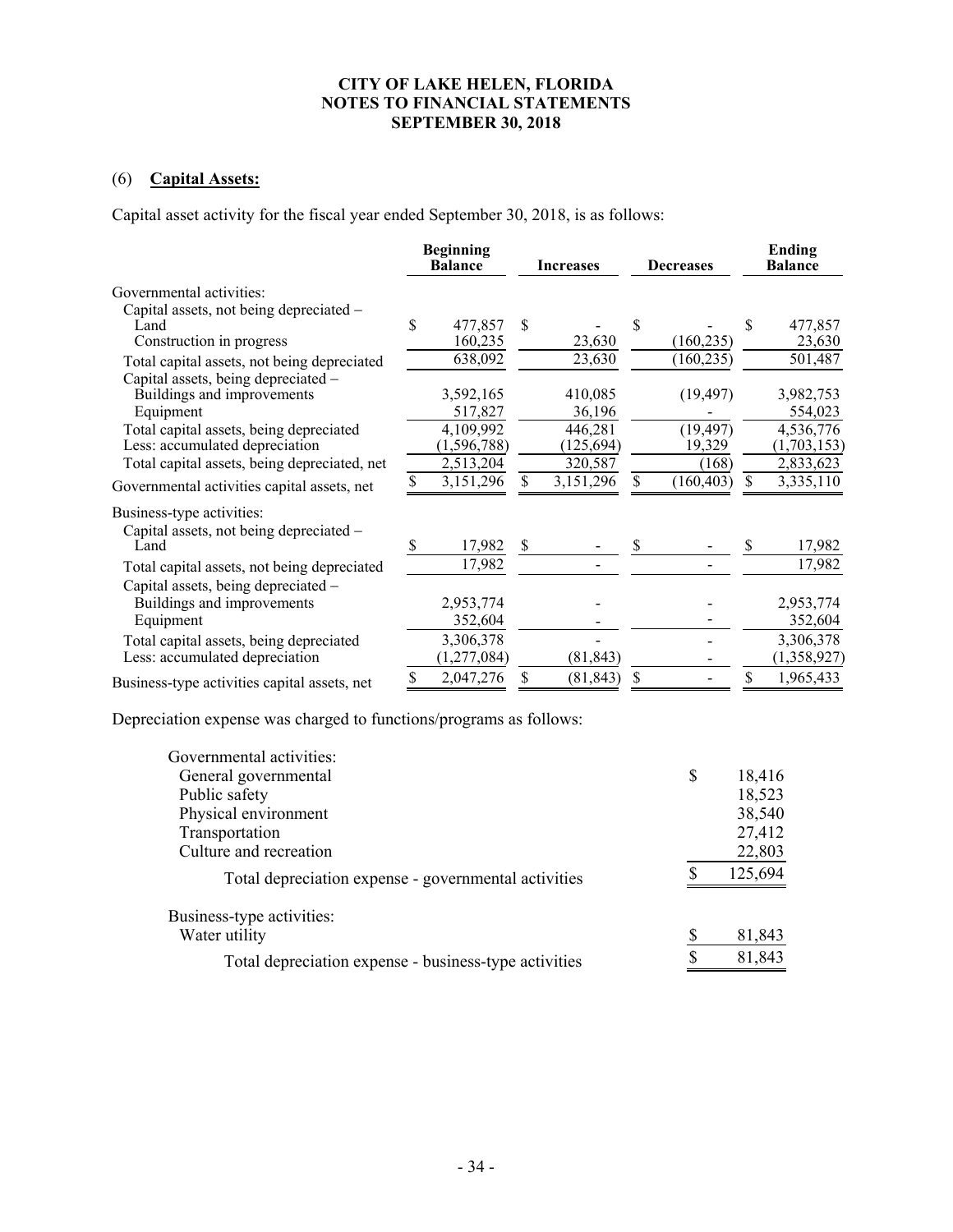# (7) **Long-Term Debt:**

For the fiscal year ended September 30, 2018, a summary of the long-term liability transactions for the City is as follows:

|                                  | <b>Beginning</b><br><b>Balance</b> |      | <b>Additions</b> |    | <b>Deletions</b> |     | <b>Ending</b><br><b>Balance</b> |   | Due Within<br><b>One Year</b> |
|----------------------------------|------------------------------------|------|------------------|----|------------------|-----|---------------------------------|---|-------------------------------|
| <b>Governmental activities:</b>  |                                    |      |                  |    |                  |     |                                 |   |                               |
| Compensated absences             | 68.926                             | \$.  | 40,200           | \$ | (37.607)         | S   | 71.519                          | S | 18,322                        |
| <b>Business-type activities:</b> |                                    |      |                  |    |                  |     |                                 |   |                               |
| State revolving fund loans       | 710,076                            | - \$ |                  | S  | (113, 362)       | \$. | 596.714                         | S | 117,262                       |
| Compensated absences             | 21,323                             |      | 13,462           |    | (12,160)         |     | 22,625                          |   | 5,656                         |
| Business-type activities –       | 731,399                            | \$   | 13,462           |    | (125, 522)       |     | 619,339                         | S | 122,918                       |
| Total long-term liabilities      |                                    |      |                  |    |                  |     |                                 |   |                               |

Annual debt service requirements to maturity for the City's state revolving fund loans are as follows:

| <b>Year Ending</b><br>September 30 | <b>Principal</b> | <b>Interest</b> | Total         |
|------------------------------------|------------------|-----------------|---------------|
| 2019                               | \$<br>117,262    | \$<br>18,673    | \$<br>135,934 |
| 2020                               | 121,296          | 14,640          | 135,935       |
| 2021                               | 125,468          | 10,466          | 135,936       |
| 2022                               | 129,787          | 6,148           | 135,934       |
| 2023                               | 14,672           | 2,717           | 17,389        |
| 2024-2028                          | 79,652           | 7,292           | 86,944        |
| 2029-2033                          | 8,577            | 117             | 8,695         |
| Total                              | \$<br>596,714    | \$<br>60,053    | \$<br>656,767 |

Notes payable in the City's business-type activities at September 30, 2018, are comprised of the following obligations:

| State Revolving Fund note payable, dated June 14, 2000, due in semiannual<br>payments of \$59,273, including interest at 3.05% to 3.57% through April<br>15, 2022. Repayment of loan balance is secured by a pledge of Water<br>Utility revenues. | S | 438,957 |
|---------------------------------------------------------------------------------------------------------------------------------------------------------------------------------------------------------------------------------------------------|---|---------|
| State Revolving Fund note payable, dated June 5, 2008, due in semiannual<br>payments of \$8,694, including interest at 2.57% to 2.77% through March<br>15, 2029. Repayment of loan balance is secured by a pledge of Water                        |   |         |
| Utility revenues.                                                                                                                                                                                                                                 |   | 157,757 |
| Total long-term debt, business-type activities                                                                                                                                                                                                    |   | 596,714 |

The state revolving fund notes payable are secured by pledged water utility revenues. The City was in compliance with all applicable debt covenants as of and for the year ended September 30, 2018.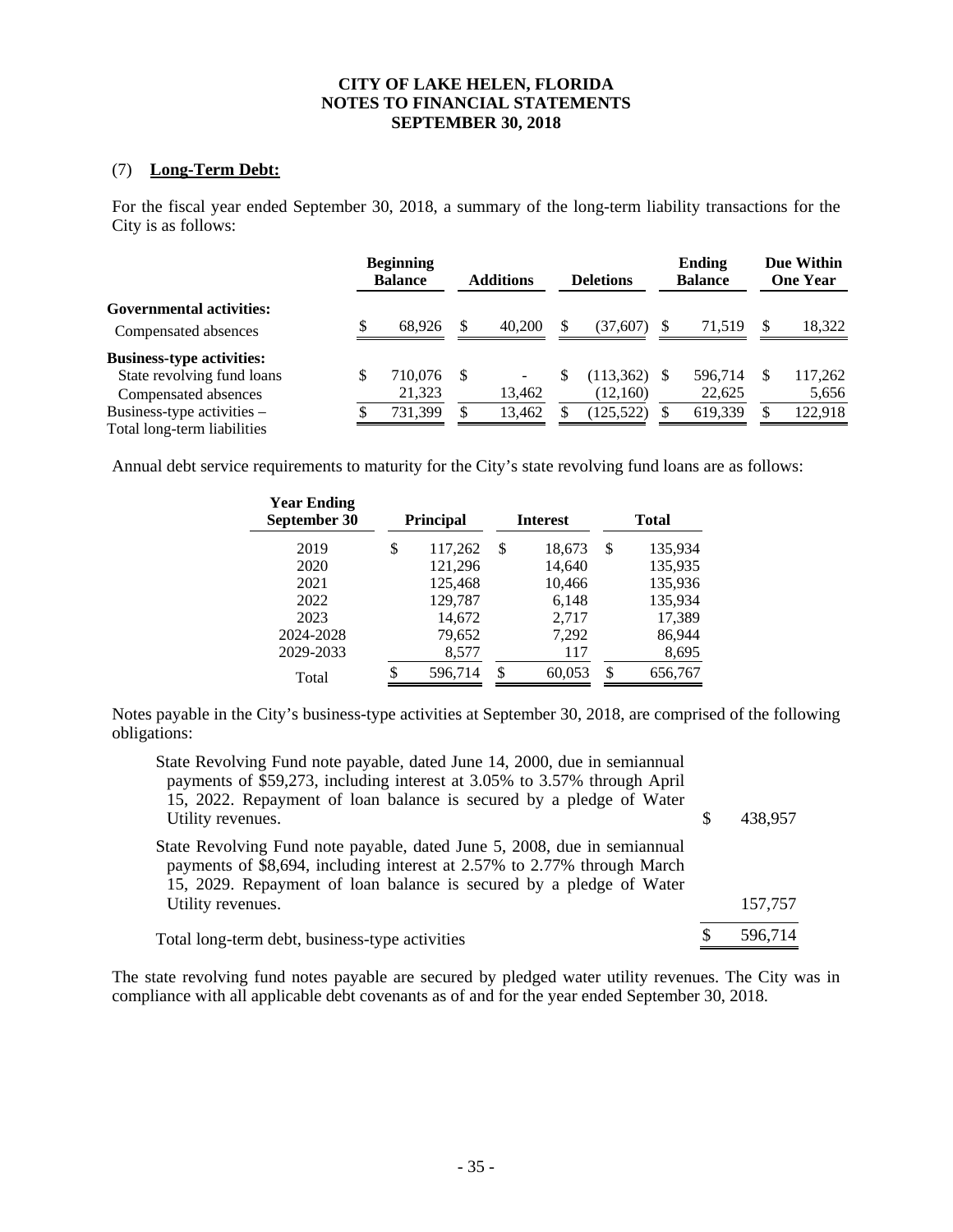## (8) **Interfund Loans, Advances, Fees and Transfers:**

The outstanding balances between funds are short-term loans to cover short-term cash flow needs and expected to be repaid in full over the course of the next fiscal year. Individual fund interfund receivables and payables for the primary government at September 30, 2018, are comprised of the following:

|                           | Due From<br><b>Other Funds</b> |      |         |  |
|---------------------------|--------------------------------|------|---------|--|
| Governmental Activities:  |                                |      |         |  |
| General Fund:             |                                |      |         |  |
| Water Utility Fund        | \$<br>278,172                  | - \$ |         |  |
| Stormwater Fund           | 32,643                         |      |         |  |
| Stormwater Fund:          |                                |      |         |  |
| General Fund              |                                |      | 32,643  |  |
|                           | 310,815                        |      | 32,643  |  |
| Business-Type Activities: |                                |      |         |  |
| Water Utility Fund:       |                                |      |         |  |
| General Fund              |                                |      | 281,730 |  |
|                           |                                |      | 281.730 |  |
| Total – All Funds         | 314.373                        |      | 314,373 |  |
|                           |                                |      |         |  |

There were no interfund transfers during the year ended September 30, 2018.

## (9) **Employees' Retirement Plans:**

### **A. Deferred Compensation Plan**

The City offers employees' participation in an unqualified deferred compensation plan created in accordance with Internal Revenue Code Section 457 to receive employee contributions, which is administered by Nationwide Retirement Solutions, P.O. Box 182797, Columbus, OH, 43218-2797. Annual contributions are limited to the amount allowed by federal tax laws. Employees immediately vest in the elective deferral contributions made to the 457 plan. The City may also contribute to the plan for participants; these contributions vest at the time such contributions are made to the plan. For the year ended September 30, 2018, employee contributions to the 457 plan were \$31,335. There were no employers contributions for the year ended September 30, 2018.

### **B. Florida Retirement System**

### **Plan Description and Administration**

The City participates in the Florida Retirement System (FRS), a multiple-employer, cost sharing defined public employee retirement system which covers all of the City's full-time employees with the exception of sworn law enforcement officers. The System is a noncontributory retirement plan, administered by the State of Florida, Department of Administration, Division of Retirement to provide retirement and survivor benefits to participating public employees. Provisions relating to the FRS are established by Chapters 121 and 122, Florida Statutes; Chapter 112, Part IV, Florida Statutes; Chapter 238, Florida Statutes; and FRS Rules, Chapter 60S, Florida Administrative Code; wherein eligibility, contributions, and benefits are defined and described in detail. The FRS is a single retirement system administered by the Department of Management Services, Division of Retirement, and consists of two cost-sharing, multiple-employer retirement plans and other nonintegrated programs. These include a defined-benefit pension plan (Plan), with a Deferred Retirement Option Program (DROP), and a defined-contribution plan, referred to as the FRS Investment Plan (Investment Plan).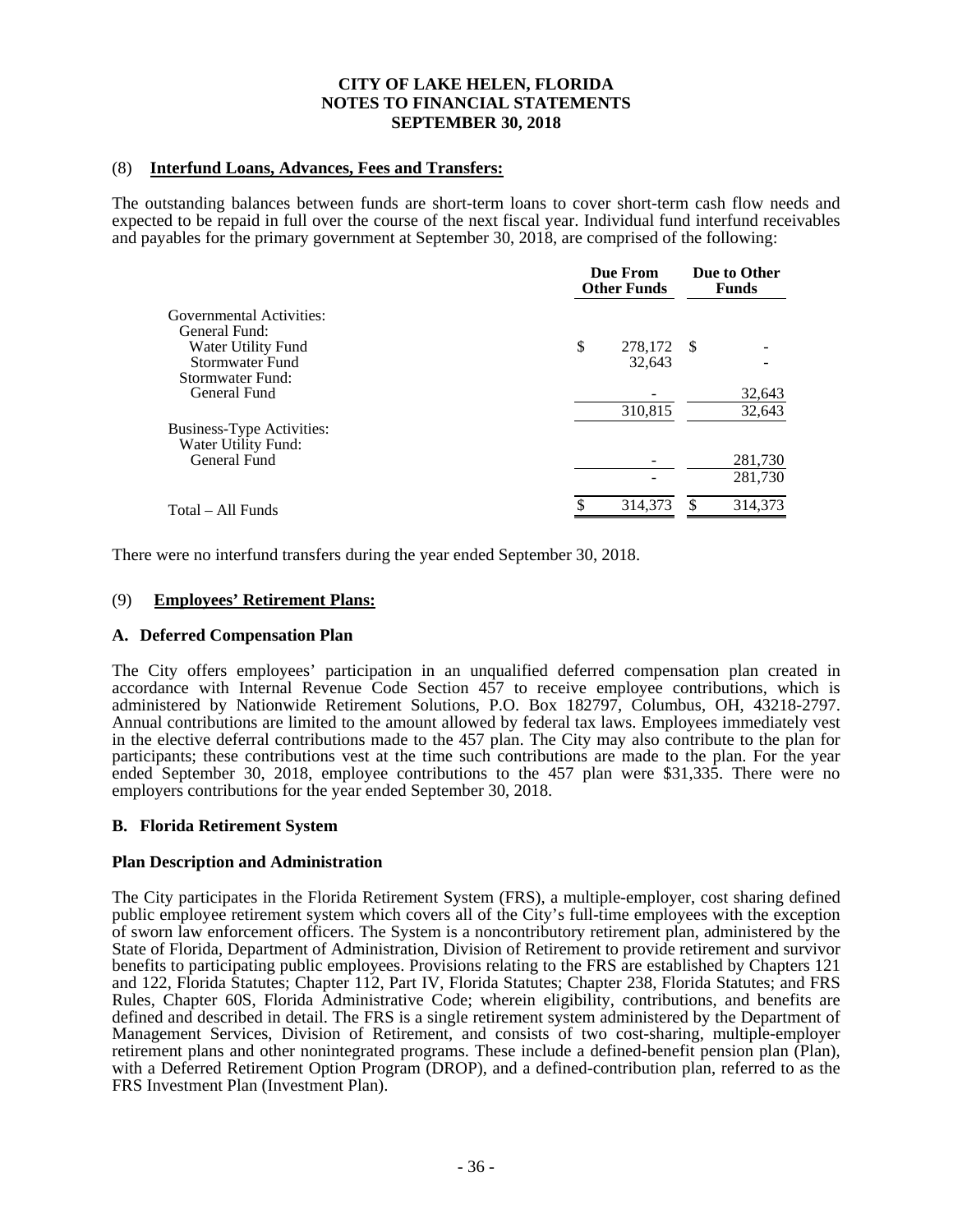# (9) **Employees' Retirement Plans:** (Continued)

In addition, FRS participants are eligible to enroll as members of the Retiree Health Insurance Subsidy (HIS) Program. The HIS is a cost-sharing, multiple-employer defined benefit pension plan established and administered in accordance with section 112.363, Florida Statutes. The benefit is a monthly payment to assist retirees of the state-administered retirement systems in paying their health insurance costs. For the fiscal year ended September 30, 2018, eligible retirees and beneficiaries received a monthly HIS payment equal to the number of years of service credited at retirement multiplied by \$5. The minimum payment is \$30 and the maximum payment is \$150 per month, pursuant to section 112.363, Florida Statutes. To be eligible to receive a HIS benefit, a retiree under one of the state-administered retirement systems must provide proof of eligible health insurance coverage, which can include Medicare.

# **Benefits Provided and Employees Covered**

Employees enrolled in the Plan prior to July 1, 2011, vest at six years of creditable service and employees enrolled in the Plan on or after July 1, 2011, vest at eight years of creditable service. All vested members, enrolled prior to July 1, 2011, are eligible for normal retirement benefits at age 62 or at any age after 30 years of service. All members enrolled in the Plan on or after July 1, 2011, once vested, are eligible for normal retirement benefits at age 65 or any time after 33 years of creditable service. Members of both Plans may include up to 4 years of credit for military service toward creditable service. The Plan also includes an early retirement provision; however, there is a benefit reduction for each year a member retires before his or her normal retirement date. The Plan provides retirement, disability, death benefits, and annual cost-of-living adjustments. Benefits under the Plan are computed on the basis of age and/or years of service, average final compensation, and service credit. Credit for each year of service is expressed as a percentage of the average final compensation. For members initially enrolled before July 1, 2011, the average final compensation is the average of the five highest fiscal years' earnings; for members initially enrolled on or after July 1, 2011, the average final compensation is the average of the eight highest fiscal years' earnings. The total percentage value of the benefit received is determined by calculating the total value of all service, which is based on the retirement plan and/or class to which the member belonged when the service credit was earned.

DROP, subject to provisions of Section 121.091, Florida Statutes, permits employees eligible for normal retirement under the Plan to defer receipt of monthly benefit payments while continuing employment with an FRS employer. An employee may participate in DROP for a period not to exceed 60 months after electing to participate, except that certain instructional personnel may participate for up to 96 months. During the period of DROP participation, deferred monthly benefits are held in the FRS Trust Fund and accrue interest.

Employees may elect to participate in the Investment Plan in lieu of the FRS defined-benefit plan. Employer and employee contributions are defined by law, but the ultimate benefit depends in part on the performance of investment funds. The Investment Plan is funded by employer and employee contributions that are based on salary and membership class (Regular, DROP, etc.). Contributions are directed to individual member accounts, and the individual members allocate contributions and account balances among various approved investment choices. Employees in the Investment Plan vest at one year of service.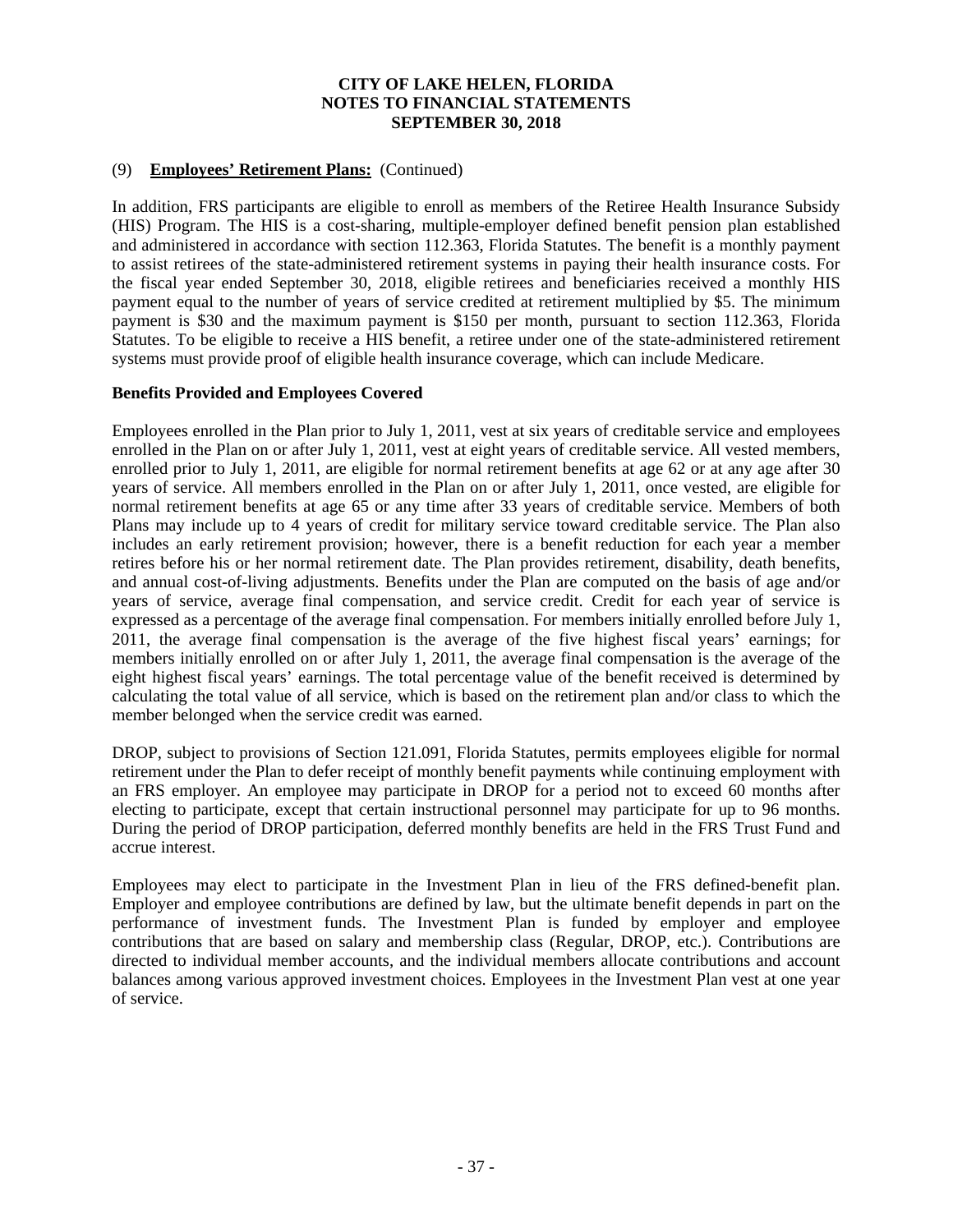## (9) **Employees' Retirement Plans:** (Continued)

## **Financial Statements**

Financial statements and other supplementary information of the FRS are included in the State's Comprehensive Annual Financial Report, which is available from the Florida Department of Financial Services, Bureau of Financial Reporting Statewide Financial Reporting Section by mail at 200 E. Gaines Street, Tallahassee, Florida 32399-0364; by telephone at (850) 413-5511; or at the Department's Web site (www.myfloridacfo.com). An annual report on the FRS, which includes its financial statements, required supplementary information, actuarial report, and other relevant information, is available from:

Florida Department of Management Services Division of Retirement, Research and Education Services P.O. Box 9000 Tallahassee, FL 32315-9000 850-488-5706 or toll free at 877-377-1737

## **Contributions**

Employers may participate in certain classes of FRS membership. The employee contribution rate for eligible employees are 3.0%. Each class has descriptions and employer contribution rates in effect during the fiscal year ended September 30, 2018, as follows (contribution rates are in agreement with the actuarially determined rates):

| <b>FRS Membership Plan &amp; Class</b> | 30, 2018 | Through June After June 30,<br>2018 |
|----------------------------------------|----------|-------------------------------------|
| Regular Class                          | 792%     | 8.26%                               |
| Senior Management                      | 22.71%   | 24.06%                              |

Current-year employer HIS contributions were made at a rate of 1.66% of covered payroll, included in the above rates.

Actual contributions made for entity employees participating in FRS and HIS for the plan year ended June 30, 2018, were as follows:

| <b>Entity Contributions – FRS</b>   | \$47,233 |
|-------------------------------------|----------|
| <b>Entity Contributions – HIS</b>   | 9.631    |
| <b>Employee Contributions – FRS</b> | 17.405   |

#### **Net Pension Liability, Pension Expense, and Deferred Outflows and Inflows of Resources Related to Pensions**

At September 30, 2018, the entity reported a net pension liability related to FRS and HIS as follows:

|            |   | <b>Net Pension</b> |
|------------|---|--------------------|
| Plan       |   | <b>Liability</b>   |
| <b>FRS</b> | S | 499,200            |
| <b>HIS</b> |   | 187,965            |
| Total      | Ж | 687,165            |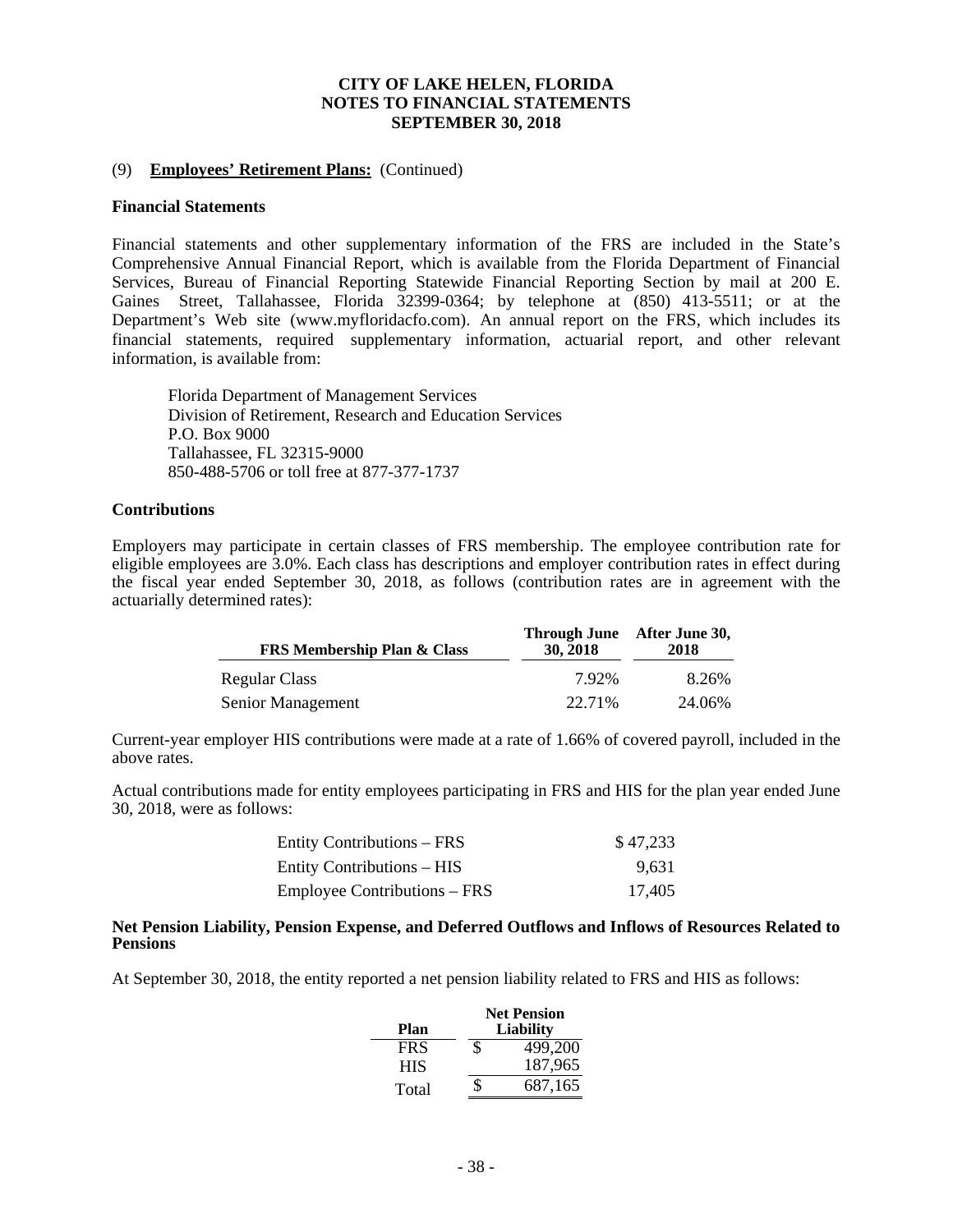## (9) **Employees' Retirement Plans:** (Continued)

The net pension liability was measured as of June 30, 2018, and the total pension liability used to calculate the net pension liability was determined by an actuarial valuation as of that date. The employer proportion of the net pension liability was based on a projection of the organization's long-term share of contributions to the pension plan relative to the projected contributions of all participating governmental entities, as actuarially determined. At June 30, 2018 and June 30, 2017, the organization's proportionate share of the FRS and HIS net pension liabilities were as follows:

| Plan       | 2018         | 2017         |
|------------|--------------|--------------|
| FR S       | 0.001657343% | 0.001879676% |
| <b>HIS</b> | 0.001775913% | 0.001787584% |

For the plan year ended June 30, 2018, pension expense was recognized related to the FRS and HIS plans as follows:

| <b>FRS</b> | S | 75,266 |
|------------|---|--------|
| <b>HIS</b> |   | 8,557  |
| Total      |   | 83,823 |

### *Deferred outflows/inflows related to pensions:*

At September 30, 2018, the City reported deferred outflows of resources and deferred inflows of resources related to pensions from the following sources:

|                                                                   | <b>FRS</b> |                                                    |  | НIS                                               |  |                                                           |  |                                                   |
|-------------------------------------------------------------------|------------|----------------------------------------------------|--|---------------------------------------------------|--|-----------------------------------------------------------|--|---------------------------------------------------|
|                                                                   |            | Deferred<br><b>Outflows of</b><br><b>Resources</b> |  | <b>Deferred</b><br>Inflows of<br><b>Resources</b> |  | <b>Deferred</b><br><b>Outflows of</b><br><b>Resources</b> |  | <b>Deferred</b><br>Inflows of<br><b>Resources</b> |
| Differences between expected and actual experience                | D          | 42,290                                             |  | 1,535                                             |  | 2,878                                                     |  | (319)                                             |
| Changes of assumptions                                            |            | 161,113                                            |  |                                                   |  | 20.904                                                    |  | (19, 873)                                         |
| Net different between projected and actual investment<br>earnings |            |                                                    |  | (38, 569)                                         |  | 113                                                       |  |                                                   |
| Change in proportionate share                                     |            | 18,353                                             |  | (56,356)                                          |  | 7,954                                                     |  | (22, 899)                                         |
| Contributions subsequent to measurement date                      |            | 13,141                                             |  |                                                   |  | 2,473                                                     |  |                                                   |
|                                                                   |            | 236,898                                            |  | (96,460)                                          |  | 34.322                                                    |  | (43,091)                                          |

Amounts reported as deferred outflows (except for contributions made subsequent to the measurement date, which will be recognized in the succeeding fiscal year) and deferred inflows of resources related to pensions being amortized for a period of greater than one year will be recognized in pension expense in succeeding years as follows:

| 2019       | S | 51,193   |
|------------|---|----------|
| 2020       |   | 37,267   |
| 2021       |   | 3,454    |
| 2022       |   | 23,772   |
| 2023       |   | 14,405   |
| Thereafter |   | (14,036) |
| Total      |   | 116,055  |

#### *Actuarial assumptions:*

The Actuarial assumptions for both defined benefit plans are reviewed annually by the Florida Retirement System Actuarial Assumptions Conference. The FRS has a valuation performed annually. The HIS Program has a valuation performed biennially that is updated for GASB reporting in the year a valuation is not performed. The most recent experience study for the FRS was completed in 2014 for the period July 1, 2008, through June 30, 2013. Because HIS is funded on a pay-as-you-go basis, no experience study has been completed.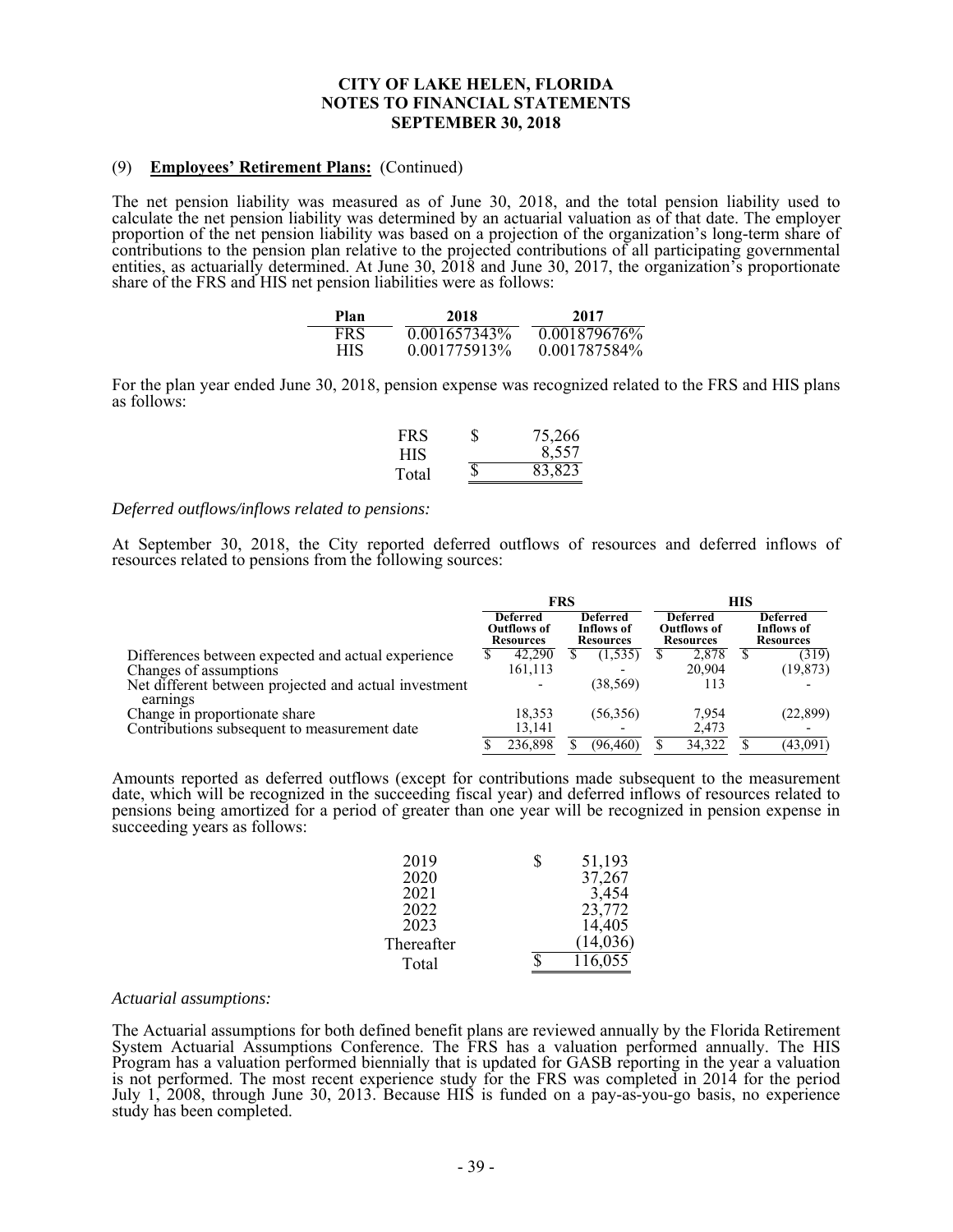# (9) **Employees' Retirement Plans:** (Continued)

The total pension liability for each of the defined benefit plans was determined by an actuarial valuation, using the entry age normal actuarial cost method. Inflation increases for both plans is assumed at 2.60%. Payroll growth, including inflation, for both plans is assumed at 3.25%. Both the discount rate and the long-term expected rate of return used for FRS investments is 7.00%. This rate decreased from the prior year rate, which was 7.10%. The plan's fiduciary net position was projected to be available to make all projected future benefit payments of current active and inactive employees. Therefore, the discount rate for calculating the total pension liability is equal to the long-term expected rate of return. Because HIS Program uses a pay-as-you-go funding structure, a municipal bond rate of 3.87% was used to determine was used to determine the total pension for the program. This rate increased from the prior year rate, which was 3.58%. Mortality assumptions for both plans were based on the Generational RP-2000 with Projection Scale BB tables.

#### *Long-term expected rate of return:*

To develop an analytical basis for the selection of the long-term expected rate of return assumption, in October 2018, the FRS Actuarial Assumptions conference reviewed long-term assumptions developed by both Milliman's capital market assumptions team and by a capital market assumptions team from Aon Hewitt Investment Consulting, which consults to the Florida State Board of Administration. The table below shows Milliman's assumptions for each of the asset classes in which the plan was invested at that time based on the long-term target asset allocation. The allocation policy's description of each asset class was used to map the target allocation to the asset classes shown below. Each asset class assumption is based on a consistent set of underlying assumptions, and includes an adjustment for the inflation assumption. These assumptions are not based on historical returns, but instead are based on a forwardlooking capital market economic model.

| <b>Target</b><br><b>Allocation</b> | <b>Long-Term</b><br><b>Arithmetic</b><br><b>Expected</b><br>Rate of<br>Return |
|------------------------------------|-------------------------------------------------------------------------------|
| 1.0%                               | 2.9%                                                                          |
| 18.0%                              | 4.4%                                                                          |
| 54.0%                              | 7.6%                                                                          |
| 11.0%                              | 6.6%                                                                          |
| 10.0%                              | 10.7%                                                                         |
| 6.0%                               | 6.0%                                                                          |
| 100.0%                             |                                                                               |
|                                    |                                                                               |

*Sensitivity of the net pension liability to changes in the discount rate:* 

The following presents the proportionate shares of the FRS and HIS net pension liability of the City calculated using the current discount rates, as well as what the City's net pension liability would be if it were calculated using a discount rate that is 1% lower or 1% higher than the current rate:

| Plan       | <b>Current</b><br><b>Discount Rate</b> | <b>NPL</b> with<br>1% Decrease |                    |    | <b>NPL</b> at<br><b>Current</b><br><b>Discount Rate</b> | <b>NPL</b> with<br>1% Increase |                    |  |
|------------|----------------------------------------|--------------------------------|--------------------|----|---------------------------------------------------------|--------------------------------|--------------------|--|
| FRS<br>HIS | 7.00%<br>3.87%                         |                                | 911.061<br>214,081 | -S | 499,200<br>187,965                                      |                                | 157,125<br>166,195 |  |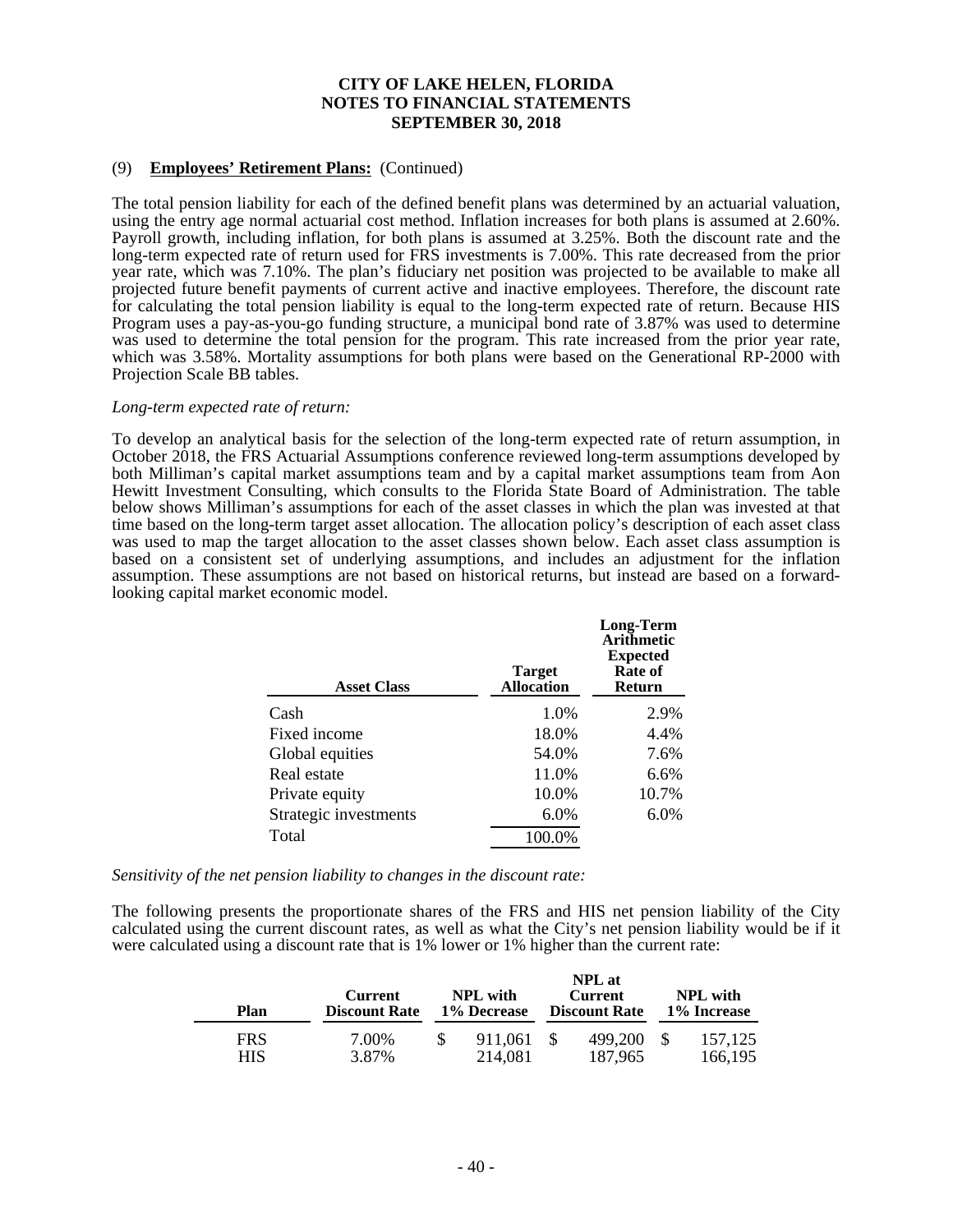# (9) **Employees' Retirement Plans:** (Continued)

# **C. Municipal Police Officers' Retirement Trust Fund**

### **Plan Description and Administration**

The City contributes to the Florida Municipal Pension Trust Fund Defined Benefit Plan and Trust (the Plan), a single-employer defined benefit pension plan which is administered by Florida League of Cities, Inc., P.O. Box 1757, Tallahassee, FL 32302-1757. Under Resolution No. 95-5, the City established this Plan for all full-time sworn police officers hired on or after January 1, 1996, by temporarily revoking its prior participation in the Florida Retirement System pursuant to Chapter 95-338, Laws of Florida with respect to such employees. No stand-alone financial report is issued for the Plan.

### **Benefits Provided and Employees Covered**

The Plan provides retirement, disability and death benefits to plan participants and beneficiaries. No cost of living adjustments are provided to retirees and beneficiaries. The Plan's Board of Trustees has contracted with an actuary to provide an actuarial valuation of each plan as of October 1 of every other year. Current membership in the Plan was composed of the following at October 1, 2017:

| Inactive participants    |  |
|--------------------------|--|
| Active participants      |  |
| Retired participants     |  |
| Total current membership |  |

Employees vest with 100% full benefits after 6 years of service. Employees are eligible for normal retirement after attaining age 55 with 6 years of credited service, or 25 years of credited service, regardless of age. Employees are eligible for early retirement after at any age with 10 years of credited service. Benefits at normal retirement are equal to 3.00% of average earnings (average of the highest five years of pensionable wages out of the last 10 years) time years of service. Early retirement benefits are reduced by 3% for each year by which the early retirement date precedes the normal retirement date.

### **Financial Statements**

The financial statements of the Plan are prepared using the accrual basis of accounting. Plan member contributions are recognized in the period in which the contributions are due. The government's contributions are recognized when due and a formal commitment to provide the contributions has been made. Benefits and refunds are recognized when due and payable in accordance with the terms of the plan. All plan investments are reported at fair value. Separate financial statements have not been prepared for the Plan.

### **Contributions**

The participant contribution rates for the Plan are established by and may be amended by the City Commission. Employees covered under the plan are required to make contributions of 1% of their compensation. The City's annual required contribution for the current year was determined as part of the October 1, 2017 actuarial valuations. The City is required under the Florida Protection of Public Employee Retirement Benefits Act to contribute a payment which represents annual normal cost plus amortization of the unfunded actuarial accrued liability over various periods as prescribed by law. The City's contributions (and if applicable, any liquidations of a net pension liability) to the Plan are funded by the General Fund.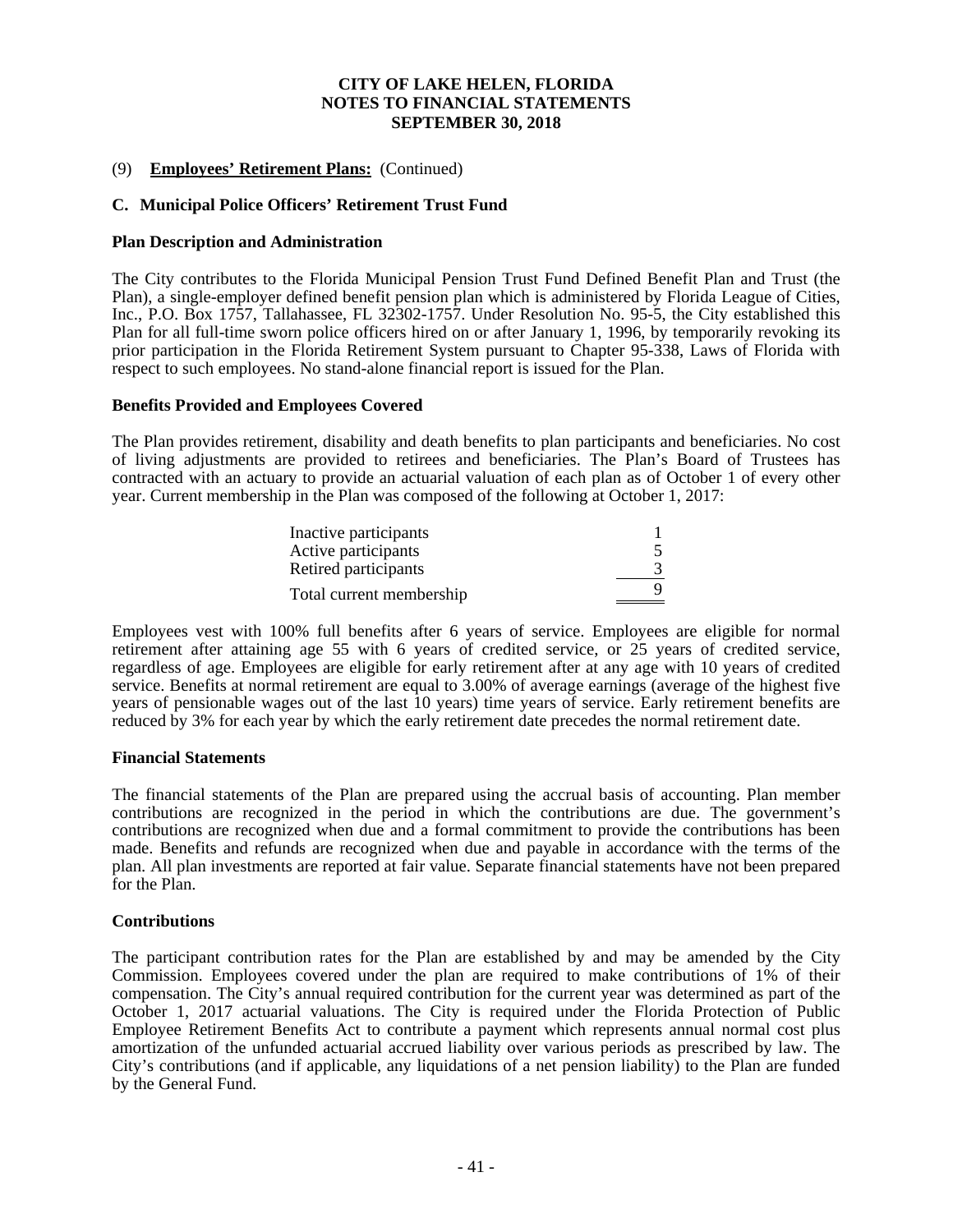# (9) **Employees' Retirement Plans:** (Continued)

The State of Florida also makes contributions to the Plan in accordance with Chapter 185 of the Florida Statutes as amended by the State Legislature. This contribution by the State of Florida is first recognized as revenue in the General Fund before being transferred to the Pension Fund. The City's actual annual contribution for the plan is determined by subtracting estimated employee contributions and actual State of Florida contributions from the total annual required contribution as determined by the actuary.

Contributions to the Plan for the year ended September 30, 2018, were as follows:

| Employee contributions | S  | 1,180  |
|------------------------|----|--------|
| City contributions     |    |        |
| State contributions    |    | 28,125 |
| Total contributions    | S. | 29,305 |
|                        |    |        |

## **Investment Policy**

See Note (4) for additional discussion of the investment policies for the Plan.

# **Net Pension Liability (Asset)**

The components of the net pension liability (asset) for the Plan at September 30, 2018,was as follows:

| Total pension liability<br>Plan fiduciary net position                  | \$1,066,388<br>(1,382,280) |
|-------------------------------------------------------------------------|----------------------------|
| Net pension liability (asset)                                           | (316, 432)                 |
| Plan fiduciary net position as percentage of total<br>pension liability | 129.62%                    |

The total pension liability (asset) was determined by an actuarial valuation as of October 1, 2017, with a measurement date of September 30, 2018, using the following actuarial assumptions to all measurement periods.

| Inflation        | 2.92% |
|------------------|-------|
| Salary increases | 4.00% |
| Discount rate    | 7.00% |

Mortality rates for the Plan were based on the RP-2000 Combined Mortality Table, with full generational improvements in mortality using Scale BB.

The long-term expected rate of return on pension plan investments was determined using a building-block method in which best-estimate ranges of expected future real rates of return (expected returns, net of pension plan investment expenses and inflation) are developed for each major asset class. These ranges are combined to produce the long term expected rate of return by weighting the expected future real rates of return by the target asset allocation percentage and by adding expected inflation.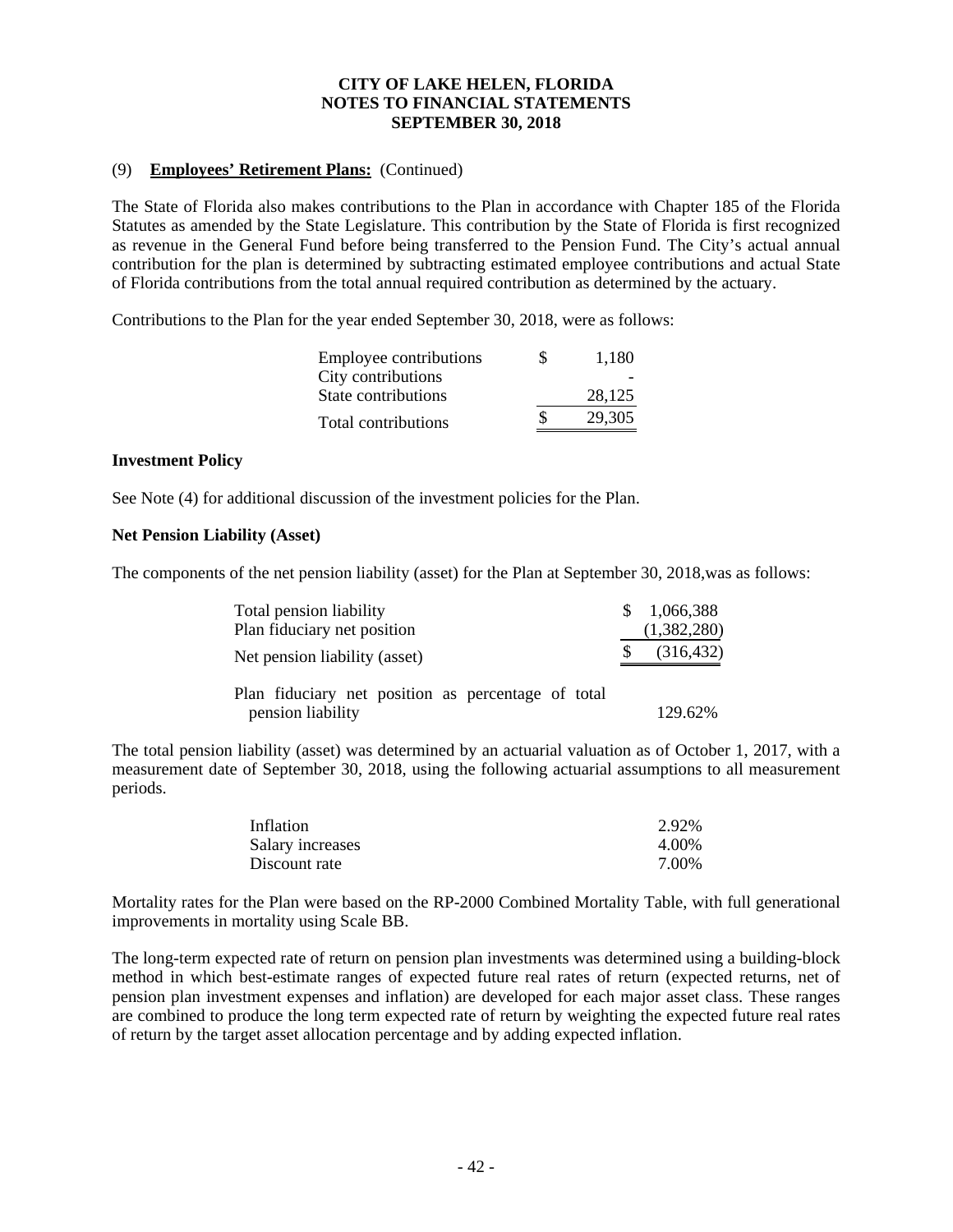# (9) **Employees' Retirement Plans:** (Continued)

Best estimates of arithmetic real rates of return for each major class included in the pension plan's target asset allocation as of September 30, 2018, are summarized in the following table:

| <b>Asset Class</b>      | <b>Target</b><br><b>Allocation</b> | <b>Long-Term</b><br><b>Arithmetic</b><br><b>Expected</b><br>Rate of<br>Return |
|-------------------------|------------------------------------|-------------------------------------------------------------------------------|
| Core Bonds              | 16.0%                              | 0.50%                                                                         |
| Multi-sector            | 24.0%                              | 1.00%                                                                         |
| Large Cap Equity        | 39.0%                              | 6.00%                                                                         |
| <b>Small Cap Equity</b> | 11.0%                              | 6.75%                                                                         |
| Foreign Equity          | 10.0%                              | 6.75%                                                                         |
| Total                   | 100.0%                             | 4.08%                                                                         |
|                         |                                    |                                                                               |

### *Discount rate:*

The discount rate used to measure the total pension liability for the pension plan was 7.00%. The projection of cash flows used to determine the discount rate assumed the plan member contributions will be made at the current contribution rate and that City contributions will be made at rates equal to the difference between actuarially determined contribution rates and the member rate. Based on those assumptions, the pension plan's fiduciary net position was projected to be available to make all projected future benefit payments of current plan members. Therefore, the long-term expected rate of return on pension plan investments was applied to all periods of projected benefit payments to determine the total pension liability.

## *Changes in net pension liability:*

Changes in the plan's net pension liability were as follows:

|                                                | <b>Total Pension</b><br><b>Liability</b><br>(a) |           | Plan<br><b>Fiduciary Net</b><br>Position (b) |           | <b>Net Pension</b><br><b>Liability</b><br>(Asset)<br>$(a - b)$ |            |  |
|------------------------------------------------|-------------------------------------------------|-----------|----------------------------------------------|-----------|----------------------------------------------------------------|------------|--|
| <b>Beginning Balance</b>                       |                                                 | 1,015,664 |                                              | 1,304,669 | \$                                                             | (289,005)  |  |
| Changes for year:                              |                                                 |           |                                              |           |                                                                |            |  |
| Service cost                                   |                                                 | 35,330    |                                              |           |                                                                | 35,330     |  |
| Interest                                       |                                                 | 72,118    |                                              |           |                                                                | 72,118     |  |
| Differences between expected/actual experience |                                                 | (14, 612) |                                              |           |                                                                | (14, 612)  |  |
| Contributions - employer/state                 |                                                 |           |                                              | 28,215    |                                                                | (28, 215)  |  |
| Contributions – employee                       |                                                 |           |                                              | 1,812     |                                                                | (1,812)    |  |
| Net investment income                          |                                                 |           |                                              | 96,697    |                                                                | (96, 697)  |  |
| Benefit payments, including refunds            |                                                 | (42, 112) |                                              | (42, 112) |                                                                |            |  |
| Administrative expenses                        |                                                 |           |                                              | (6, 461)  |                                                                | 6,461      |  |
| New changes                                    |                                                 | 50,724    |                                              | 78,151    |                                                                | (27,427)   |  |
| <b>Ending Balance</b>                          |                                                 | 1,066,388 |                                              | 1,382,820 | \$                                                             | (316, 432) |  |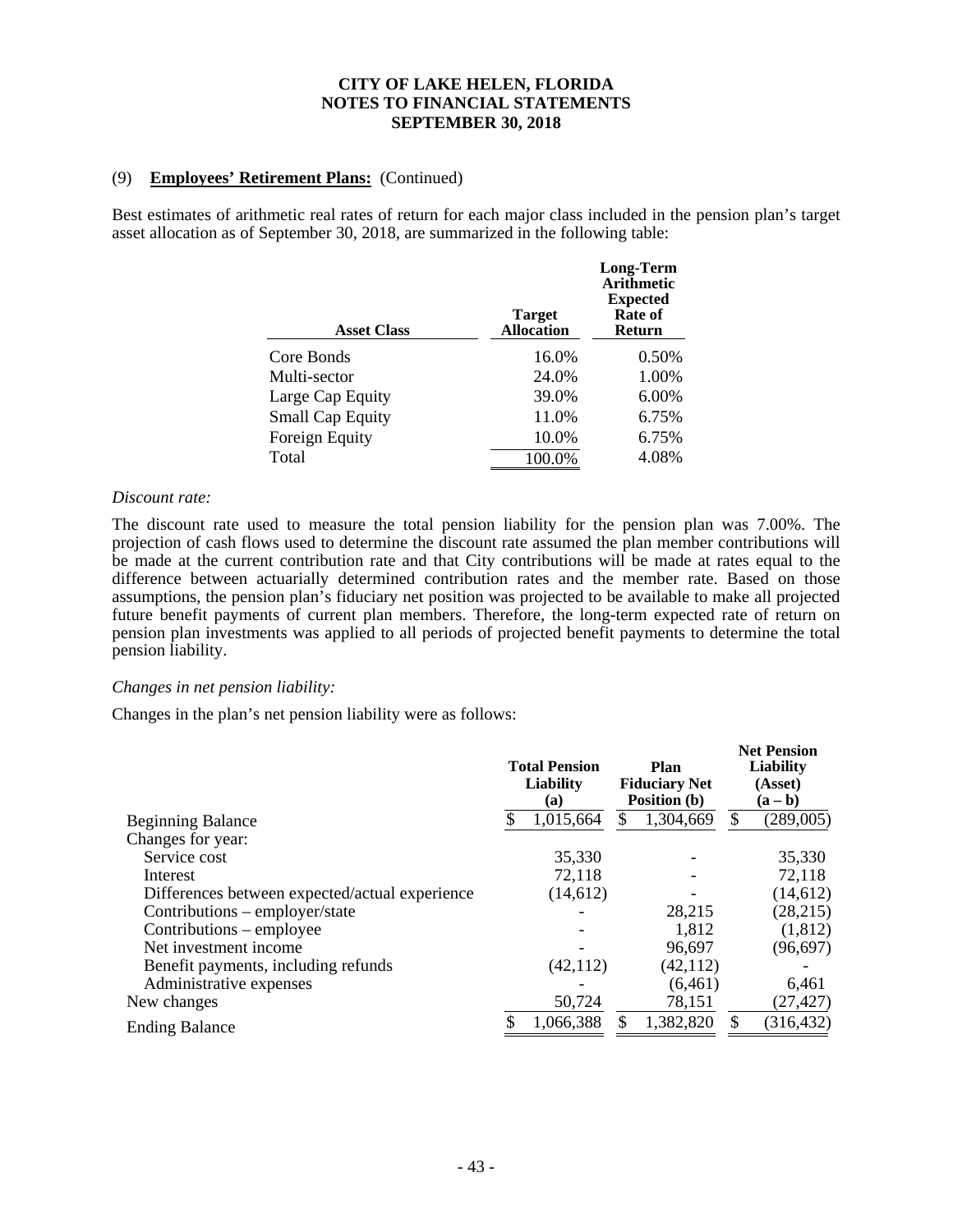## (9) **Employees' Retirement Plans:** (Continued)

*Sensitivity of the net pension liability to changes in the discount rate:* 

The following presents the net pension liability (asset) of the City calculated using the discount rate of 7.00%, as well as what the City's net pension liability would be if it were calculated using a discount rate that is 1% lower  $(6.00\%)$  or 1% higher  $(8.00\%)$  than the current rate:

| <b>City's Net Pension Liability (Asset)</b>                                   | <b>Current</b><br><b>Discount Rate</b><br>1% Decrease<br>7.00%<br>6.00% |  | 1% Increase<br>8.00% |  |  |           |
|-------------------------------------------------------------------------------|-------------------------------------------------------------------------|--|----------------------|--|--|-----------|
| Municipal Police Officers' Retirement Trust Fund \$ (155,778) \$ (316,432) \$ |                                                                         |  |                      |  |  | (440.238) |

## *Money-weighted rate of return:*

For the year ended September 30, 2018, the annual money-weighted rate of return on Plan investments, net of pension plan investment expense was as follows:

Annual money-weighted rate of return 7.30%

The money-weighted rate of return expresses investment performance, net of investment expense, adjusted for the changing amounts actually invested.

## **Pension Expense and Deferred Outflows and Inflows of Resources Related to Pensions**

For the year ended September 30, 2018, the City recognized pension expense of \$21,424 in the Plan.

At September 30, 2018, the City reported deferred outflows of resources and deferred inflows of resources related to pensions from the following sources:

|                                                                                                     | <b>Deferred</b><br>Outflows of<br><b>Resources</b> |           | <b>Deferred</b><br>Inflows of<br><b>Resources</b> |
|-----------------------------------------------------------------------------------------------------|----------------------------------------------------|-----------|---------------------------------------------------|
| Differences between expected and $\frac{1}{2}$ 88,633 \ $\frac{1}{2}$ (29,087)<br>actual experience |                                                    |           |                                                   |
| Changes of assumptions                                                                              |                                                    | 27,558    |                                                   |
| Net different between projected and<br>actual investment earnings                                   |                                                    |           | (42,777)                                          |
|                                                                                                     |                                                    | \$116.191 |                                                   |

Amounts reported as deferred outflows and deferred inflows of resources related to pensions being amortized for a period of greater than one year will be recognized in pension expense in succeeding years as follows:

| 2018       | 16        |
|------------|-----------|
| 2019       | (13, 314) |
| 2020       | (9,676)   |
| 2021       | 5,001     |
| 2022       | 6,324     |
| Thereafter | 55,976    |
| Total      | 44,327    |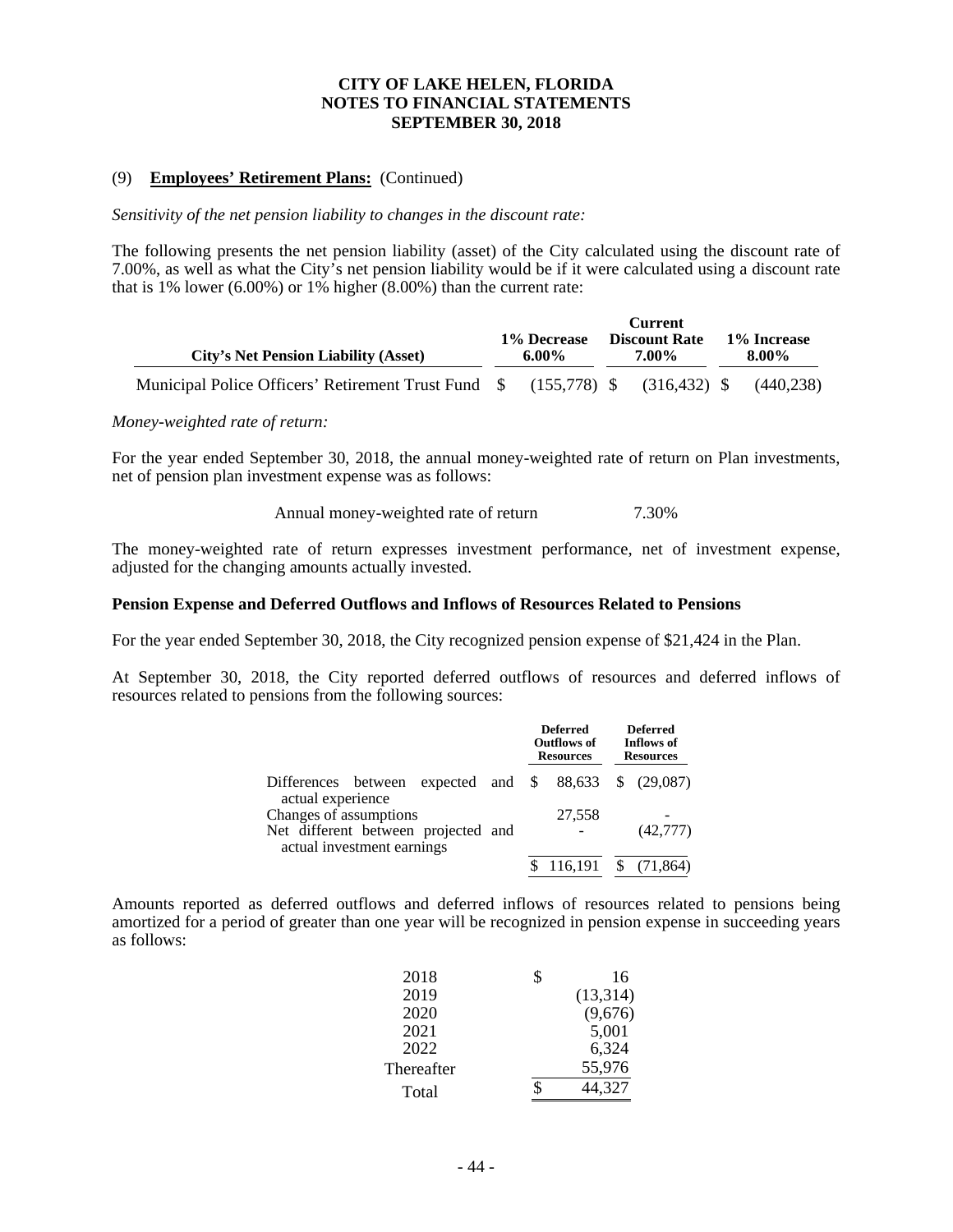## (10) **Risk Management:**

The City is exposed to various risks of loss related to torts; theft of, damage to and destruction of assets; errors and omissions; and natural disasters for which the City carries commercial insurance. Settled claims have not exceeded this commercial coverage in any of the past three fiscal years. There were no significant reductions in coverage from the prior year.

The City is engaged in routine litigation incidental to the conduct of its municipal affairs. In the opinion of the City's legal counsel, no legal proceedings are pending which would have a material adverse effect on the financial position or results of operations of the City.

## (11) **Contingencies:**

Amounts received or receivable from grantor agencies in current and prior years are subject to audit and adjustment by grantor agencies, principally the federal and state governments. Any disallowed claims, including amounts already collected, may constitute, a liability of the applicable fund(s). The amount, if any, of expenditures which may be disallowed by the grantor cannot be determined at this time although the City expects such amounts, if any, to be immaterial.

The City is involved in various legal proceedings incidental to the conduct of its affairs. It is the City's policy to accrue for amounts related to these legal matters if it is possible that a liability has been incurred and an amount is reasonably estimable. At September 30, 2018, no amounts have been accrued.

## (12) **Commitments:**

In July 2015, the City Commission voted to opt out of the Volusia County Unified Fire District (the Fire District), and approved an interlocal agreement with the County of Volusia (the County) for fire and emergency services. The agreement commenced on October 1, 2015, and currently expires on September 30, 2020. Annual fees to be paid by the City to the County totaled \$353,782 for the year ended September 30, 2018. Annual fees committed for these services for the year ending September 30, 2019 are \$390,000.

In 2016, the City approved the use of Fire Rescue Assessments beginning with fiscal year 2017, and total fire assessments collected for the year ended September 30, 2018 were \$328,756. The agreement was renewed for fiscal year 2019. Annual assessments are to be collected at the following rates for the year ending September 30, 2019: \$228.00 per residential dwelling unit, \$49.00 per vacant lot, and \$0.43 for general parcels. These assessments are expected to total \$439,022 in 2019 to recover approximately \$417,071 of the amounts due to the County (95% of total contract after reduction for EMS services), \$8,800 of allowance for uncollectible amounts, and \$5,106 for tax collector, property appraiser, and related costs.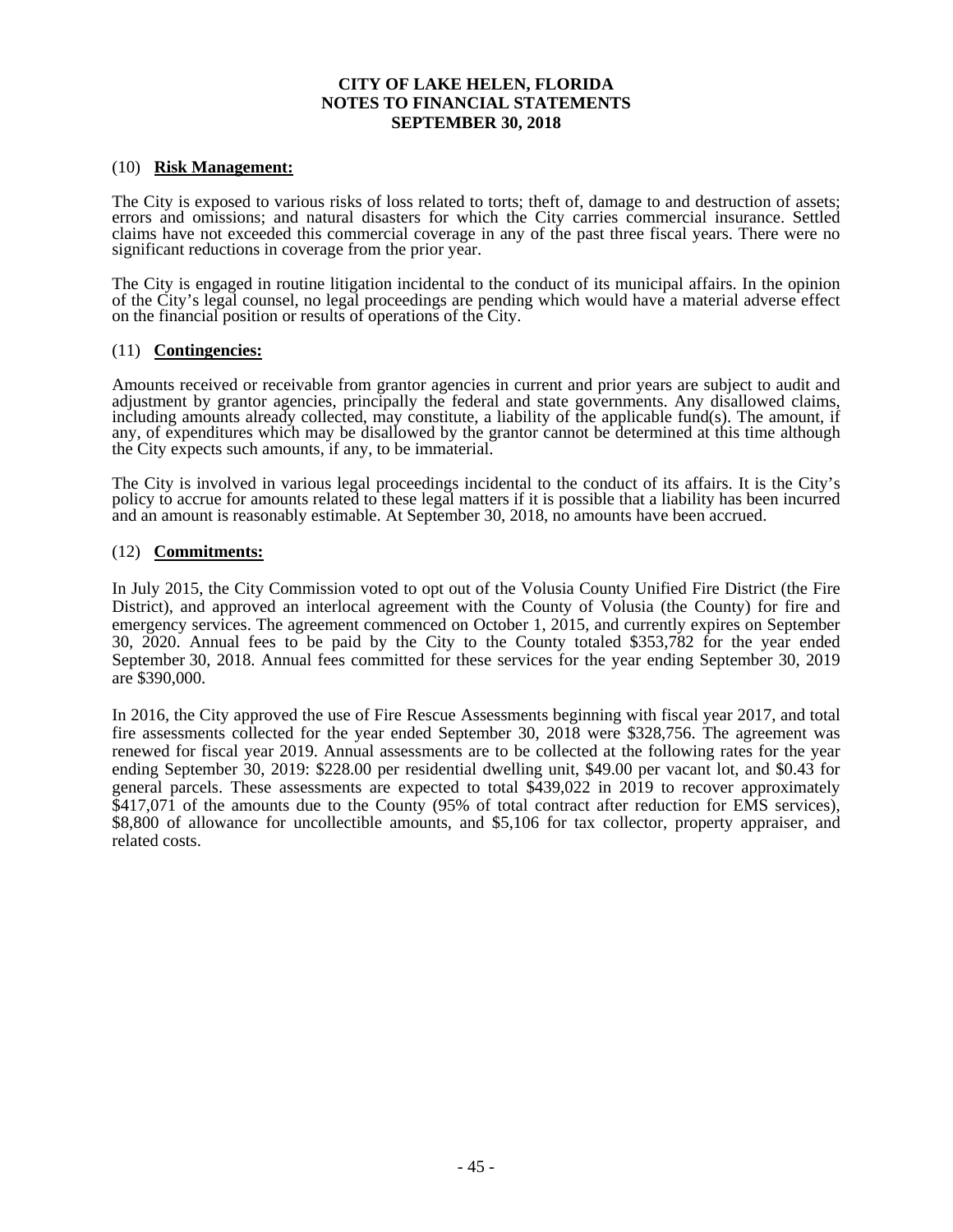## (13) **Restatement of Net Position:**

Government Accounting Standards Board (GASB) Statement No. 75, *Accounting and Financial Reporting for Postemployment Benefits Other than Pensions;* was issued June 2015 and is effective for the year ending September 30, 2018. The City did not implement GASB 75 for the year ending September 30, 2018, and removed the previously reported net OPEB obligation from the respective statements of net position. The impact of the restatement on the water utility fund, which comprises all of the City's business-type activities, and governmental activities beginning net position at September 30, 2018, are as follows:

## (a) **Water Utility / Business-type Activities:**

| Net position – September 30, 2017, as originally reported<br>Removal of accrued OPEB obligation | 1,749,725<br>52,494  |
|-------------------------------------------------------------------------------------------------|----------------------|
| Net position – September 30, 2017, as restated                                                  | 1,802,219            |
| <b>Governmental Activities:</b><br>(b)                                                          |                      |
| Net position – September 30, 2017, as originally reported<br>Removal of accrued OPEB obligation | 4,010,827<br>202,213 |
| Net position – September 30, 2017, as restated                                                  | 4,213,040            |

### (14) **Recent Accounting Pronouncements:**

The Governmental Accounting Standards Board ("GASB") has issued several pronouncements that have effective dates that may impact future financial statements. Listed below are pronouncements with required implementation dates effective for subsequent fiscal years that have not yet been implemented. Management has not currently determined what, if any, impact implementation of the following will have on the City's financial statements:

- (a) GASB issued Statement No. 84, *Fiduciary Activities*, in January 2017. GASB 84 improves guidance regarding the identification and reporting of fiduciary activities. The provisions in GASB 84 are effective for periods beginning after December 15, 2018.
- (b) GASB issued Statement No. 87, *Leases*, in June 2017. GASB 87 increases the usefulness of governments' financial statements by requiring recognition of certain lease assets and liabilities for leases that previously were classified as operating leases and recognized as inflows of resources or outflows of resources based on the payment provisions of the contract. It establishes a single model for lease accounting based on the foundational principle that leases are financings of the right to use an underlying asset. The provisions in GASB 87 are effective for periods beginning after December 15, 2019.
- (c) GASB issued Statement No. 88, *Certain Disclosures Related to Debt, including Direct Borrowings and Direct Placements*, in April 2018. GASB 88 expands debt disclosure requirements related to direct borrowings and direct placements, while also clarifying which liabilities should be included when disclosing information related to debt. The provisions in GASB 88 are effective for periods beginning after June 15, 2018.
- (d) GASB issued Statement No. 90, *Majority Equity Interests-an amendment of GASB Statements No. 14 and No. 61*, in August 2018. GASB 90 improves the consistency and comparability of reporting a government's majority equity interest in a legally separate organization and improves the relevance of financial statement information for certain component units. The provisions in GASB 90 are effective for periods beginning after December 15, 2018.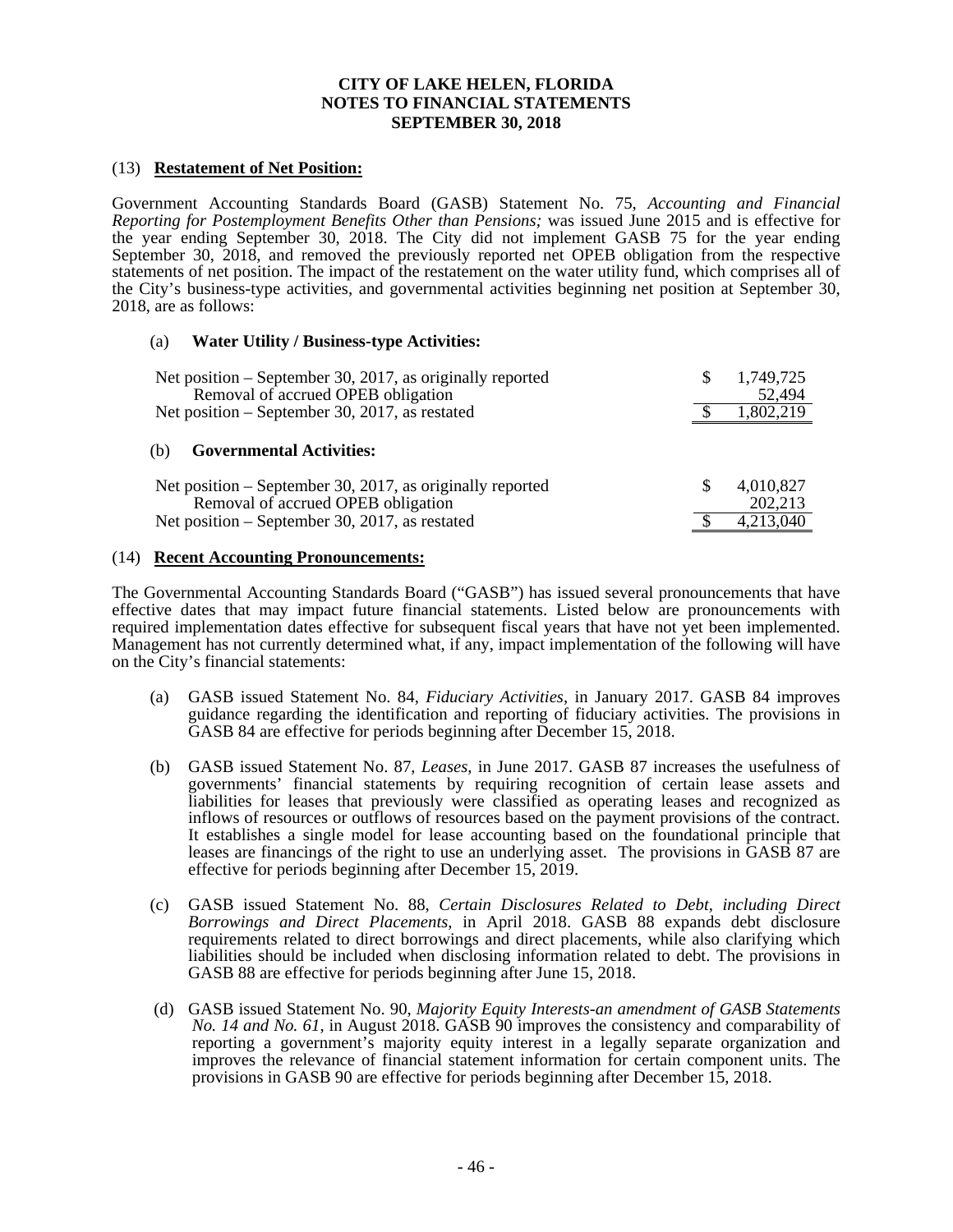## **CITY OF LAKE HELEN, FLORIDA REQUIRED SUPPLEMENTARY INFORMATION SCHEDULE OF CHANGES IN NET PENSION LIABILITY AND RELATED RATIOS MUNICIPAL POLICE OFFICERS' RETIREMENT TRUST FUND SEPTEMBER 30, 2018**

| For the year ended September 30,                                              | 2018          |            |               | 2017      |               | 2016       |               | 2015         |
|-------------------------------------------------------------------------------|---------------|------------|---------------|-----------|---------------|------------|---------------|--------------|
| <b>Total Pension Liability</b>                                                |               |            |               |           |               |            |               |              |
| Service cost                                                                  | \$            | 35,330     | $\mathcal{S}$ | 27,860    | $\mathcal{S}$ | 25,732     | \$            | 23,991       |
| Interest                                                                      |               | 72,118     |               | 66,835    |               | 55,997     |               | 51,961       |
| Differences between expected/actual experience                                |               | (14,612)   |               | (20, 254) |               | 109,621    |               | (2,118)      |
| Benefit payments                                                              |               | (42, 112)  |               | (42, 112) |               | (31,754)   |               | (10,022)     |
| <b>Assumption changes</b>                                                     |               |            |               | 35,664    |               |            |               |              |
| Net change in total pension liability                                         |               | 50,724     |               | 67,993    |               | 159,596    |               | 63,812       |
| Total pension liability – beginning                                           |               | 1,015,664  |               | 947,671   |               | 788,075    |               | 724,263      |
| Total pension liability – ending $(a)$                                        | \$.           | 1,066,388  | \$            | 1,015,664 | $\mathcal{S}$ | 947,671    | \$            | 788,075      |
| <b>Total Fiduciary Net Position</b>                                           |               |            |               |           |               |            |               |              |
| Contributions - employer/state                                                | $\mathcal{S}$ | 218,215    | \$            | 21,127    | S             | 31,182     | <sup>\$</sup> | 14,745       |
| Change in excess state money                                                  |               |            |               |           |               | 148,696    |               |              |
| Contributions – employee                                                      |               | 1,812      |               | 1,338     |               | 1,194      |               | 1,562        |
| Net investment income                                                         |               | 96,697     |               | 154,813   |               | 89,248     |               | 350          |
| Benefit payments                                                              |               | (42, 112)  |               | (42, 112) |               | (31,754)   |               | (10,022)     |
| Administrative expense                                                        |               | (6,461)    |               | (6,757)   |               | (8, 431)   |               | (7,315)      |
| Net change in plan fiduciary net position                                     |               | 78,151     |               | 128,409   |               | 230,135    |               | (1,380)      |
| Plan fiduciary net position – beginning                                       |               | 1,304,669  |               | 1,176,260 |               | 946,125    |               | 947,505      |
| Plan fiduciary net position $-$ ending (b)                                    | \$            | 1,382,820  | $\mathcal{S}$ | 1,304,669 | \$            | 1,176,260  | $\mathcal{S}$ | 946,125      |
| Net pension liability (asset) – ending (a) - (b)                              | S.            | (316, 432) | \$            | (289,005) | <sup>\$</sup> | (228, 589) | \$            | (158,050)    |
| Plan fiduciary net position as a percentage of<br>the total pension liability |               | 129.67%    |               | 128.45%   |               | 124.12%    |               | 120.06%      |
| Covered payroll<br>Net pension liability (asset) as a percentage of           | $\mathcal{S}$ | 155,218    | $\mathcal{S}$ | 124,155   | $\mathcal{S}$ | 119,879    | $\mathcal{S}$ | 119,534      |
| covered payroll                                                               |               | (203.86%)  |               | (232.78%) |               | (190.68%)  |               | $(132.22\%)$ |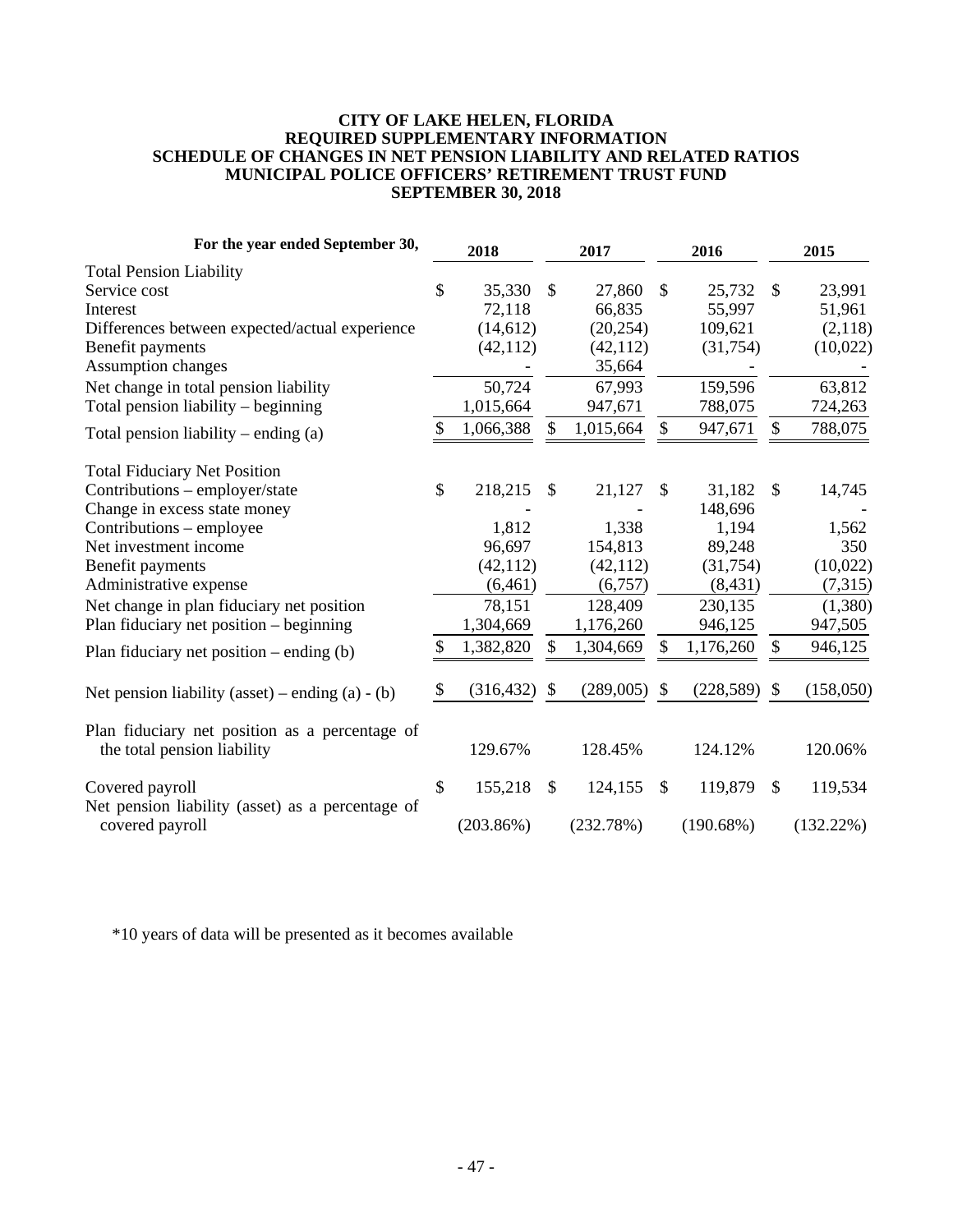## **CITY OF LAKE HELEN, FLORIDA REQUIRED SUPPLEMENTARY INFORMATION SCHEDULE OF CONTRIBUTIONS MUNICIPAL POLICE OFFICERS' RETIREMENT TRUST FUND SEPTEMBER 30, 2018**

| <b>Fiscal Year</b> | <b>Actuarially</b><br><b>Determined</b><br><b>Contribution</b><br>(ADC) | <b>Contributions</b><br>in Relation to<br><b>ADC</b> | <b>Contribution</b><br><b>Excess</b><br>(Deficiency) | Covered<br><b>Payroll</b> | <b>Contributions</b><br>as Percentage<br>of Employee<br><b>Payroll</b> |
|--------------------|-------------------------------------------------------------------------|------------------------------------------------------|------------------------------------------------------|---------------------------|------------------------------------------------------------------------|
|                    |                                                                         |                                                      |                                                      |                           |                                                                        |
| 2018               | \$<br>33,155                                                            | \$<br>28,215                                         | \$<br>(4,940)                                        | \$<br>155,218             | 18.18%                                                                 |
| 2017               | 31.251                                                                  | 21.127                                               | (10.124)                                             | 124,155                   | 17.02%                                                                 |
| 2016               | 27,469                                                                  | 179,878                                              | 152.409                                              | 119,879                   | 150.05%                                                                |
| 2015               | 7.203                                                                   | 14.745                                               | 7.542                                                | 119.534                   | 12.34%                                                                 |
| 2014               | 24,900                                                                  | 6.873                                                | (18,027)                                             | 157,302                   | 4.37%                                                                  |
| 2013               | 23,542                                                                  | 22,356                                               | (1,186)                                              | 160.017                   | 13.97%                                                                 |
| 2012               | 38.115                                                                  | 45.814                                               | 7.699                                                | ∗                         | ∗                                                                      |
| 2011               | 37.117                                                                  | 52,690                                               | 15,573                                               | 150,291                   | 35.06%                                                                 |
| 2010               | 52,945                                                                  | 54,737                                               | 1,792                                                | 142,978                   | 38.28%                                                                 |
| 2009               | 48,297                                                                  | 48,359                                               | 62                                                   | 193.463                   | 25.00%                                                                 |

*\*Information not available for selected years* 

Notes to Schedule:

Valuation Date: 10/01/2017

Actuarially determined contribution rates are calculated as of October 1, one year prior to the end of the fiscal year in which contributions are reported.

Methods and assumptions used to determine contribution rates:

| Funding Method:                | Current: Aggregate Method (Level Dollar)                                                                                 |
|--------------------------------|--------------------------------------------------------------------------------------------------------------------------|
| <b>Amortization Method</b>     | Level Dollar                                                                                                             |
| Remaining Amortization Period: | 30 years                                                                                                                 |
| <b>Asset Valuation Method:</b> | Market value                                                                                                             |
| Inflation:                     | $2.92\%$ per year.                                                                                                       |
| <b>Salary Increases:</b>       | $4.0\%$ per year.                                                                                                        |
| Interest Rate:                 | 7.0% per year, compounded annually, net of investment-related expenses.                                                  |
| Payroll Growth:                | None.                                                                                                                    |
| Retirement Age:                | Assumed retirement at normal retirement age.                                                                             |
| <b>Termination Rates:</b>      | None assumed.                                                                                                            |
| <b>Disability Rates</b>        | None assumed.                                                                                                            |
| Mortality:                     | Sex-distinct rates, RP-2000 Combined Mortality Table, with full generational<br>improvements in mortality using Scale BB |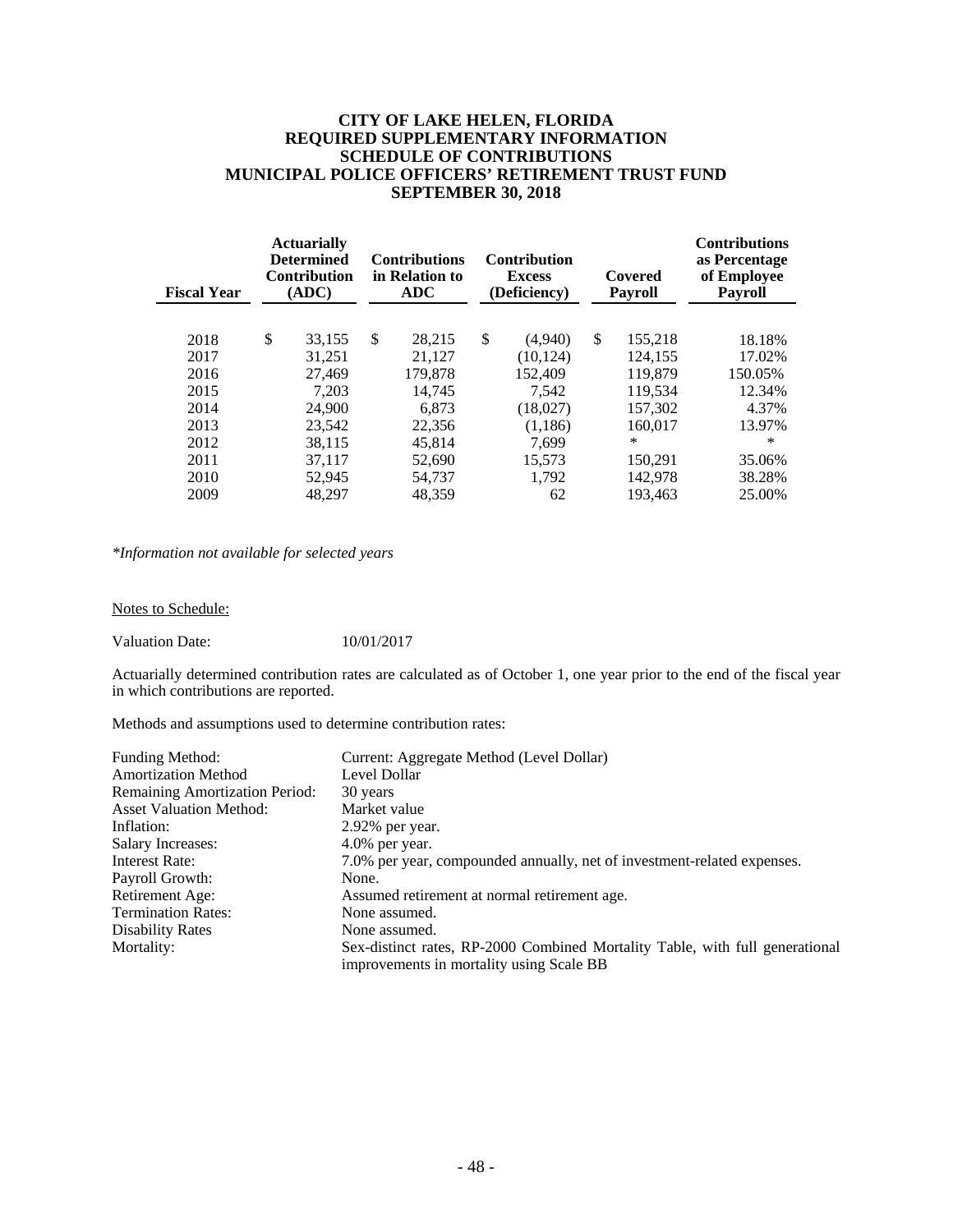## **CITY OF LAKE HELEN, FLORIDA REQUIRED SUPPLEMENTARY INFORMATION SCHEDULE OF INVESTMENT RETURNS MUNICIPAL POLICE OFFICERS' RETIREMENT TRUST FUND SEPTEMBER 30, 2018**

| For the Year Ended September 30 | Annual<br><b>Money-</b><br>Weighted<br>Rate of<br><b>Return</b> |
|---------------------------------|-----------------------------------------------------------------|
|                                 |                                                                 |
| 2018                            | 7.30%                                                           |
| 2017                            | 12.48%                                                          |
| 2016                            | 8.14%                                                           |
| 2015                            | $-0.03%$                                                        |
| 2014                            | 8.60%                                                           |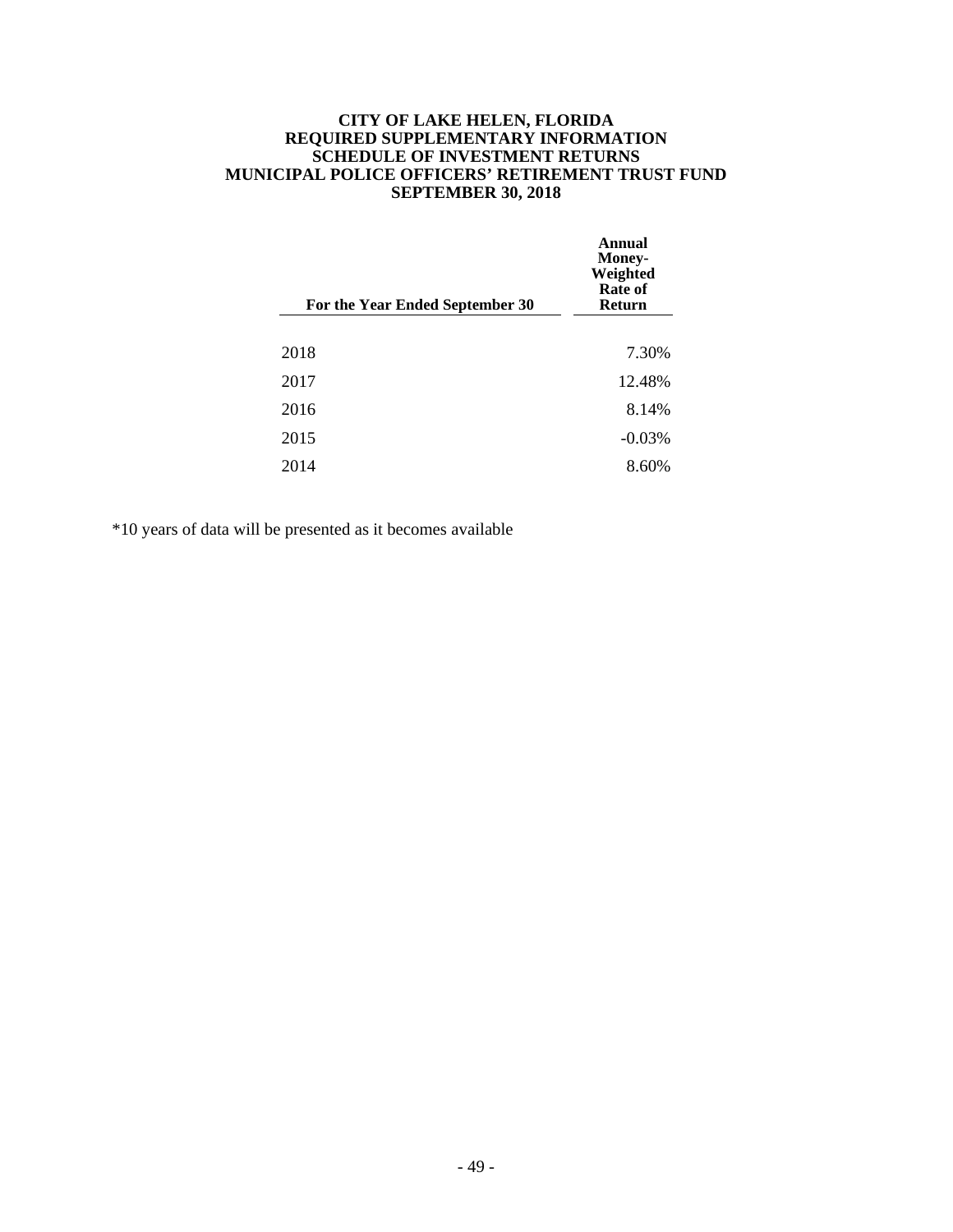## **CITY OF LAKE HELEN, FLORIDA REQUIRED SUPPLEMENTARY INFORMATION SCHEDULE OF PROPORTIONATE SHARE OF NET PENSION LIABILITY – FRS/HIS SEPTEMBER 30, 2018**

|                                                                                                                              | 2018 |                 | 2017            | 2016 |                 | 2015 |                 | 2014          |                  |
|------------------------------------------------------------------------------------------------------------------------------|------|-----------------|-----------------|------|-----------------|------|-----------------|---------------|------------------|
| <b>Florida Retirement System (FRS)</b>                                                                                       |      |                 |                 |      |                 |      |                 |               |                  |
| Proportion of the net pension liability (NPL)                                                                                |      | 0.001657343%    | 0.001879676%    |      | 0.001907692%    |      | 0.001662429%    |               | 0.002001152\%    |
| Proportionate share of the NPL                                                                                               | S.   | 499,200         | \$<br>555,996   | \$.  | 481,694         | \$.  | 214,725         | <sup>\$</sup> | 122,100          |
| Covered payroll                                                                                                              |      | 580,170         | 589,518         |      | 555,746         |      | 508,097         |               | 609,282          |
| Proportionate share of the NPL as percentage of<br>covered payroll                                                           |      | 86.04%          | 94.31%          |      | 86.67%          |      | 42.26%          |               | 20.04%           |
| Plan fiduciary net position as a percentage of the NPL                                                                       |      | 84.26%          | 83.89%          |      | 84.88%          |      | 92.00%          |               | 96.09%           |
| <b>Health Insurance Subsidy Program (HIS)</b>                                                                                |      |                 |                 |      |                 |      |                 |               |                  |
| Proportion of the net pension liability (NPL)                                                                                |      | 0.001775913%    | 0.001787584%    |      | 0.001737530\%   |      | 0.001657310\%   |               | 0.002175855%     |
| Proportionate share of the NPL                                                                                               | \$   | 187,965         | \$<br>191.137   | \$.  | 202,502         | \$.  | 169,020         | \$            | 203,448          |
| Covered payroll                                                                                                              |      | 580,170         | 589,518         |      | 555,746         |      | 508,097         |               | 609,282          |
| Proportionate share of the NPL as percentage of<br>covered payroll<br>Plan fiduciary net position as a percentage of the NPL |      | 32.40%<br>2.15% | 32.42%<br>1.64% |      | 36.44%<br>0.97% |      | 33.27%<br>0.50% |               | 33.39 %<br>0.99% |
|                                                                                                                              |      |                 |                 |      |                 |      |                 |               |                  |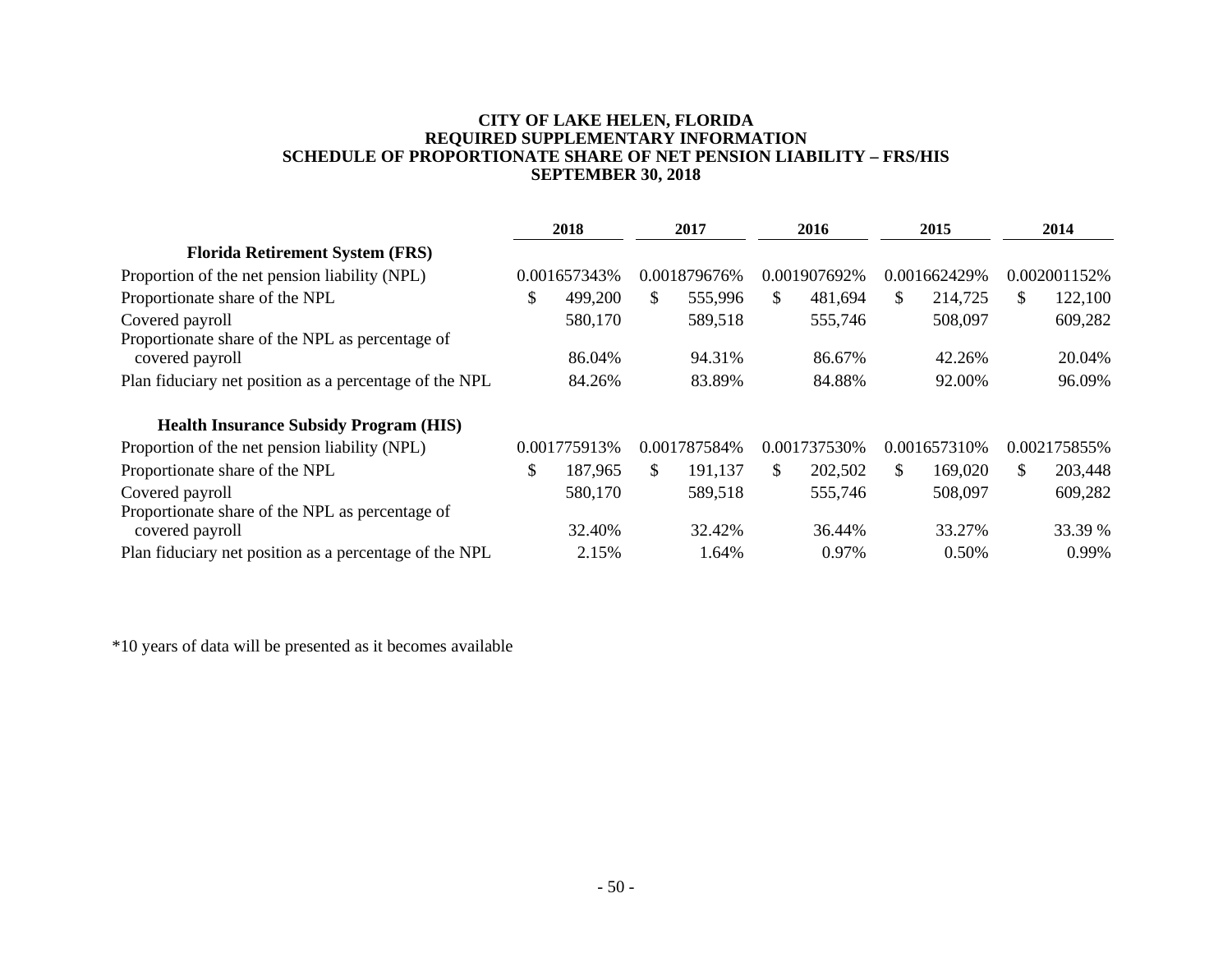## **CITY OF LAKE HELEN, FLORIDA REQUIRED SUPPLEMENTARY INFORMATION SCHEDULE OF CONTRIBUTIONS – FRS/HIS SEPTEMBER 30, 2018**

| For the Plan Year ended June 30,                                  | 2018                      |              | 2017             |               | 2016             |               | 2015             |               | 2014             |
|-------------------------------------------------------------------|---------------------------|--------------|------------------|---------------|------------------|---------------|------------------|---------------|------------------|
| <b>Florida Retirement System (FRS)</b>                            |                           |              |                  |               |                  |               |                  |               |                  |
| Contractually required contribution                               | \$<br>47,233              | <sup>S</sup> | 53,896           | <sup>\$</sup> | 53,144           | <sup>\$</sup> | 47,227           | <sup>\$</sup> | 52,288           |
| Contributions in relation to contractually required contribution  | 47,233                    |              | 53,896           |               | 53,144           |               | 47,227           |               | 52,288           |
| Contribution deficiency (excess)                                  |                           |              |                  |               |                  |               |                  |               |                  |
| Covered payroll<br>Contributions as percentage of covered payroll | \$<br>580,170 \$<br>8.14% |              | 589,518<br>9.14% | <sup>\$</sup> | 555,746<br>9.56% | <sup>\$</sup> | 508,097<br>9.29% | -S            | 609,282<br>8.58% |
| <b>Health Insurance Subsidy Program (HIS)</b>                     |                           |              |                  |               |                  |               |                  |               |                  |
| Contractually required contribution                               | \$<br>9,631               | - \$         | 9,786 \$         |               | 9,225            | £.            | $6,402$ \$       |               | 7,311            |
| Contributions in relation to contractually required contribution  | 9,631                     |              | 9,786            |               | 9,225            |               | 6,402            |               | 7,311            |
| Contribution deficiency (excess)                                  | \$                        |              |                  |               |                  |               |                  | \$.           |                  |
| Covered payroll<br>Contributions as percentage of covered payroll | \$<br>580,170 \$<br>1.66% |              | 589,518<br>1.66% | S.            | 555,746<br>1.66% | <sup>\$</sup> | 508,097<br>1.26% | <sup>\$</sup> | 609,282<br>1.20% |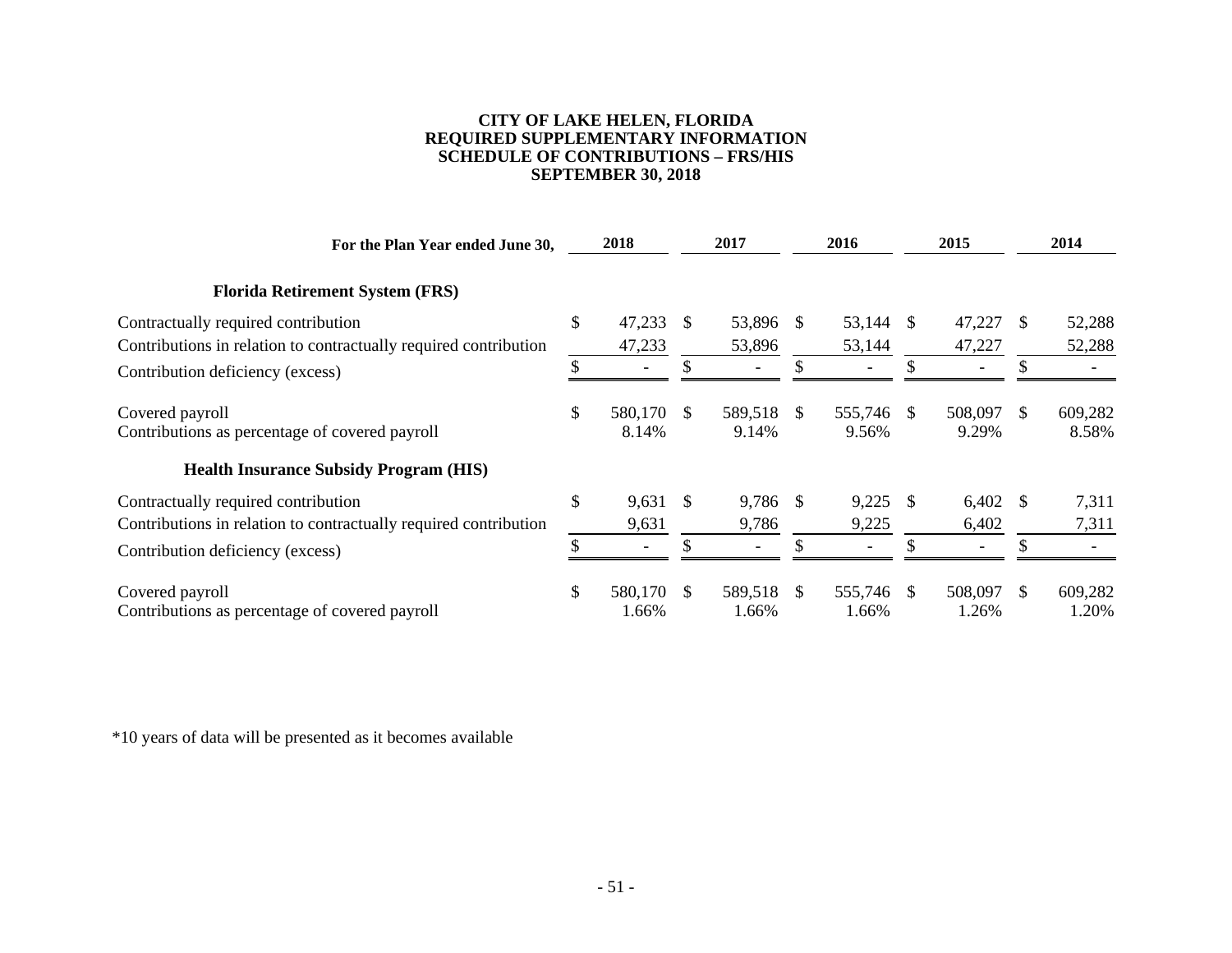

#### **INDEPENDENT AUDITORS' REPORT ON INTERNAL CONTROL OVER FINANCIAL REPORTING AND ON COMPLIANCE AND OTHER MATTERS BASED ON AN AUDIT OF FINANCIAL STATEMENTS PERFORMED IN ACCORDANCE WITH** *GOVERNMENT AUDITING STANDARDS*

To the Honorable Mayor, City Commission, and City Administrator, City of Lake Helen, Florida:

We have audited, in accordance with auditing standards generally accepted in the United States of America and the standards applicable to the financial audits contained in *Government Auditing Standards* issued by the Comptroller General of the United States, the financial statements of the governmental activities, the business-type activities, each major fund, and the aggregate remaining fund information of the City of Lake Helen, Florida, (the City) as of and for the year ended September 30, 2018, and the related notes to the financial statements, which collectively comprise the City's basic financial statements, and have issued our report thereon dated March 7, 2019.

### *Internal Control over Financial Reporting*

In planning and performing our audit, we considered the City's internal control over financial reporting (internal control) to determine the audit procedures that are appropriate in the circumstances for the purpose of expressing our opinions on the financial statements, but not for the purpose of expressing an opinion on the effectiveness of the City's internal control. Accordingly, we do not express an opinion on the effectiveness of the City's internal control.

Our consideration of internal control over financial reporting was for the limited purpose described in the first paragraph of this section and was not designed to identify all deficiencies in internal control over financial reporting that might be material weaknesses or significant deficiencies and therefore, material weaknesses or significant deficiencies may exist that were not identified. However, as described below, we identified a certain deficiency in internal control that we consider to be a material weakness.

A *deficiency in internal control* exists when the design or operation of a control does not allow management or employees in the normal course of performing their assigned functions, to prevent, or detect and correct misstatements on a timely basis. A *material weakness* is a deficiency, or a combination of deficiencies, in internal control, such that there is a reasonable possibility that a material misstatement of the entity's financial statements will not be prevented, or detected and corrected on a timely basis. We consider the deficiencies identified below to be material weaknesses:

### **2018-001 – Reconciliation of Account Balances (Repeat Comment)**

Various audit adjustments were required to correct account balances due to misclassifications in the original posting, reversal of prior year entries, or missing current-year accruals. The City's controls should include periodic reconciliations of significant account balances, including full accrual-based reconciliations at fiscal-year end to ensure all amounts have been appropriately recorded and budgeted for. We recommend the City increase its review of such transactions, including a review for proper cutoff at the fiscal year-end, to help ensure completeness and accuracy of all financial reporting.

| 121 Executive Circle         | 133 East Indiana Avenue | 5931 NW 1st Place          | 2477 Tim Gamble Place, Suite 200 |
|------------------------------|-------------------------|----------------------------|----------------------------------|
| Daytona Beach, FL 32114-1180 | DeLand, FL 32724-4329   | Gainesville, FL 32607-2063 | Tallahassee, FL 32308-4386       |
| Telephone: 386-257-4100      | Telephone: 386-738-3300 | Telephone: 352-378-1331    | Telephone: 850-386-6184          |

- 52 -

Website: www.jmco.com | Email: info@jmco.com | Member of AGN International with offices in principal cities worldwide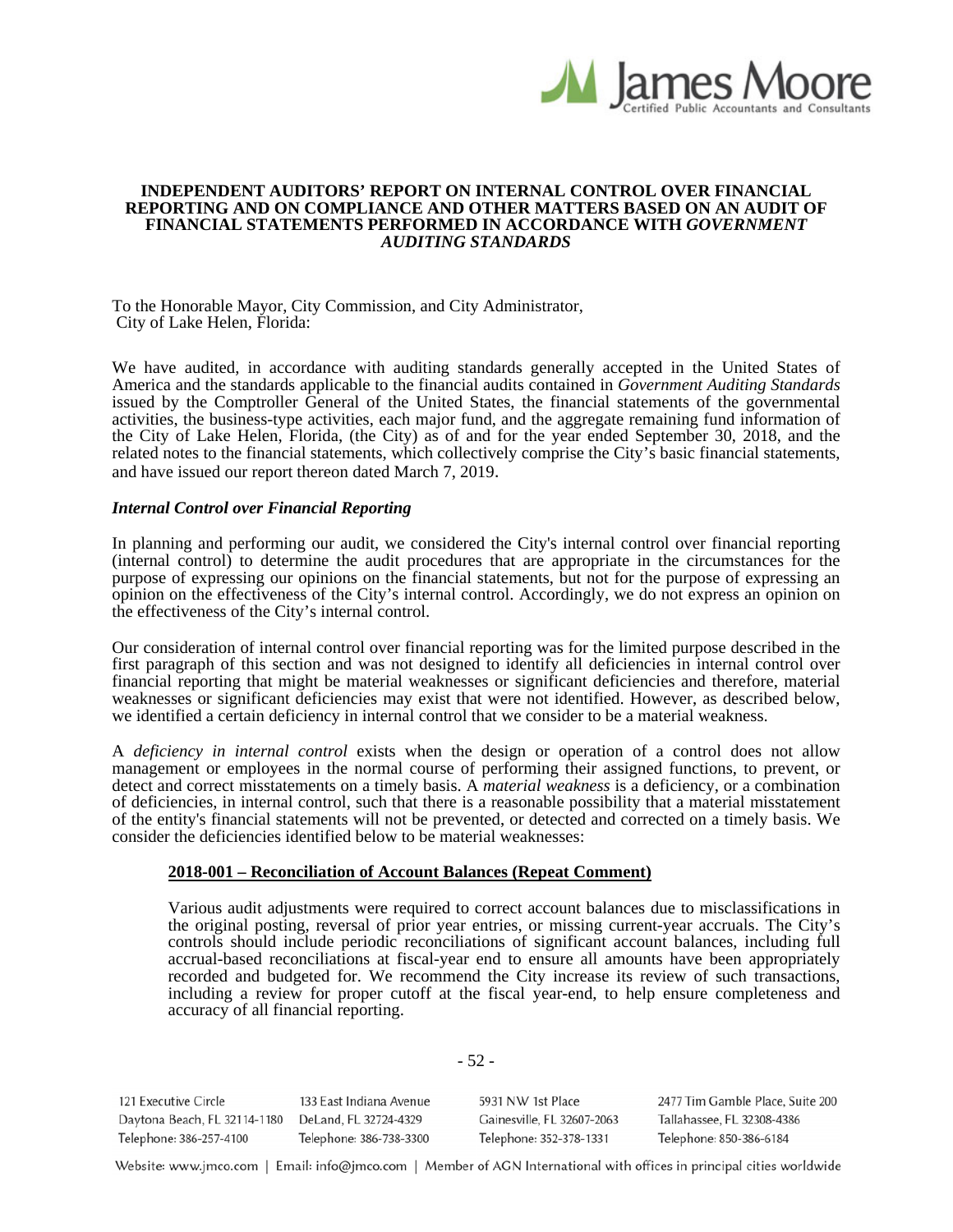# **2018-002 – Timely Completion of Bank Reconciliations**

Bank reconciliations over the course of the second half of the year were not completed on a timely basis. As an integral part of any city's internal control over cash, bank reconciliations should be performed on no less than a monthly basis. Such reconciliations should be both prepared and reviewed on a timely basis. We recommend all of the city's bank statements be reconciled on a monthly basis, with all reconciliations to be prepared and reviewed no less than one month following the end of the applicable month being reconciled.

A *significant deficiency* is a deficiency, or a combination of deficiencies, in internal control that is less severe than a material weakness, yet important enough to merit attention by those charged with governance. We consider the deficiencies identified below to be significant deficiencies:

# **2018-003 – Journal Entries Segregation of Duties (Third-Year Repeat Comment)**

We noted the Finance Manager to be responsible for all aspects of journal entries, including the preparation, approval, and posting of journal entries. While this is not uncommon for an entity of the City's size, this presents a greater risk due to the lack of segregation of duties. We recommend the City consider opportunities to achieve a greater level of segregation of duties over the journal entry process, potentially by further involving a second individual, such as the Finance Assistant, in the process. We also noted several entries where the Finance Manager was unable to provide adequate support for the entries. We recommend the City maintain adequate support for all journal entries recorded.

# **2018-004 – Accounting System (Third-Year Repeat Comment)**

In obtaining an understanding of the City's controls over information technology and its accounting system, we noted the City used the QuickBooks accounting software during the fiscal year. While this software is very user-friendly and a well-established program, the complexity of the City's operations exceeds the capability of certain functions within QuickBooks. While it should be acknowledged the City is in the process of implementing a more robust and complete accounting system in fiscal year 2019, the vulnerability existed during fiscal year 2018 for transactions to potentially be modified, voided, or deleted without adequate review.

# **2018-005 – Utility Billing Calculations**

We noted the recalculation of four out of a sample of 45 utility bills did not agree to the rate schedule. After reviewing the calculation formula from the utility billing software provided by the Finance Manager, we noted the formula underbilled customers whose usage fell in the first thousand gallons after a new usage tier (2000-3000, 6000-7000, etc.), as a result of the rate schedules in the utility billing software not being adjusted for compatibility with the City's new water meters that now report to the individual gallon used rather than rounding to thousands of gallons. We recommend that utility billing calculations be reviewed and corrected to properly calculate billings according to the city's established rate structure.

# *Compliance and Other Matters*

As part of obtaining reasonable assurance about whether the City's financial statements are free from material misstatement, we performed tests of its compliance with certain provisions of laws, regulations, contracts, and grant agreements, noncompliance with which could have a direct and material effect on the determination of financial statement amounts. However, providing an opinion on compliance with those provisions was not an objective of our audit and, accordingly, we do not express such an opinion. The results of our tests disclosed the following instance of noncompliance or other matters that are required to be reported under *Government Auditing Standards*, as follows: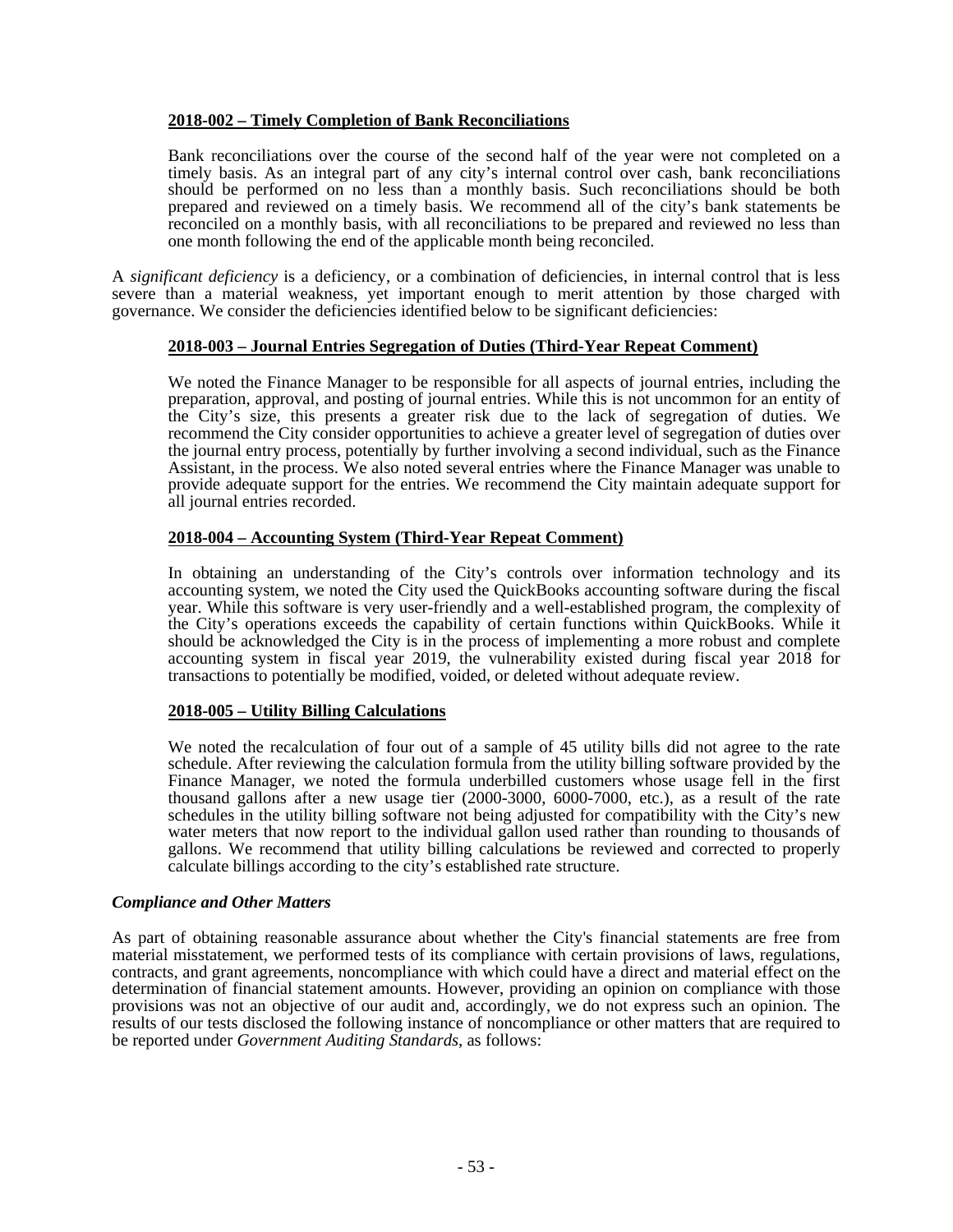## **2018-006 – General Fund Budgetary Compliance**

During our audit, we noted the expenditures in the General Fund exceeded the budgeted amounts as approved by the City Commission, resulting in the City not being within legal budgetary compliance. While various grant activities and a severance payment to the former City Administrator which had not been budgeted for were approved by the City Commission, no respective budget amendments were made to adjust for the additional budgetary authority. To avoid such instances in the future, we recommend the City actively monitor budget-to-actual comparisons of expenditures throughout the year and ensure that any necessary budget amendments are brought to the City Commission on a timely basis. We also recommend the City ensure its legal level of budget compliance (i.e. fund level) be documented in the City Charter, investment policy, or other formal document.

We noted certain matters that we reported to the City Commission and management of the City in a separate letter dated March 7, 2019.

## **City of Lake Helen, Florida's Response to Findings**

The City's responses to the findings identified in our audit are described starting on page 58. The City's response was not subjected to the auditing procedures applied in the audit of the financial statements and, accordingly, we express no opinion on it.

### **Purpose of this Report**

The purpose of this report is solely to describe the scope of our testing of internal control and compliance and the results of that testing, and not to provide an opinion on the effectiveness of the entity's internal control or on compliance. This report is an integral part of an audit performed in accordance with *Government Auditing Standards* in considering the entity's internal control and compliance. Accordingly, this communication is not suitable for any other purpose.

James Marre : lo., P.L.

Daytona Beach, Florida March 7, 2019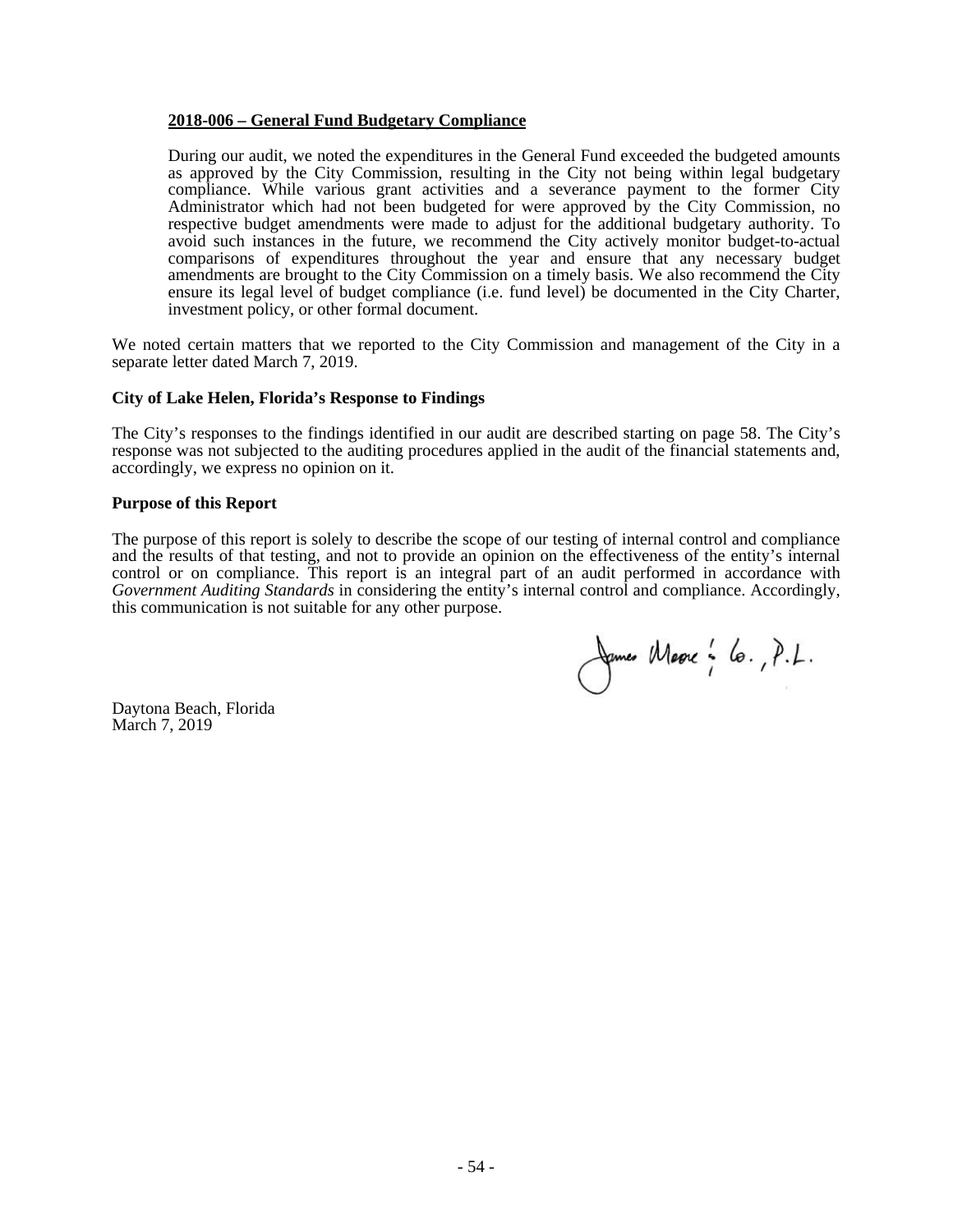

#### **INDEPENDENT AUDITORS' MANAGEMENT LETTER REQUIRED BY CHAPTER 10.550, RULES OF THE STATE OF FLORIDA OFFICE OF THE AUDITOR GENERAL**

To the Honorable Mayor, City Commission, and City Administrator, City of Lake Helen, Florida:

#### **Report on the Financial Statements**

We have audited the financial statements of the City of Lake Helen, Florida, as of and for the fiscal year ended September 30, 2018, and have issued our report thereon dated, March 7, 2019.

#### **Auditors' Responsibility**

We conducted our audit in accordance with auditing standards generally accepted in the United States of America; the standards applicable to financial audits contained in Government Auditing Standards, issued by the Comptroller General of the United States; and Chapter 10.550, Rules of the Auditor General.

#### **Other Reporting Requirements**

We have issued our Independent Auditors' Report on Internal Control over Financial Reporting and Compliance and Other Matters Based on an Audit of the Financial Statements Performed in Accordance with *Government Auditing Standards*; and Independent Accountant's Report on an examination conducted in accordance with *AICPA Professional Standards*, AT-C Section 315, regarding compliance requirements in accordance with Chapter 10.550, Rules of the Auditor General. Disclosures in those reports, which are dated March 7, 2019, should be considered in conjunction with this management letter.

#### **Prior Audit Findings**

Section 10.554(1)(i)1., Rules of the Auditor General, requires that we determine whether or not corrective actions have been taken to address findings and recommendations made in the preceding annual financial audit report. Two findings and recommendations from the prior year's audit (2017-002 and 2017-003) have been repeated for two or more years and have not yet been corrected. The following is a summary of all findings and recommendations reported in our preceding annual financial audit report:

**2017-001 Reconciliation of Account Balances –** Corrective action not taken. See repeat comment 2018-001.

**2017-002 Journal Entries Segregation of Duties –** Corrective action not taken. See repeat comment 2018-003.

**2017-003 Accounting System –** Corrective action not taken. See repeat comment 2018-004.

### **Official Title and Legal Authority**

Section 10.554(1)(i)4., Rules of the Auditor General, requires that the name or official title and legal authority for the primary government and each component unit of the reporting entity be disclosed in this

| 121 Executive Circle         | 133 East Indiana Avenue | 5931 NW 1st Place          | 2477 Tim Gamble Place, Suite 200 |
|------------------------------|-------------------------|----------------------------|----------------------------------|
| Daytona Beach, FL 32114-1180 | DeLand, FL 32724-4329   | Gainesville, FL 32607-2063 | Tallahassee, FL 32308-4386       |
| Telephone: 386-257-4100      | Telephone: 386-738-3300 | Telephone: 352-378-1331    | Telephone: 850-386-6184          |

- 55 -

Website: www.jmco.com | Email: info@jmco.com | Member of AGN International with offices in principal cities worldwide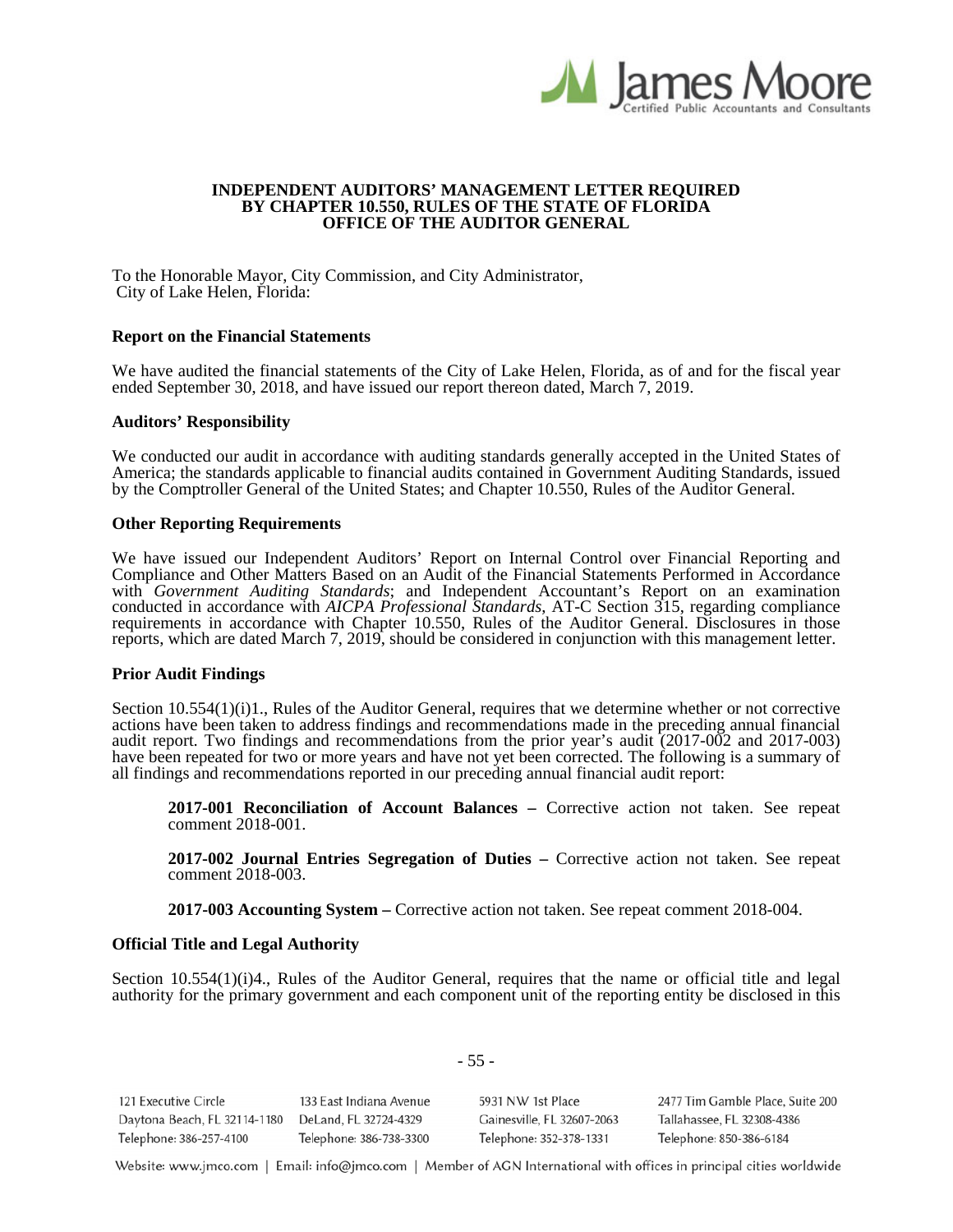management letter, unless disclosed in the notes to the financial statements. The legal authority for the primary government of the reporting entity is disclosed in Note 1 of the basic financial statements.

### **Financial Condition and Management**

Sections 10.554(1)(i)5.a. and 10.556(7), Rules of the Auditor General, require us to apply appropriate procedures and communicate the results of our determination as to whether or not the City has met one or more of the conditions described in Section 218.503(1), Florida Statutes, and identification of the specific condition(s) met. In connection with our audit, we determined that the City did not meet any of the conditions described in Section 218.503(1), Florida Statutes.

Pursuant to Sections 10.554(1)(i)5.c. and 10.556(8), Rules of the Auditor General, we applied financial condition assessment procedures. It is management's responsibility to monitor the City's financial condition, and our financial condition assessment was based in part on representations made by management and the review of financial information provided by same.

Section 10.554(1)(i)2., Rules of the Auditor General, requires that we communicate any recommendations to improve financial management. In connection with our audit, we had no such recommendations.

### **Additional Matters**

Section  $10.554(1)(i)3$ ., Rules of the Auditor General, requires us to address noncompliance with provisions of contracts or grant agreements, or abuse, that have occurred, or are likely to have occurred, that have an effect on the financial statements that is less than material but which warrants the attention of those charged with governance. In connection with our audit, we did not have any such findings.

### **Purpose of this Letter**

Our management letter is intended solely for the information and use of the Legislative Auditing Committee, members of the Florida Senate and the Florida House of Representatives, the Florida Auditor General, Federal and State granting agencies, the City Commission, management, and others within the City and is not intended to be and should not be used by anyone other than these specified parties.

Daytona Beach, Florida March 7, 2019

James Masse : 6., P.L.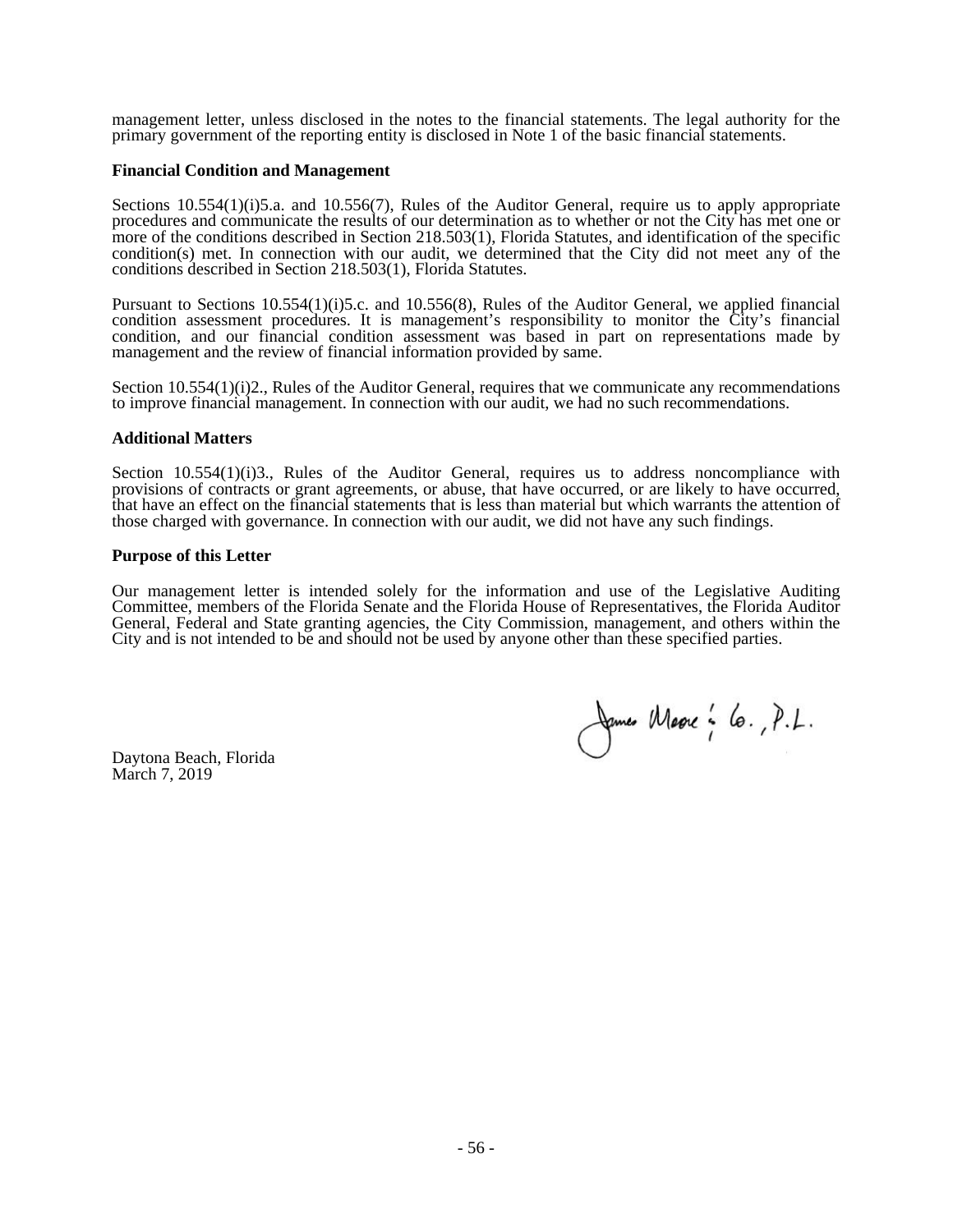

# **INDEPENDENT ACCOUNTANTS' EXAMINATION REPORT**

To the Honorable Mayor, City Commission, and City Administrator, City of Lake Helen, Florida

We have examined the City of Lake Helen, Florida's (the City) compliance with Section 218.415, Florida Statutes, *Local Government Investment Policies,* for the year ended September 30, 2018. Management is responsible for the City's compliance with those requirements. Our responsibility is to express an opinion on the City's compliance based on our examination.

Our examination was conducted in accordance with attestation standards established by the American Institute of Certified Public Accountants. Those standards require that we plan and perform the examination to obtain reasonable assurance about whether the City complied with Section 218.415, Florida Statutes, *Local Government Investment Policies,* for the year ended September 30, 2018, in all material respects. An examination involves performing procedures to obtain evidence about the City's compliance with those requirements. The nature, timing, and extent of the procedures selected depend on our judgment, including an assessment of risks of material noncompliance with those requirements, whether due to fraud or error. We believe that the evidence we obtained is sufficient and appropriate to provide a reasonable basis for our opinion.

In our opinion, the City of Lake Helen, Florida complied, in all material respects, with the aforementioned requirements for the year ended September 30, 2018.

James Masse : lo., P.L.

Daytona Beach, Florida March 7, 2019

121 Executive Circle 133 East Indiana Avenue Daytona Beach, FL 32114-1180 DeLand, FL 32724-4329 Telephone: 386-257-4100 Telephone: 386-738-3300

5931 NW 1st Place Gainesville, FL 32607-2063 Telephone: 352-378-1331

2477 Tim Gamble Place, Suite 200 Tallahassee, FL 32308-4386 Telephone: 850-386-6184

Website: www.jmco.com | Email: info@jmco.com | Member of AGN International with offices in principal cities worldwide